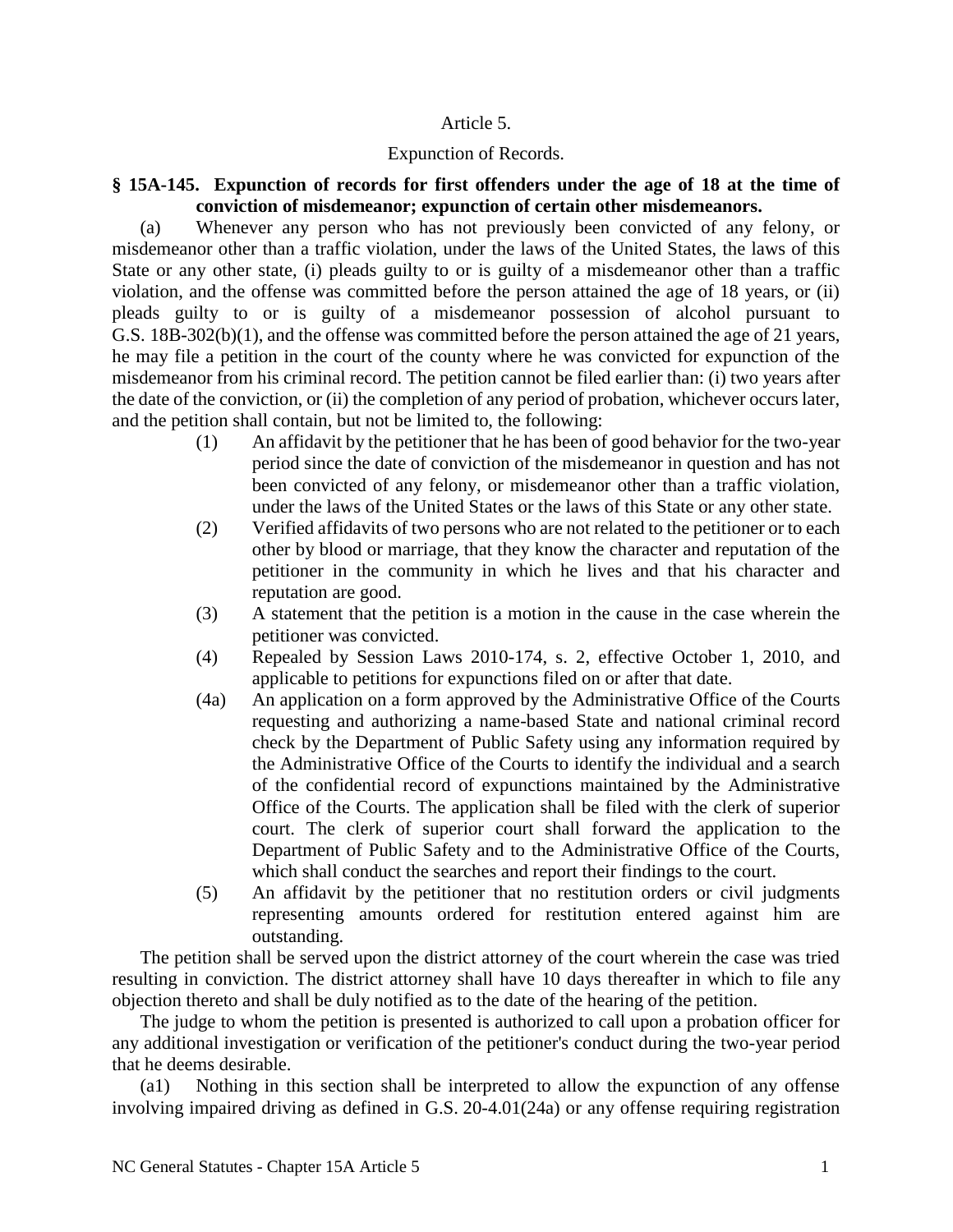pursuant to Article 27A of Chapter 14 of the General Statutes, whether or not the person is currently required to register.

(b) If the court, after hearing, finds that the petitioner had remained of good behavior and been free of conviction of any felony or misdemeanor, other than a traffic violation, for two years from the date of conviction of the misdemeanor in question, the petitioner has no outstanding restitution orders or civil judgments representing amounts ordered for restitution entered against him, and (i) petitioner was not 18 years old at the time of the offense in question, or (ii) petitioner was not 21 years old at the time of the offense of possession of alcohol pursuant to G.S. 18B-302(b)(1), it shall order that such person be restored, in the contemplation of the law, to the status he occupied before such arrest or indictment or information.

(b1) No person as to whom such order has been entered shall be held thereafter under any provision of any laws to be guilty of perjury or otherwise giving a false statement by reason of his failure to recite or acknowledge such arrest, or indictment, information, or trial, or response to any inquiry made of him for any purpose. This subsection shall not apply to a sentencing hearing when the person has been convicted of a subsequent criminal offense.

(c) The court shall also order that the misdemeanor conviction, or a civil revocation of a drivers license as the result of a criminal charge, be expunged from the records of the court. The court shall direct all law-enforcement agencies, the Division of Adult Correction and Juvenile Justice of the Department of Public Safety, the Division of Motor Vehicles, and any other State or local government agencies identified by the petitioner as bearing record of the same to expunge their records of the petitioner's conviction or a civil revocation of a drivers license as the result of a criminal charge. This subsection does not apply to civil or criminal charges based upon the civil revocation, or to civil revocations under G.S. 20-16.2. The clerk shall notify State and local agencies of the court's order as provided in G.S. 15A-150. The clerk shall forward a certified copy of the order to the Division of Motor Vehicles for the expunction of a civil revocation provided the underlying criminal charge is also expunged. The civil revocation of a drivers license shall not be expunged prior to a final disposition of any pending civil or criminal charge based upon the civil revocation.

(d) The clerk shall notify State and local agencies of the court's order as provided in G.S. 15A-150.

(d1) Repealed by Session Laws 2012-191, s. 3, effective December 1, 2012.

(e) A person who files a petition for expunction of a criminal record under this section must pay the clerk of superior court a fee of one hundred seventy-five dollars (\$175.00) at the time the petition is filed. Fees collected under this subsection are payable to the Administrative Office of the Courts. The clerk of superior court shall remit one hundred twenty-two dollars and fifty cents (\$122.50) of each fee to the North Carolina Department of Public Safety for the costs of criminal record checks performed in connection with processing petitions for expunctions under this section. The remaining fifty-two dollars and fifty cents (\$52.50) of each fee shall be retained by the Administrative Office of the Courts and used to pay the costs of processing petitions for expunctions under this section. This subsection does not apply to petitions filed by an indigent. (1973, c. 47, s. 2; c. 748; 1975, c. 650, s. 5; 1977, c. 642, s. 1; c. 699, ss. 1, 2; 1979, c. 431, ss. 1, 2; 1985, c. 636, s. 1; 1999-406, s. 8; 2002-126, ss. 29A.5(a), (b); 2004-133, s. 1; 2005-276, s. 43.1(e); 2007-509, s. 1; 2008-187, s. 35; 2009-510, s. 4(a), (b); 2009-577, s. 10; 2010-174, ss. 2, 3; 2011-145, s. 19.1(h); 2012-191, s. 3; 2013-360, s. 18B.16(a); 2014-100, s. 17.1(o); 2015-150, s. 2; 2017-186, s. 2(qq); 2017-195, s. 1; 2021-115, s. 2.)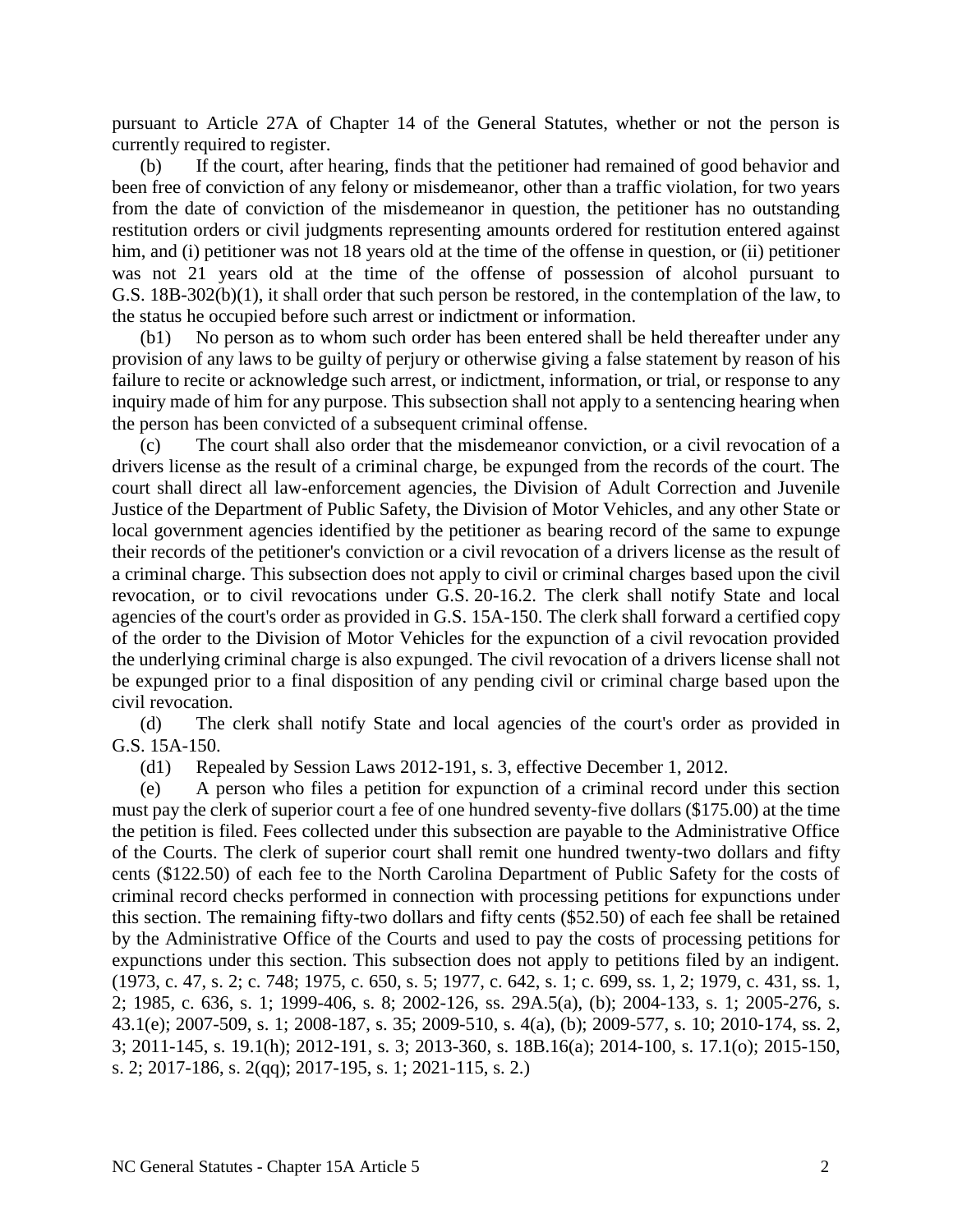## **§ 15A-145.1. Expunction of records for first offenders under the age of 18 at the time of conviction of certain gang offenses.**

(a) Whenever any person who has not previously been convicted of any felony or misdemeanor other than a traffic violation under the laws of the United States or the laws of this State or any other state pleads guilty to or is guilty of (i) a Class H felony under Article 13A of Chapter 14 of the General Statutes or (ii) an enhanced offense under G.S. 14-50.22, or has been discharged and had the proceedings against the person dismissed pursuant to G.S. 14-50.29, and the offense was committed before the person attained the age of 18 years, the person may file a petition in the court of the county where the person was convicted for expunction of the offense from the person's criminal record. Except as provided in G.S. 14-50.29 upon discharge and dismissal, the petition cannot be filed earlier than (i) two years after the date of the conviction or (ii) the completion of any period of probation, whichever occurs later. The petition shall contain, but not be limited to, the following:

- (1) An affidavit by the petitioner that the petitioner has been of good behavior (i) during the period of probation since the decision to defer further proceedings on the offense in question pursuant to G.S. 14-50.29 or (ii) during the two-year period since the date of conviction of the offense in question, whichever applies, and has not been convicted of any felony or misdemeanor other than a traffic violation under the laws of the United States or the laws of this State or any other state.
- (2) Verified affidavits of two persons who are not related to the petitioner or to each other by blood or marriage, that they know the character and reputation of the petitioner in the community in which the petitioner lives, and that the petitioner's character and reputation are good.
- (3) If the petition is filed subsequent to conviction of the offense in question, a statement that the petition is a motion in the cause in the case wherein the petitioner was convicted.
- (4) Repealed by Session Laws 2010-174, s. 4, effective October 1, 2010, and applicable to petitions for expunctions filed on or after that date.
- (4a) An application on a form approved by the Administrative Office of the Courts requesting and authorizing a name-based State and national criminal record check by the Department of Public Safety using any information required by the Administrative Office of the Courts to identify the individual and a search of the confidential record of expunctions maintained by the Administrative Office of the Courts. The application shall be filed with the clerk of superior court. The clerk of superior court shall forward the application to the Department of Public Safety and to the Administrative Office of the Courts, which shall conduct the searches and report their findings to the court.
- (5) An affidavit by the petitioner that no restitution orders or civil judgments representing amounts ordered for restitution entered against the petitioner are outstanding.

The petition shall be served upon the district attorney of the court wherein the case was tried resulting in conviction. The district attorney shall have 10 days thereafter in which to file any objection thereto and shall be duly notified as to the date of the hearing of the petition.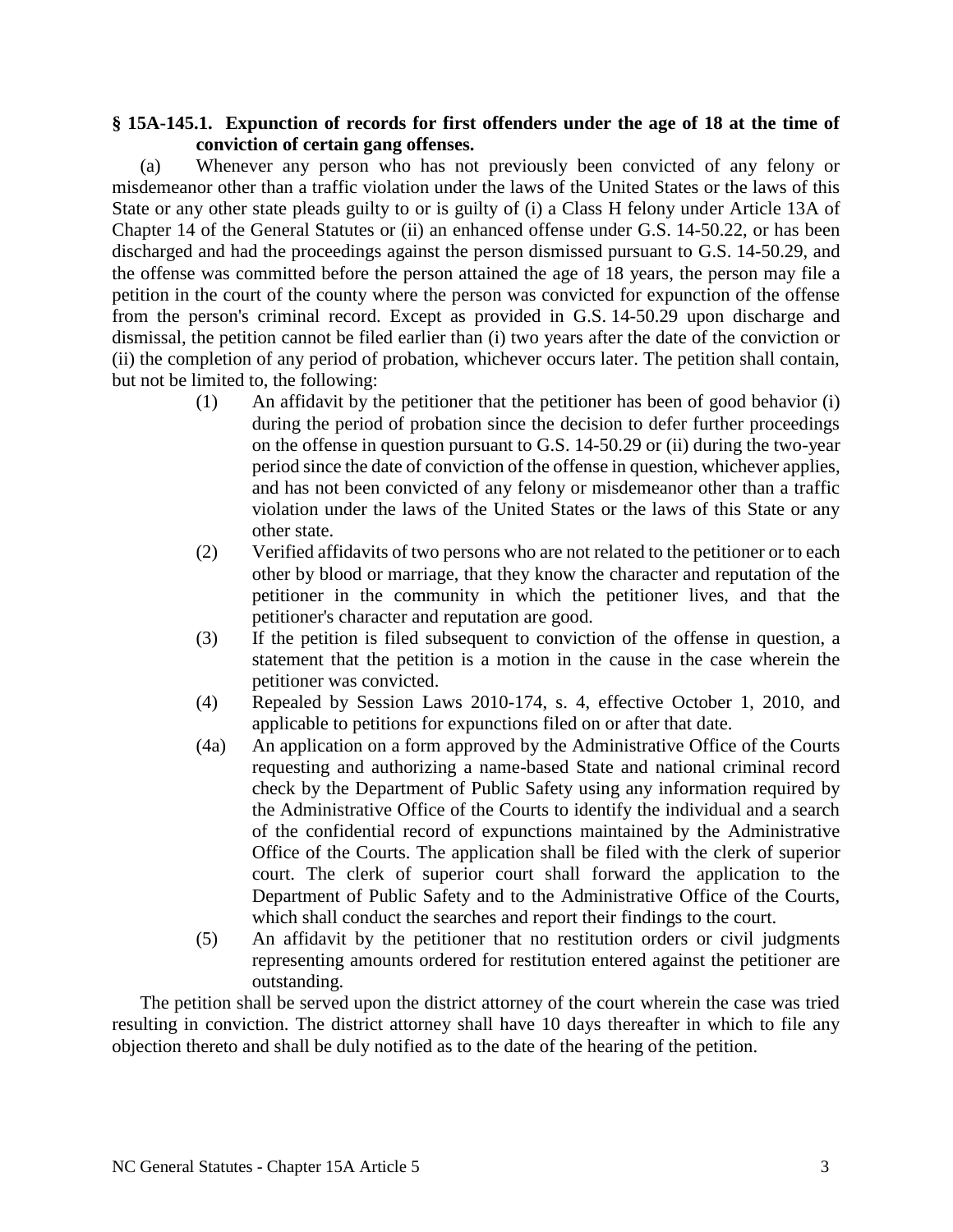The judge to whom the petition is presented is authorized to call upon a probation officer for any additional investigation or verification of the petitioner's conduct during the probationary period or during the two-year period after conviction.

If the court, after hearing, finds that (i) the petitioner was dismissed and the proceedings against the petitioner discharged pursuant to G.S. 14-50.29 and that the person had not yet attained 18 years of age at the time of the offense or (ii) the petitioner has remained of good behavior and been free of conviction of any felony or misdemeanor other than a traffic violation for two years from the date of conviction of the offense in question, the petitioner has no outstanding restitution orders or civil judgments representing amounts ordered for restitution entered against the petitioner, and the petitioner had not attained the age of 18 years at the time of the offense in question, it shall order that such person be restored, in the contemplation of the law, to the status occupied by the petitioner before such arrest or indictment or information, and that the record be expunged from the records of the court.

(b1) No person as to whom such order has been entered shall be held thereafter under any provision of any laws to be guilty of perjury or otherwise giving a false statement by reason of the person's failure to recite or acknowledge such arrest, or indictment or information, or trial, or response to any inquiry made of the person for any purpose. This subsection shall not apply to a sentencing hearing when the person has been convicted of a subsequent criminal offense.

(b2) The court shall also direct all law enforcement agencies, the Division of Adult Correction and Juvenile Justice of the Department of Public Safety, the Division of Motor Vehicles, and any other State or local government agencies identified by the petitioner as bearing record of the same to expunge their records of the petitioner's criminal charge and any conviction resulting from the charge. The clerk shall notify State and local agencies of the court's order as provided in G.S. 15A-150.

(c) This section is supplemental and in addition to existing law and shall not be construed so as to repeal any existing provision contained in the General Statutes of North Carolina.

(d) A person who files a petition for expunction of a criminal record under this section must pay the clerk of superior court a fee of one hundred seventy-five dollars (\$175.00) at the time the petition is filed. Fees collected under this subsection are payable to the Administrative Office of the Courts. The clerk of superior court shall remit one hundred twenty-two dollars and fifty cents (\$122.50) of each fee to the North Carolina Department of Public Safety for the costs of criminal record checks performed in connection with processing petitions for expunctions under this section. The remaining fifty-two dollars and fifty cents (\$52.50) of each fee shall be retained by the Administrative Office of the Courts and used to pay the costs of processing petitions for expunctions under this section. This subsection does not apply to petitions filed by an indigent. (2009-577, s. 1; 2010-174, s. 4; 2011-145, s. 19.1(h); 2013-360, s. 18B.16(b); 2014-100, s. 17.1(o); 2017-186, s. 2(rr); 2017-195, s. 1.)

### **§ 15A-145.2. Expunction of records for first offenders not over 21 years of age at the time of the offense of certain drug offenses.**

(a) Whenever a person is discharged, and the proceedings against the person dismissed, pursuant to G.S. 90-96(a) or (a1), and the person was not over 21 years of age at the time of the offense, the person may apply to the court of the county where charged for an order to expunge from all official records, other than the confidential files retained under G.S. 15A-151, all recordation relating to the person's arrest, indictment or information, trial, finding of guilty, and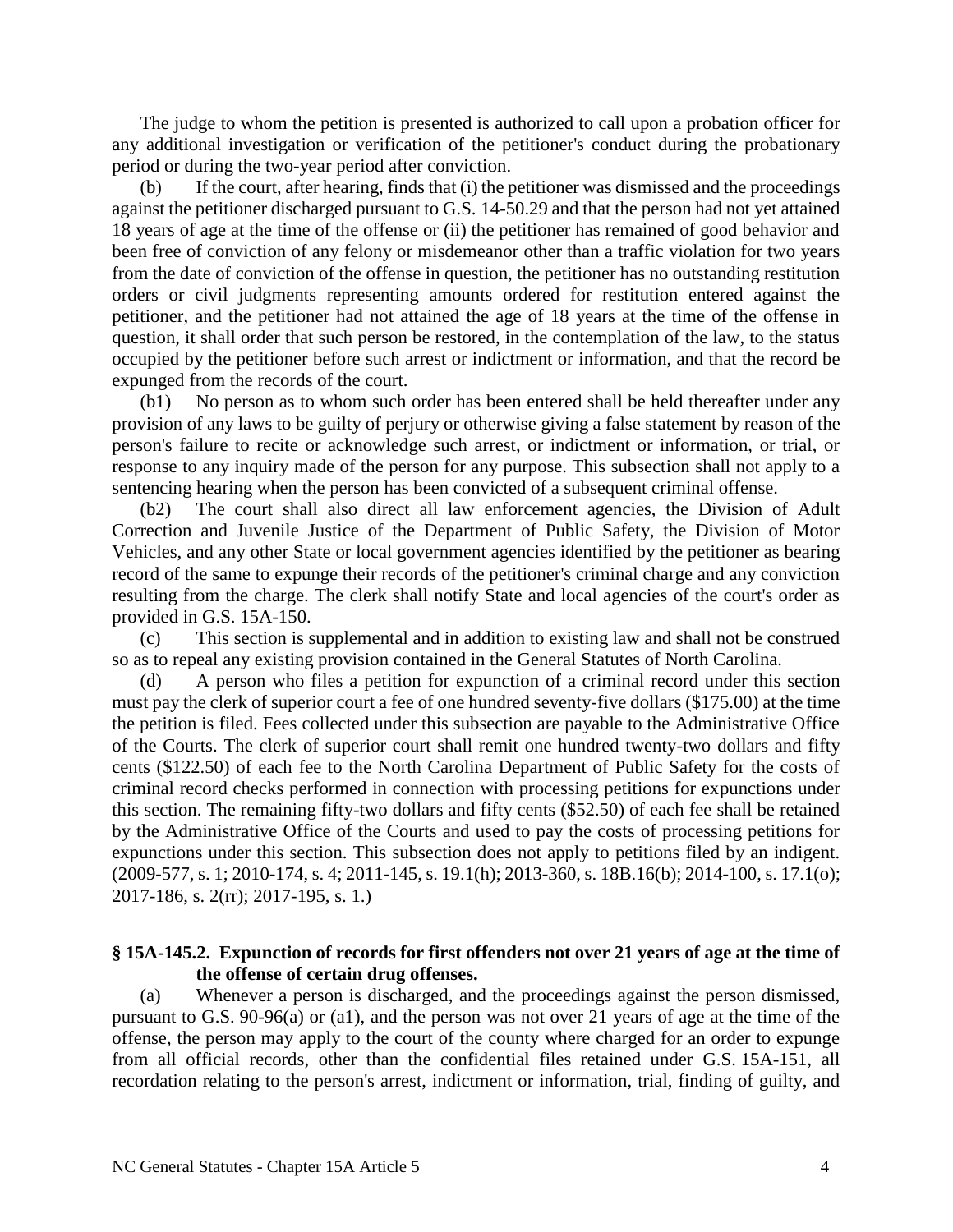dismissal and discharge pursuant to this section. The applicant shall attach to the petition the following:

- (1) An affidavit by the petitioner that he or she has been of good behavior during the period of probation since the decision to defer further proceedings on the offense in question and has not been convicted of any felony or misdemeanor other than a traffic violation under the laws of the United States or the laws of this State or any other state;
- (2) Verified affidavits by two persons who are not related to the petitioner or to each other by blood or marriage, that they know the character and reputation of the petitioner in the community in which he or she lives, and that the petitioner's character and reputation are good;
- (3) Repealed by Session Laws 2010-174, s. 5, effective October 1, 2010, and applicable to petitions for expunctions filed on or after that date.
- (3a) An application on a form approved by the Administrative Office of the Courts requesting and authorizing a name-based State and national criminal record check by the Department of Public Safety using any information required by the Administrative Office of the Courts to identify the individual and a search of the confidential record of expunctions maintained by the Administrative Office of the Courts. The application shall be filed with the clerk of superior court. The clerk of superior court shall forward the application to the Department of Public Safety and to the Administrative Office of the Courts, which shall conduct the searches and report their findings to the court.

The judge to whom the petition is presented is authorized to call upon a probation officer for any additional investigation or verification of the petitioner's conduct during the probationary period deemed desirable.

If the court determines, after hearing, that such person was discharged and the proceedings against him or her dismissed and that the person was not over 21 years of age at the time of the offense, it shall enter such order. The effect of such order shall be to restore such person in the contemplation of the law to the status the person occupied before such arrest or indictment or information.

(a1) No person as to whom such order was entered shall be held thereafter under any provision of any law to be guilty of perjury or otherwise giving a false statement by reason of the person's failures to recite or acknowledge such arrest, or indictment or information, or trial in response to any inquiry made of him or her for any purpose. This subsection shall not apply to a sentencing hearing when the person has been convicted of a subsequent criminal offense.

The court shall also order that all records of the proceeding be expunged from the records of the court and direct all law enforcement agencies, the Division of Adult Correction and Juvenile Justice, the Division of Motor Vehicles, and any other State and local government agencies identified by the petitioner as bearing records of the same to expunge their records of the proceeding. The clerk shall notify State and local agencies of the court's order as provided in G.S. 15A-150.

(b) Whenever any person is charged with a misdemeanor under Article 5 of Chapter 90 of the General Statutes by possessing a controlled substance included within Schedules I through VI of Article 5 of Chapter 90 of the General Statutes or a felony under G.S. 90-95(a)(3), upon dismissal by the State of the charges against the person, upon entry of a nolle prosequi, or upon a finding of not guilty or other adjudication of innocence, such person may apply to the court for an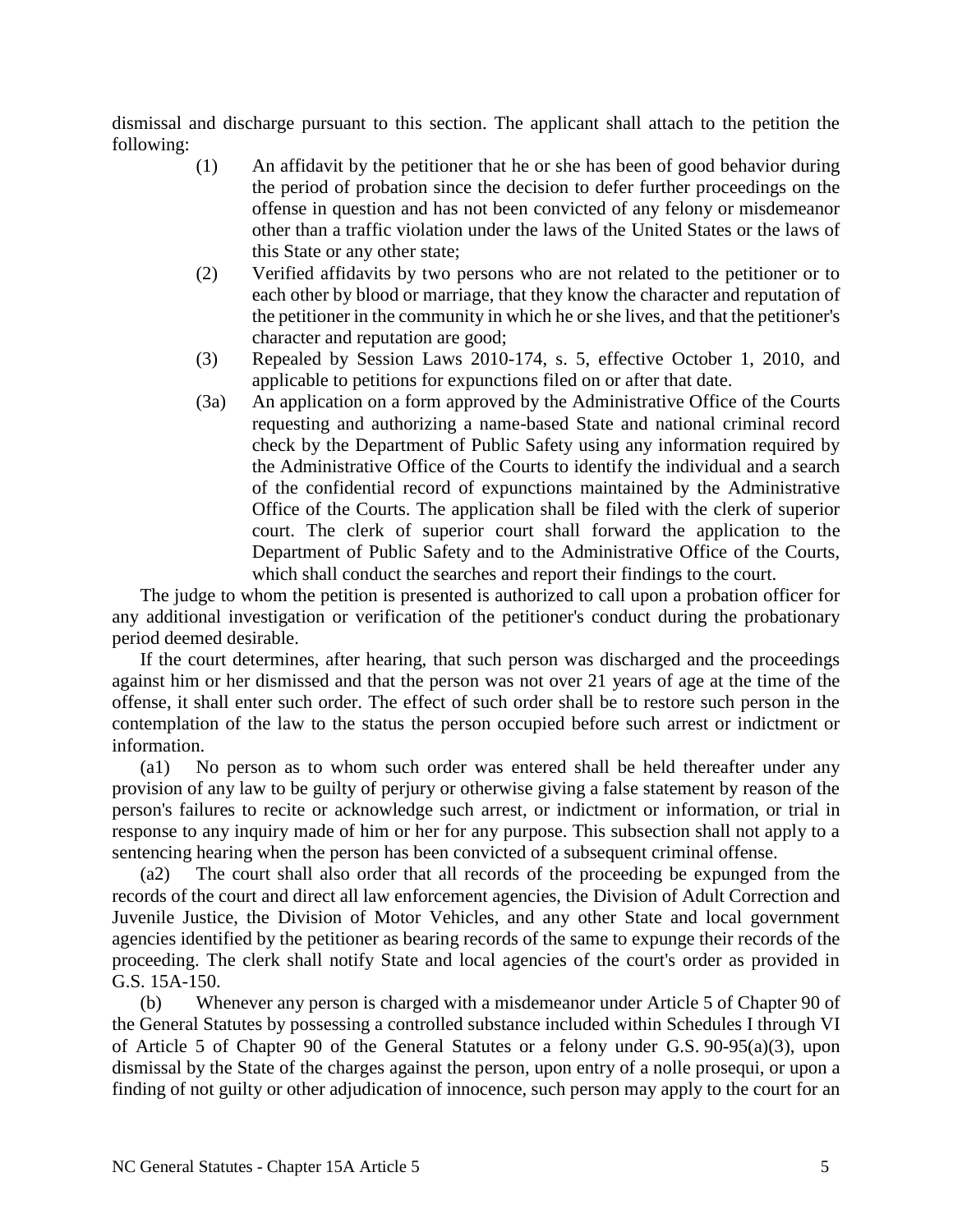order to expunge from all official records all recordation relating to his or her arrest, indictment or information, or trial. If the court determines, after hearing, that such person was not over 21 years of age at the time the offense for which the person was charged occurred, it shall enter such order. The clerk shall notify State and local agencies of the court's order as provided in G.S. 15A-150. No person as to whom such order has been entered shall be held thereafter under any provision of any law to be guilty of perjury or otherwise giving a false statement by reason of the person's failures to recite or acknowledge such arrest, or indictment or information, or trial in response to any inquiry made of him or her for any purpose.

(c) Whenever any person who has not previously been convicted of (i) any felony offense under any state or federal laws; (ii) any offense under Chapter 90 of the General Statutes; or (iii) an offense under any statute of the United States or any state relating to controlled substances included in any schedule of Chapter 90 of the General Statutes or to that paraphernalia included in Article 5B of Chapter 90 of the General Statutes, pleads guilty to or has been found guilty of a misdemeanor under Article 5 of Chapter 90 of the General Statutes by possessing a controlled substance included within Schedules I through VI of Chapter 90, or by possessing drug paraphernalia as prohibited by G.S. 90-113.22 or pleads guilty to or has been found guilty of a felony under G.S. 90-95(a)(3), the court may, upon application of the person not sooner than 12 months after conviction, order cancellation of the judgment of conviction and expunction of the records of the person's arrest, indictment or information, trial, and conviction. A conviction in which the judgment of conviction has been canceled and the records expunged pursuant to this subsection shall not be thereafter deemed a conviction for purposes of this subsection or for purposes of disqualifications or liabilities imposed by law upon conviction of a crime, except as provided in G.S. 15A-151.5. Cancellation and expunction under this subsection may occur only once with respect to any person. Disposition of a case under this subsection at the district court division of the General Court of Justice shall be final for the purpose of appeal.

The granting of an application filed under this subsection shall cause the issue of an order to expunge from all official records, other than the confidential files retained under G.S. 15A-151, all recordation relating to the petitioner's arrest, indictment or information, trial, finding of guilty, judgment of conviction, cancellation of the judgment, and expunction of records pursuant to this subsection.

The judge to whom the petition is presented is authorized to call upon a probation officer for additional investigation or verification of the petitioner's conduct since conviction. If the court determines that the petitioner was convicted of (i) a misdemeanor under Article 5 of Chapter 90 of the General Statutes for possessing a controlled substance included within Schedules I through VI of Article 5 of Chapter 90 of the General Statutes or for possessing drug paraphernalia as prohibited in G.S. 90-113.22 or (ii) a felony under G.S. 90-95(a)(3), that the petitioner has no disqualifying previous convictions as set forth in this subsection, that the petitioner was not over 21 years of age at the time of the offense, that the petitioner has been of good behavior since his or her conviction, that the petitioner has successfully completed a drug education program approved for this purpose by the Department of Health and Human Services, and that the petitioner has not been convicted of a felony or misdemeanor other than a traffic violation under the laws of this State at any time prior to or since the conviction for the offense in question, it shall enter an order of expunction of the petitioner's court record. The effect of such order shall be to restore the petitioner in the contemplation of the law to the status the petitioner occupied before arrest or indictment or information or conviction. No person as to whom such order was entered shall be held thereafter under any provision of any law to be guilty of perjury or otherwise giving a false statement by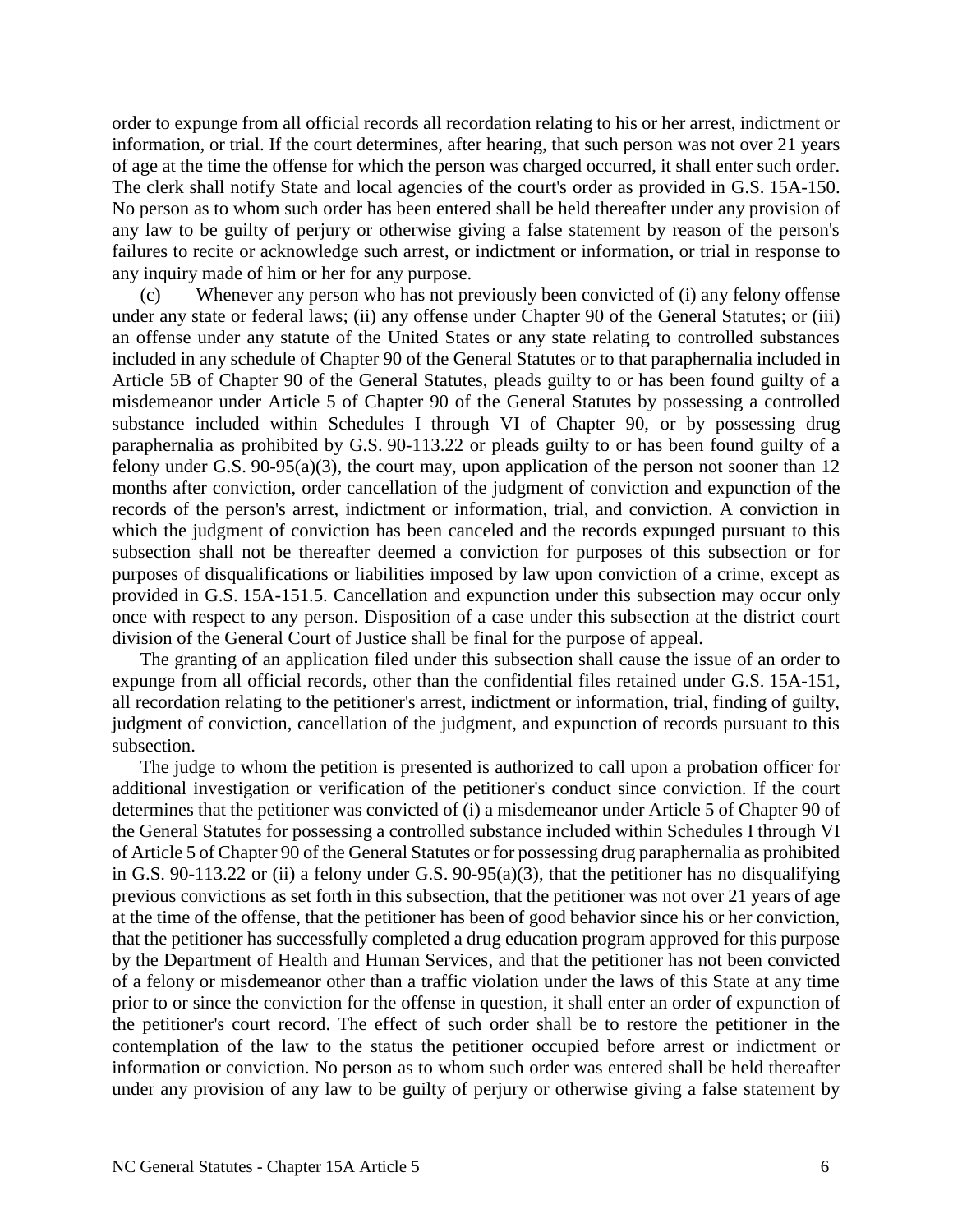reason of the person's failures to recite or acknowledge such arrest, or indictment or information, or conviction, or trial in response to any inquiry made of him or her for any purpose. The judge may waive the condition that the petitioner attend the drug education school if the judge makes a specific finding that there was no drug education school within a reasonable distance of the defendant's residence or that there were specific extenuating circumstances which made it likely that the petitioner would not benefit from the program of instruction.

The court shall also order all law enforcement agencies, the Department of Public Safety, the Division of Motor Vehicles, and any other State or local agencies identified by the petitioner as bearing records of the conviction and records relating thereto to expunge their records of the conviction. The clerk shall notify State and local agencies of the court's order as provided in G.S. 15A-150.

(d) A person who files a petition for expunction of a criminal record under this section must pay the clerk of superior court a fee of one hundred seventy-five dollars (\$175.00) at the time the petition is filed. Fees collected under this subsection are payable to the Administrative Office of the Courts. The clerk of superior court shall remit one hundred twenty-two dollars and fifty cents (\$122.50) of each fee to the North Carolina Department of Public Safety for the costs of criminal record checks performed in connection with processing petitions for expunctions under this section. The remaining fifty-two dollars and fifty cents (\$52.50) of each fee shall be retained by the Administrative Office of the Courts and used to pay the costs of processing petitions for expunctions under this section. This subsection does not apply to petitions filed by an indigent. (2009-577, s. 2; 2010-174, s. 5; 2011-145, s. 19.1(h); 2011-192, s. 5(b); 2011-412, s. 2.6(a); 2013-360, s. 18B.16(c); 2014-100, s. 17.1(o); 2017-186, s. 2(ss); 2017-195, s. 1.)

#### **§ 15A-145.3. Expunction of records for first offenders not over 21 years of age at the time of the offense of certain toxic vapors offenses.**

(a) Whenever a person is discharged and the proceedings against the person dismissed under G.S. 90-113.14(a) or (a1), such person, if he or she was not over 21 years of age at the time of the offense, may apply to the court of the county where charged for an order to expunge from all official records, other than the confidential files retained under G.S. 15A-151, all recordation relating to the person's arrest, indictment or information, trial, finding of guilty, and dismissal and discharge pursuant to this section. The applicant shall attach to the petition the following:

- (1) An affidavit by the petitioner that the petitioner has been of good behavior during the period of probation since the decision to defer further proceedings on the misdemeanor in question and has not been convicted of any felony or misdemeanor other than a traffic violation under the laws of the United States or the laws of this State or any other state;
- (2) Verified affidavits by two persons who are not related to the petitioner or to each other by blood or marriage, that they know the character and reputation of the petitioner in the community in which the petitioner lives, and that his or her character and reputation are good;
- (3) Repealed by Session Laws 2010-174, s. 6, effective October 1, 2010, and applicable to petitions for expunctions filed on or after that date.
- (3a) An application on a form approved by the Administrative Office of the Courts requesting and authorizing a name-based State and national criminal record check by the Department of Public Safety using any information required by the Administrative Office of the Courts to identify the individual and a search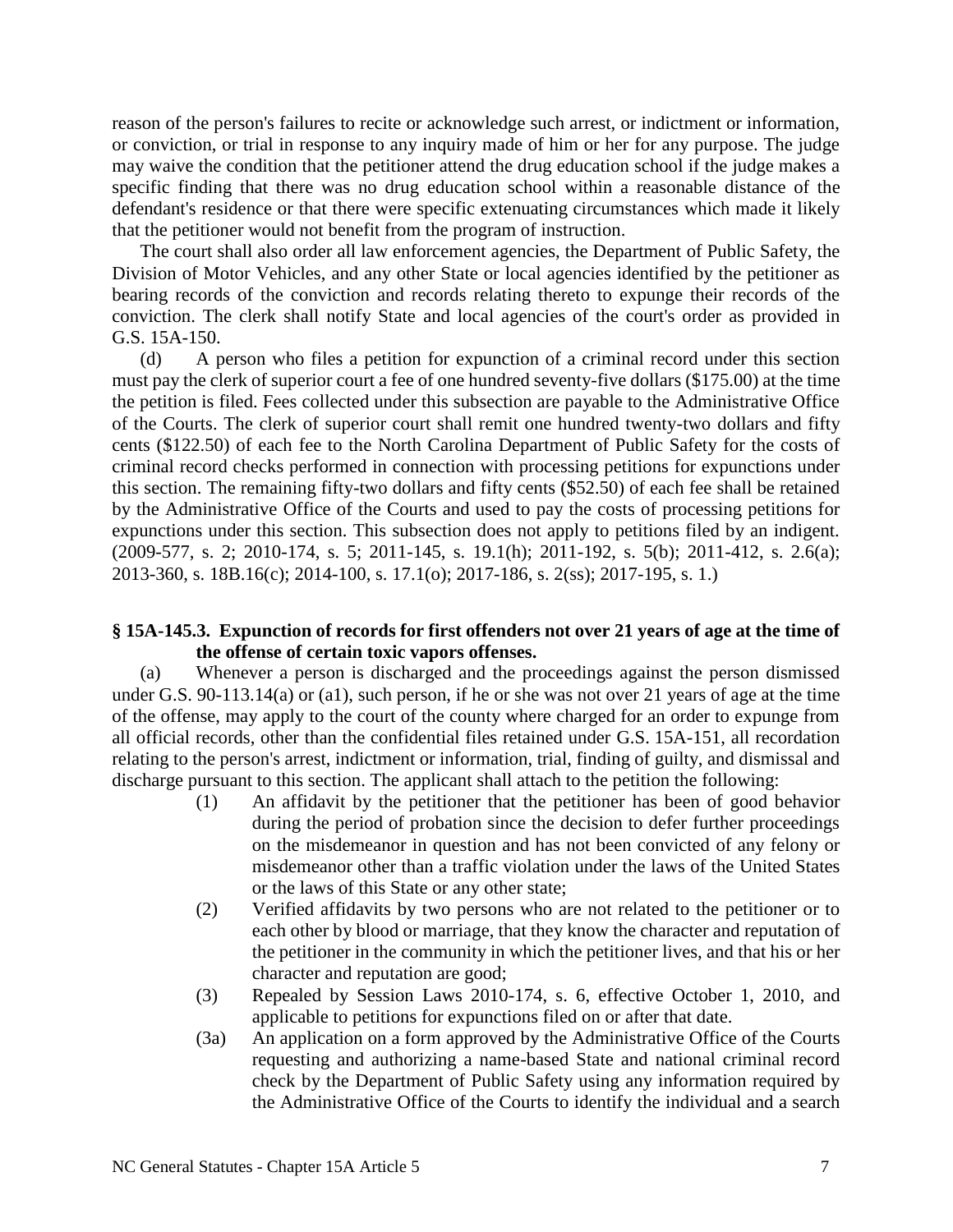of the confidential record of expunctions maintained by the Administrative Office of the Courts. The application shall be filed with the clerk of superior court. The clerk of superior court shall forward the application to the Department of Public Safety and to the Administrative Office of the Courts, which shall conduct the searches and report their findings to the court.

The judge to whom the petition is presented is authorized to call upon a probation officer for any additional investigation or verification of the petitioner's conduct during the probationary period deemed desirable.

If the court determines, after hearing, that such person was discharged and the proceedings against the person dismissed and that he or she was not over 21 years of age at the time of the offense, it shall enter such order. The effect of such order shall be to restore such person in the contemplation of the law to the status the person occupied before such arrest or indictment or information. No person as to whom such order was entered shall be held thereafter under any provision of any law to be guilty of perjury or otherwise giving a false statement by reason of the person's failures to recite or acknowledge such arrest, or indictment or information, or trial in response to any inquiry made of him or her for any purpose.

The court shall also order that all records of the proceeding be expunged from the records of the court and direct all law enforcement agencies bearing records of the same to expunge their records of the proceeding. The clerk shall notify State and local agencies of the court's order as provided in G.S. 15A-150.

(b) Whenever any person is charged with a misdemeanor under Article 5A of Chapter 90 of the General Statutes or possessing drug paraphernalia as prohibited by G.S. 90-113.22, upon dismissal by the State of the charges against the person or upon entry of a nolle prosequi or upon a finding of not guilty or other adjudication of innocence, such person may apply to the court for an order to expunge from all official records all recordation relating to the person's arrest, indictment or information, and trial. If the court determines, after hearing that such person was not over 21 years of age at the time the offense for which the person was charged occurred, it shall enter such order. The clerk shall notify State and local agencies of the court's order as provided in G.S. 15A-150.

(b1) No person as to whom such order has been entered shall be held thereafter under any provision of any law to be guilty of perjury or otherwise giving a false statement by reason of the person's failures to recite or acknowledge such arrest, or indictment or information, or trial in response to any inquiry made of him or her for any purpose. This subsection shall not apply to a sentencing hearing when the person has been convicted of a subsequent criminal offense.

(c) Whenever any person who has not previously been convicted of an offense under Article 5 or 5A of Chapter 90 of the General Statutes or under any statute of the United States or any state relating to controlled substances included in any schedule of Article 5 of Chapter 90 of the General Statutes or to that paraphernalia included in Article 5B of Chapter 90 of the General Statutes pleads guilty to or has been found guilty of a misdemeanor under Article 5A of Chapter 90 of the General Statutes, the court may, upon application of the person not sooner than 12 months after conviction, order cancellation of the judgment of conviction and expunction of the records of the person's arrest, indictment or information, trial, and conviction. A conviction in which the judgment of conviction has been cancelled and the records expunged pursuant to this subsection shall not be thereafter deemed a conviction for purposes of this subsection or for purposes of disqualifications or liabilities imposed by law upon conviction of a crime, except as provided in G.S. 15A-151.5. Cancellation and expunction under this subsection may occur only once with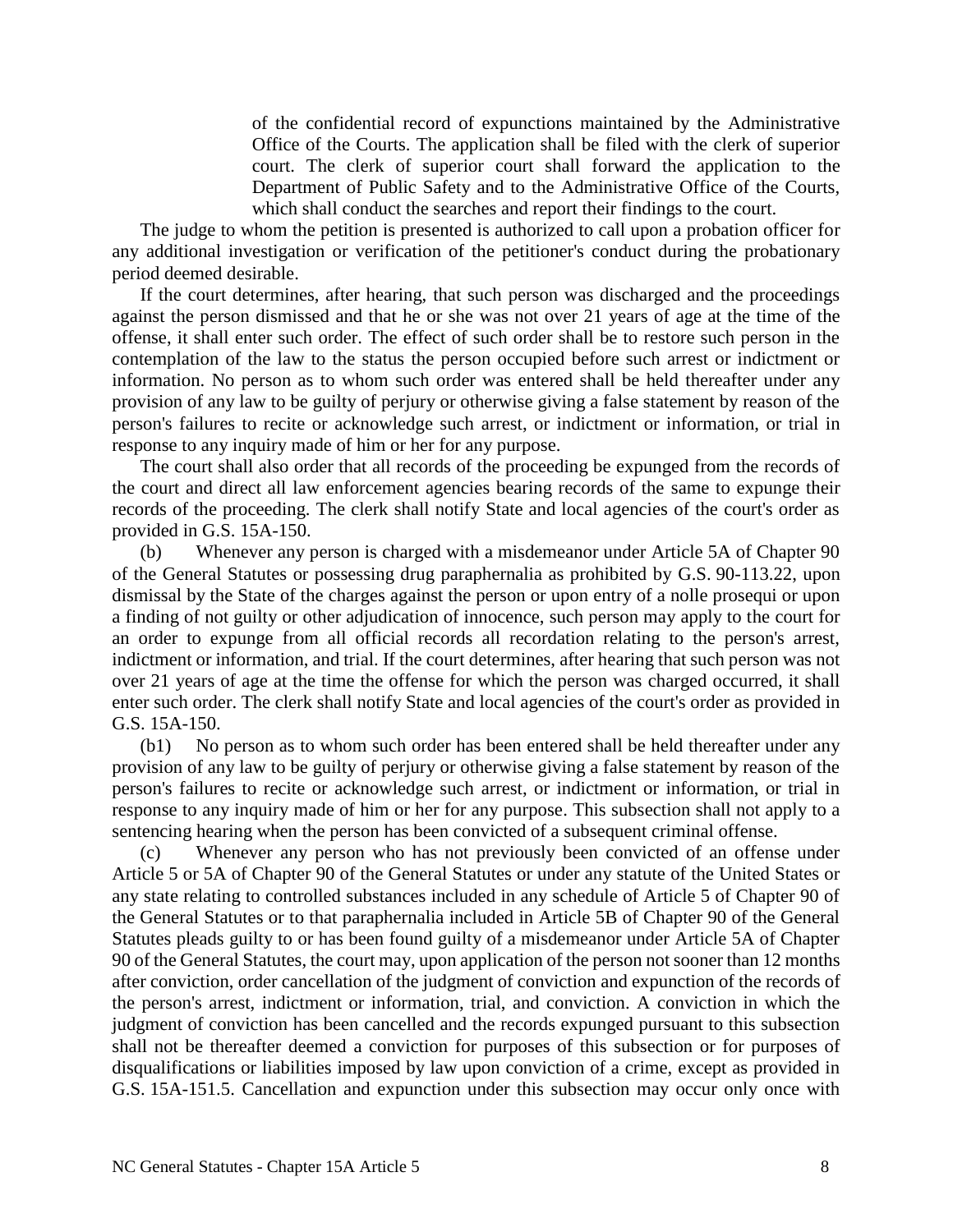respect to any person. Disposition of a case under this subsection at the district court division of the General Court of Justice shall be final for the purpose of appeal.

The granting of an application filed under this subsection shall cause the issue of an order to expunge from all official records, other than the confidential files retained under G.S. 15A-151, all recordation relating to the person's arrest, indictment or information, trial, finding of guilty, judgment of conviction, cancellation of the judgment, and expunction of records pursuant to this subsection.

The judge to whom the petition is presented is authorized to call upon a probation officer for additional investigation or verification of the petitioner's conduct since conviction. If the court determines that the petitioner was convicted of a misdemeanor under Article 5A of Chapter 90 of the General Statutes, or for possessing drug paraphernalia as prohibited by G.S. 90-113.22, that the petitioner was not over 21 years of age at the time of the offense, that the petitioner has been of good behavior since his or her conviction, that the petitioner has successfully completed a drug education program approved for this purpose by the Department of Health and Human Services, and that the petitioner has not been convicted of a felony or misdemeanor other than a traffic violation under the laws of this State at any time prior to or since the conviction for the misdemeanor in question, it shall enter an order of expunction of the petitioner's court record. The effect of such order shall be to restore the petitioner in the contemplation of the law to the status he occupied before such arrest or indictment or information or conviction. No person as to whom such order was entered shall be held thereafter under any provision of any law to be guilty of perjury or otherwise giving a false statement by reason of the person's failures to recite or acknowledge such arrest, or indictment or information, or conviction, or trial in response to any inquiry made of him or her for any purpose. The judge may waive the condition that the petitioner attend the drug education school if the judge makes a specific finding that there was no drug education school within a reasonable distance of the defendant's residence or that there were specific extenuating circumstances which made it likely that the petitioner would not benefit from the program of instruction.

The clerk shall notify State and local agencies of the court's order as provided in G.S. 15A-150.

(d) A person who files a petition for expunction of a criminal record under this section must pay the clerk of superior court a fee of one hundred seventy-five dollars (\$175.00) at the time the petition is filed. Fees collected under this subsection are payable to the Administrative Office of the Courts. The clerk of superior court shall remit one hundred twenty-two dollars and fifty cents (\$122.50) of each fee to the North Carolina Department of Public Safety for the costs of criminal record checks performed in connection with processing petitions for expunctions under this section. The remaining fifty-two dollars and fifty cents (\$52.50) of each fee shall be retained by the Administrative Office of the Courts and used to pay the costs of processing petitions for expunctions under this section. This subsection does not apply to petitions filed by an indigent. (2009-577, s. 3; 2010-174, s. 6; 2013-360, s. 18B.16(d); 2014-100, s. 17.1(o); 2017-195, s. 1.)

#### **§ 15A-145.4. Expunction of records for first offenders who are under 18 years of age at the time of the commission of a nonviolent felony.**

(a) For purposes of this section, the term "nonviolent felony" means any felony except the following:

- (1) A Class A through G felony.
- (2) A felony that includes assault as an essential element of the offense.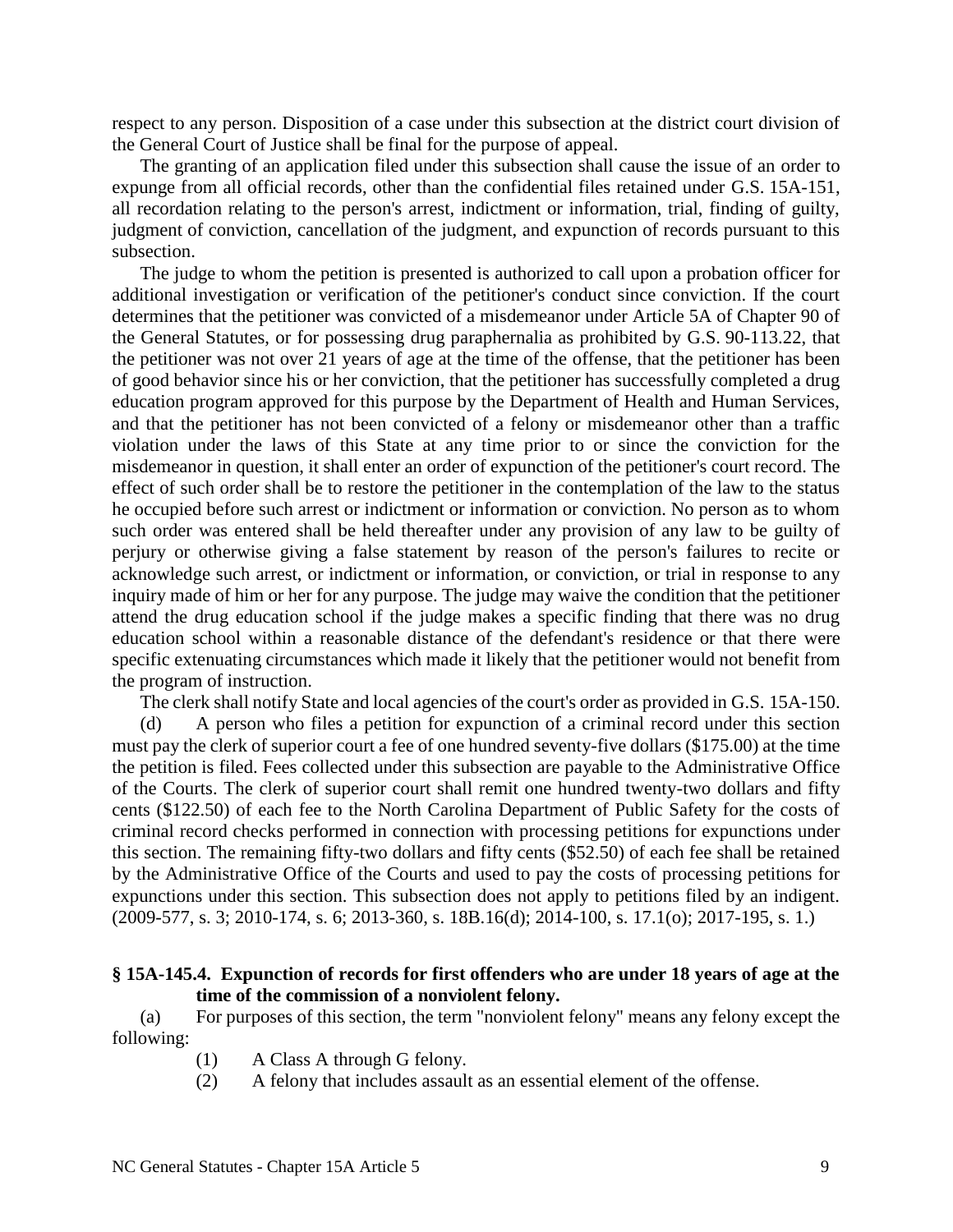- (3) A felony that is an offense requiring registration pursuant to Article 27A of Chapter 14 of the General Statutes, whether or not the person is currently required to register.
- (4) Repealed by Session Laws 2012-191, s. 2, effective December 1, 2012.
- (5) Any felony offense under the following sex-related or stalking offenses: G.S. 14-27.25(b), 14-27.30(b), 14-190.7, 14-190.8, 14-202, 14-208.11A, 14-208.18, 14-277.3, 14-277.3A, 14-321.1.
- (6) Any felony offense in Chapter 90 of the General Statutes where the offense involves methamphetamines, heroin, or possession with intent to sell or deliver or sell and deliver cocaine; except that if a prayer for judgment continued has been entered for an offense classified as either a Class G, H, or I felony, the prayer for judgment continued shall be subject to expunction under the procedures in this section.
- (7) A felony offense under G.S. 14-12.12(b), 14-12.13, or 14-12.14, or any felony offense for which punishment was determined pursuant to G.S. 14-3(c).
- (8) A felony offense under G.S. 14-401.16.
- (9) Any felony offense in which a commercial motor vehicle was used in the commission of the offense.

(10) Any felony offense involving impaired driving as defined in G.S. 20-4.01(24a). (b) Notwithstanding any other provision of law, if the person is convicted of more than one nonviolent felony in the same session of court and none of the nonviolent felonies are alleged to have occurred after the person had already been served with criminal process for the commission of a nonviolent felony, then the multiple nonviolent felony convictions shall be treated as one nonviolent felony conviction under this section, and the expunction order issued under this section shall provide that the multiple nonviolent felony convictions shall be expunged from the person's record in accordance with this section.

(c) Whenever any person who had not yet attained the age of 18 years at the time of the commission of the offense and has not previously been convicted of any felony or misdemeanor other than a traffic violation under the laws of the United States or the laws of this State or any other state pleads guilty to or is guilty of a nonviolent felony, the person may file a petition in the court of the county where the person was convicted for expunction of the nonviolent felony from the person's criminal record. The petition shall not be filed earlier than four years after the date of the conviction or when any active sentence, period of probation, and post-release supervision has been served, whichever occurs later. The person shall also perform at least 100 hours of community service, preferably related to the conviction, before filing a petition for expunction under this section. The petition shall contain the following:

- (1) An affidavit by the petitioner that the petitioner has been of good moral character since the date of conviction of the nonviolent felony in question and has not been convicted of any other felony or any misdemeanor other than a traffic violation under the laws of the United States or the laws of this State or any other state.
- (2) Verified affidavits of two persons who are not related to the petitioner or to each other by blood or marriage, that they know the character and reputation of the petitioner in the community in which the petitioner lives and that the petitioner's character and reputation are good.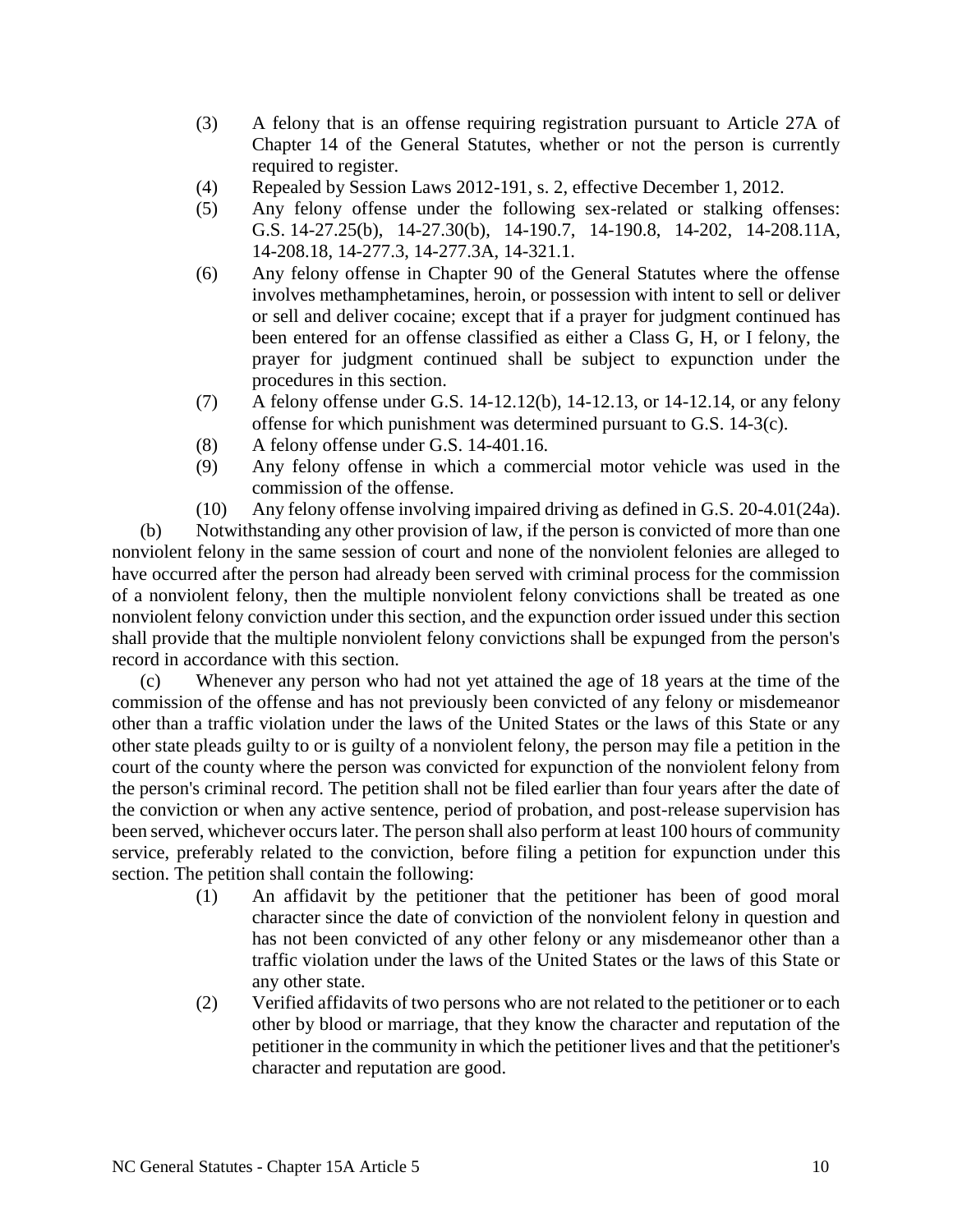- (3) A statement that the petition is a motion in the cause in the case wherein the petitioner was convicted.
- (4) An application on a form approved by the Administrative Office of the Courts requesting and authorizing (i) a State and national criminal history record check by the Department of Public Safety using any information required by the Administrative Office of the Courts to identify the individual; (ii) a search by the Department of Public Safety for any outstanding warrants or pending criminal cases; and (iii) a search of the confidential record of expunctions maintained by the Administrative Office of the Courts. The application shall be filed with the clerk of superior court. The clerk of superior court shall forward the application to the Department of Public Safety and to the Administrative Office of the Courts, which shall conduct the searches and report their findings to the court.
- (5) An affidavit by the petitioner that no restitution orders or civil judgments representing amounts ordered for restitution entered against the petitioner are outstanding.
- (6) An affidavit by the petitioner that the petitioner has performed at least 100 hours of community service since the conviction for the nonviolent felony. The affidavit shall include a list of the community services performed, a list of the recipients of the services, and a detailed description of those services.
- (7) An affidavit by the petitioner that the petitioner possesses a high school diploma, a high school graduation equivalency certificate, or a General Education Development degree.

The petition shall be served upon the district attorney of the court wherein the case was tried resulting in conviction. The district attorney shall have 30 days thereafter in which to file any objection thereto and shall be duly notified as to the date of the hearing of the petition. The district attorney shall make his or her best efforts to contact the victim, if any, to notify the victim of the request for expunction prior to the date of the hearing.

(d) The court in which the petition was filed shall take the following steps and shall consider the following issues in rendering a decision upon a petition for expunction of records of a nonviolent felony under this section:

- (1) Call upon a probation officer for additional investigation or verification of the petitioner's conduct during the four-year period since the date of conviction of the nonviolent felony in question.
- (2) Review the petitioner's juvenile record, ensuring that the petitioner's juvenile records remain separate from adult records and files and are withheld from public inspection as provided under Article 30 of Chapter 7B of the General Statutes.
- (3) Review the amount of restitution made by the petitioner to the victim of the nonviolent felony to be expunged and give consideration to whether or not restitution was paid in full.
- (4) Review any other information the court deems relevant, including, but not limited to, affidavits or other testimony provided by law enforcement officers, district attorneys, and victims of nonviolent felonies committed by the petitioner.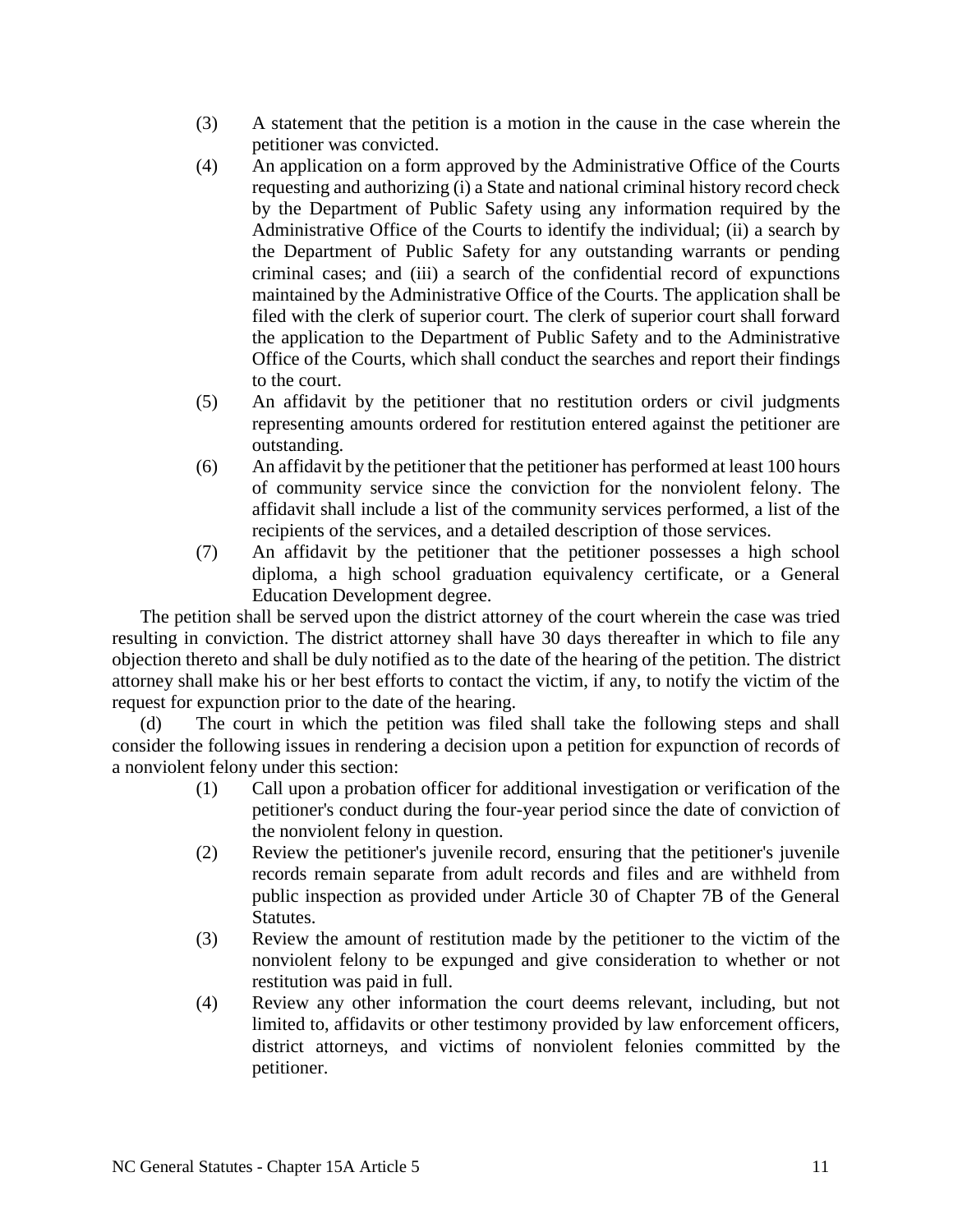(e) The court may order that the person be restored, in the contemplation of the law, to the status the person occupied before the arrest or indictment or information if the court finds all of the following after a hearing:

- (1) The petitioner has remained of good moral character and has been free of conviction of any felony or misdemeanor, other than a traffic violation, for four years from the date of conviction of the nonviolent felony in question or any active sentence, period of probation, or post-release supervision has been served, whichever is later.
- (2) The petitioner has not previously been convicted of any felony or misdemeanor other than a traffic violation under the laws of the United States or the laws of this State or any other state.
- (3) The petitioner has no outstanding warrants or pending criminal cases.
- (4) The petitioner has no outstanding restitution orders or civil judgments representing amounts ordered for restitution entered against the petitioner.
- (5) The petitioner was less than 18 years old at the time of the commission of the offense in question.
- (6) The petitioner has performed at least 100 hours of community service since the time of the conviction and possesses a high school diploma, a high school graduation equivalency certificate, or a General Education Development degree.
- (7) The search of the confidential records of expunctions conducted by the Administrative Office of the Courts shows that the petitioner has not been previously granted an expunction.

(f) No person as to whom an order has been entered pursuant to subsection (e) of this section shall be held thereafter under any provision of any laws to be guilty of perjury or otherwise giving a false statement by reason of that person's failure to recite or acknowledge the arrest, indictment, information, trial, or conviction. This subsection shall not apply to a sentencing hearing when the person has been convicted of a subsequent criminal offense.

(f1) Persons required by State law to obtain a criminal history record check on a prospective employee shall not be deemed to have knowledge of any convictions expunged under this section.

(f2) Persons pursuing certification under the provisions of Article 1 of Chapter 17C or Article 2 of Chapter 17E of the General Statutes, however, shall disclose any and all felony convictions to the certifying Commission regardless of whether or not the felony convictions were expunged pursuant to the provisions of this section.

(f3) Persons requesting a disclosure statement be prepared by the North Carolina Sheriffs' Education and Training Standards Commission pursuant to Article 3 of Chapter 17E of the General Statutes, however, shall disclose any and all felony convictions to the North Carolina Sheriffs' Education and Training Standards Commission regardless of whether or not the felony convictions were expunged pursuant to the provisions of this section.

(g) The court shall also order that the nonviolent felony conviction be expunged from the records of the court and direct all law enforcement agencies bearing record of the same to expunge their records of the conviction. The clerk shall notify State and local agencies of the court's order as provided in G.S. 15A-150.

(h) Any other applicable State or local government agency shall expunge from its records entries made as a result of the conviction ordered expunged under this section. The agency shall also vacate any administrative actions taken against a person whose record is expunged under this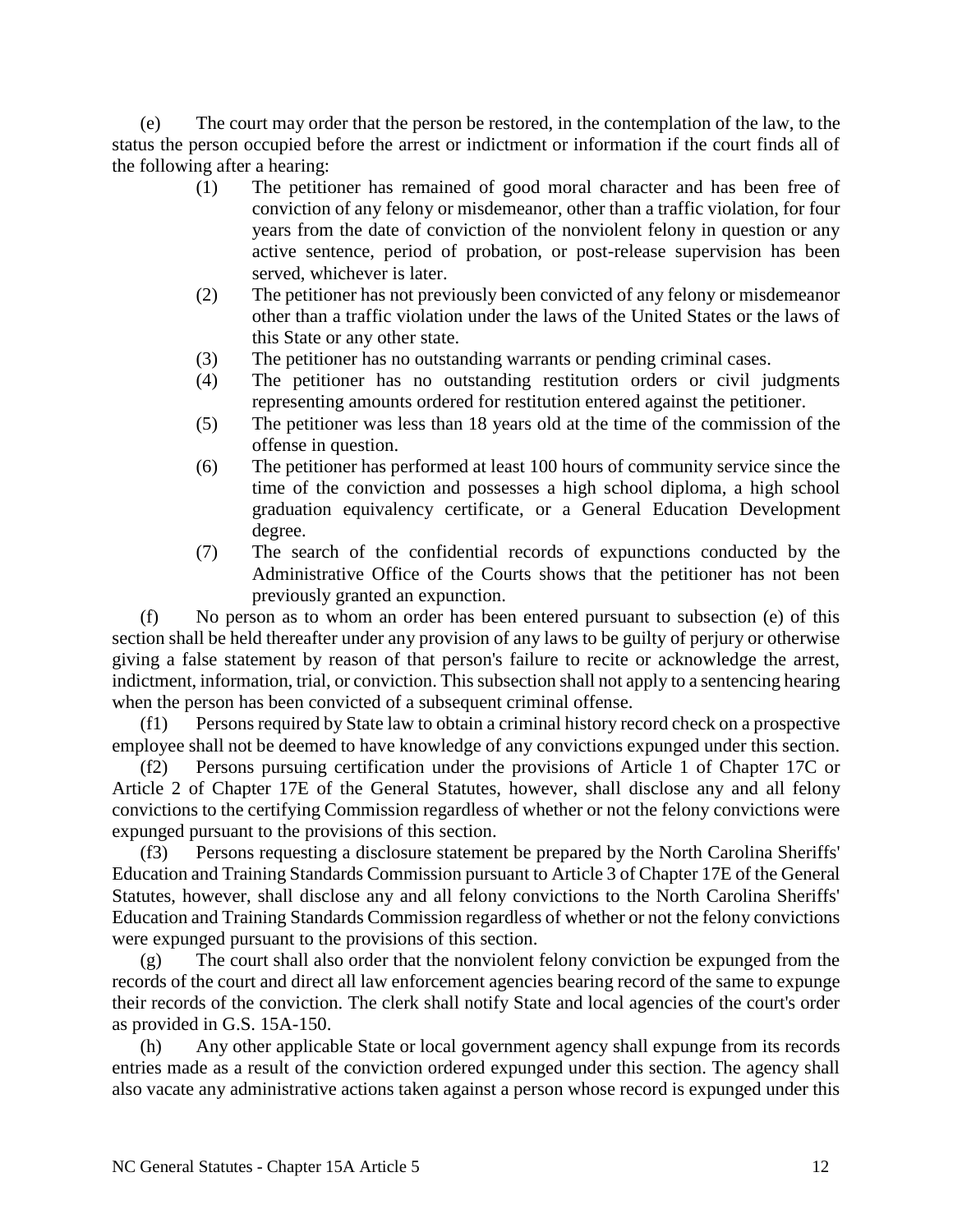section as a result of the charges or convictions expunged. A person whose administrative action has been vacated by an occupational licensing board pursuant to an expunction under this section may then reapply for licensure and must satisfy the board's then current education and preliminary licensing requirements in order to obtain licensure. This subsection shall not apply to the Department of Justice for DNA records and samples stored in the State DNA Database and the State DNA Databank.

(i) Any person eligible for expunction of a criminal record under this section shall be notified about the provisions of this section by the probation officer assigned to that person. If no probation officer is assigned, notification of the provisions of this section shall be provided by the court at the time of the conviction of the felony which is to be expunged under this section.

(j) A person who files a petition for expunction of a criminal record under this section must pay the clerk of superior court a fee of one hundred seventy-five dollars (\$175.00) at the time the petition is filed. Fees collected under this subsection are payable to the Administrative Office of the Courts. The clerk of superior court shall remit one hundred twenty-two dollars and fifty cents (\$122.50) of each fee to the North Carolina Department of Public Safety for the costs of criminal record checks performed in connection with processing petitions for expunctions under this section. The remaining fifty-two dollars and fifty cents (\$52.50) of each fee shall be retained by the Administrative Office of the Courts and used to pay the costs of processing petitions for expunctions under this section. This subsection does not apply to petitions filed by an indigent. (2011-278, s. 1; 2012-191, s. 2; 2013-53, s. 1; 2013-360, s. 18B.16(e); 2014-100, s. 17.1(o); 2015-150, s. 3; 2015-181, s. 44; 2017-195, s. 1; 2021-107, s. 7(b).)

#### **§ 15A-145.5. Expunction of certain misdemeanors and felonies; no age limitation.**

(a) For purposes of this section, the term "nonviolent misdemeanor" or "nonviolent felony" means any misdemeanor or felony except the following:

- (1) A Class A through G felony or a Class A1 misdemeanor.
- (2) An offense that includes assault as an essential element of the offense.
- (3) An offense requiring registration pursuant to Article 27A of Chapter 14 of the General Statutes, whether or not the person is currently required to register.
- (4) Any of the following sex-related or stalking offenses: G.S. 14-27.25(b), 14-27.30(b), 14-190.7, 14-190.8, 14-190.9, 14-202, 14-208.11A, 14-208.18, 14-277.3, 14-277.3A, 14-321.1.
- (5) Any felony offense in Chapter 90 of the General Statutes where the offense involves methamphetamines, heroin, or possession with intent to sell or deliver or sell and deliver cocaine.
- (6) An offense under G.S. 14-12.12(b), 14-12.13, or 14-12.14, or any offense for which punishment was determined pursuant to G.S. 14-3(c).
- (7) An offense under G.S. 14-401.16.
- (7a) An offense under G.S. 14-54(a) or G.S. 14-54(a1).
- (8) Any felony offense in which a commercial motor vehicle was used in the commission of the offense.
- (8a) Repealed by Session Laws 2021-118, s. 1, effective December 1, 2021, and applicable to petitions filed on or after that date.
- (9) Any offense that is an attempt to commit an offense described in subdivisions (1) through (8) of this subsection.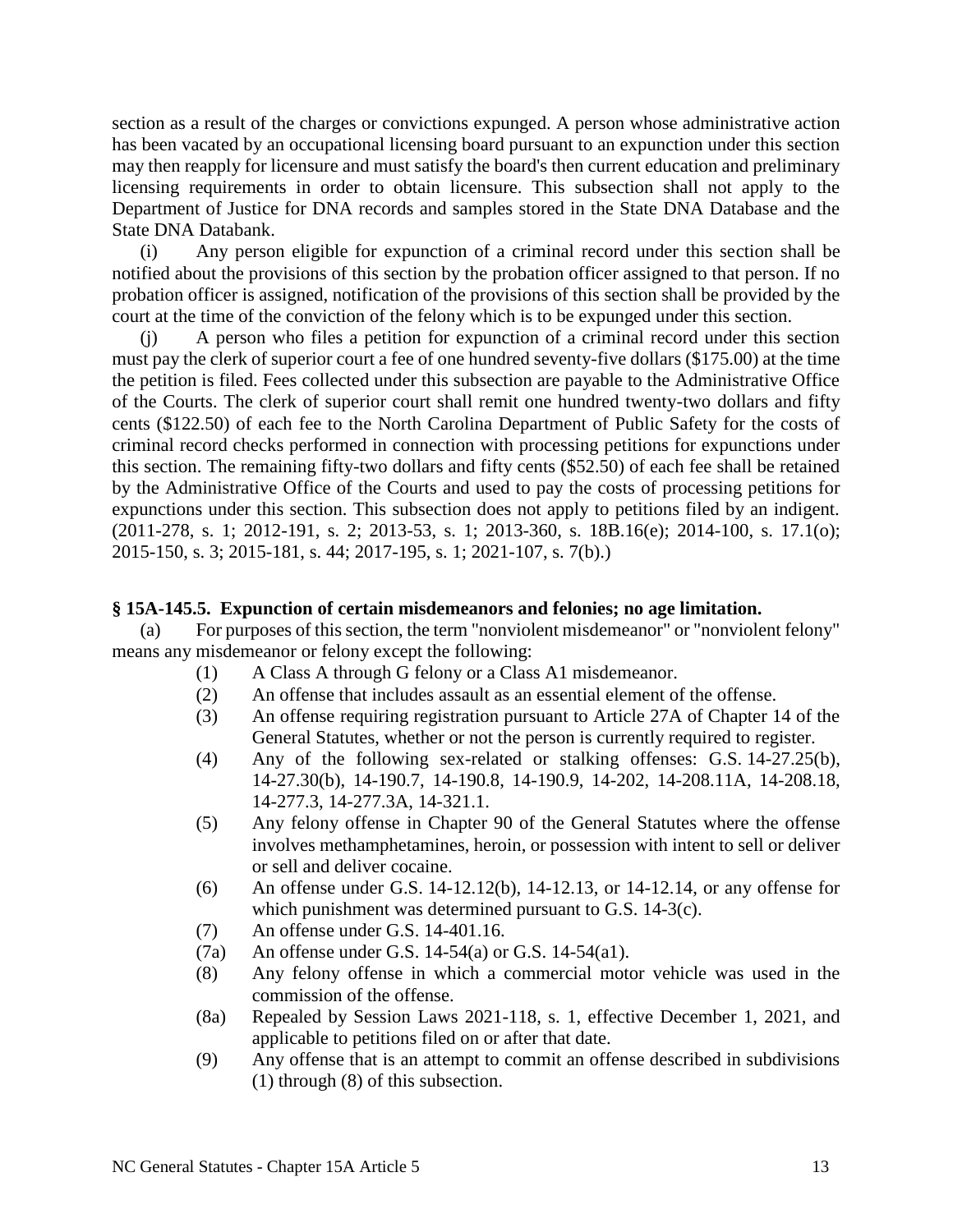(a1) An offense involving impaired driving as defined in G.S. 20-4.01(24a) is not eligible for expunction.

(b) Notwithstanding any other provision of law, if the person is convicted of more than one nonviolent felony or nonviolent misdemeanor in the same session of court, then the multiple nonviolent felony or nonviolent misdemeanor convictions shall be treated as one nonviolent felony or nonviolent misdemeanor conviction under this section, and the expunction order issued under this section shall provide that the multiple nonviolent felony convictions or nonviolent misdemeanor convictions shall be expunged from the person's record in accordance with this section.

- (c) A person may file a petition, in the court of the county where the person was convicted.
	- (1) For expunction of one or more nonviolent misdemeanor convictions, the petition shall not be filed earlier than one of the following:
		- a. For expunction of one nonviolent misdemeanor, five years after the date of the conviction or when any active sentence, period of probation, or post-release supervision has been served, whichever occurs later.
		- b. For expunction of more than one nonviolent misdemeanor, seven years after the date of the person's last conviction, other than a traffic offense not listed in the petition for expunction, or seven years after any active sentence, period of probation, or post-release supervision has been served, whichever occurs later.
	- (2) For expunction of up to three nonviolent felony convictions, the petition shall not be filed earlier than one of the following:
		- a. For expunction of one nonviolent felony, 10 years after the date of the conviction or 10 years after any active sentence, period of probation, or post-release supervision, related to the conviction listed in the petition, has been served, whichever occurs later.
		- b. For expunction of two or three nonviolent felonies, 20 years after the date of the most recent conviction listed in the petition, or 20 years after any active sentence, period of probation, or post-release supervision, related to a conviction listed in the petition, has been served, whichever occurs later.

A person previously granted an expunction under this section is not eligible for relief under this section for any offense committed after the date of the previous order for expunction. Except as provided in subsections (c4) and (c5) of this section, a person previously granted an expunction under this section for one or more misdemeanors is not eligible for expunction of additional misdemeanors under this section and a person previously granted an expunction under this section for one or more felonies is not eligible for expunction of additional felonies under this section.

(c1) A petition filed pursuant to this section shall contain, but not be limited to, the following:

- (1) An affidavit by the petitioner that the petitioner is of good moral character and has not been convicted of any other felony or misdemeanor, other than a traffic violation, under the laws of the United States or the laws of this State or any other state during the applicable five-year, seven-year, 10-year, or 20-year waiting period set forth in subsection (c) of this section.
- (2) Verified affidavits of two persons who are not related to the petitioner or to each other by blood or marriage, that they know the character and reputation of the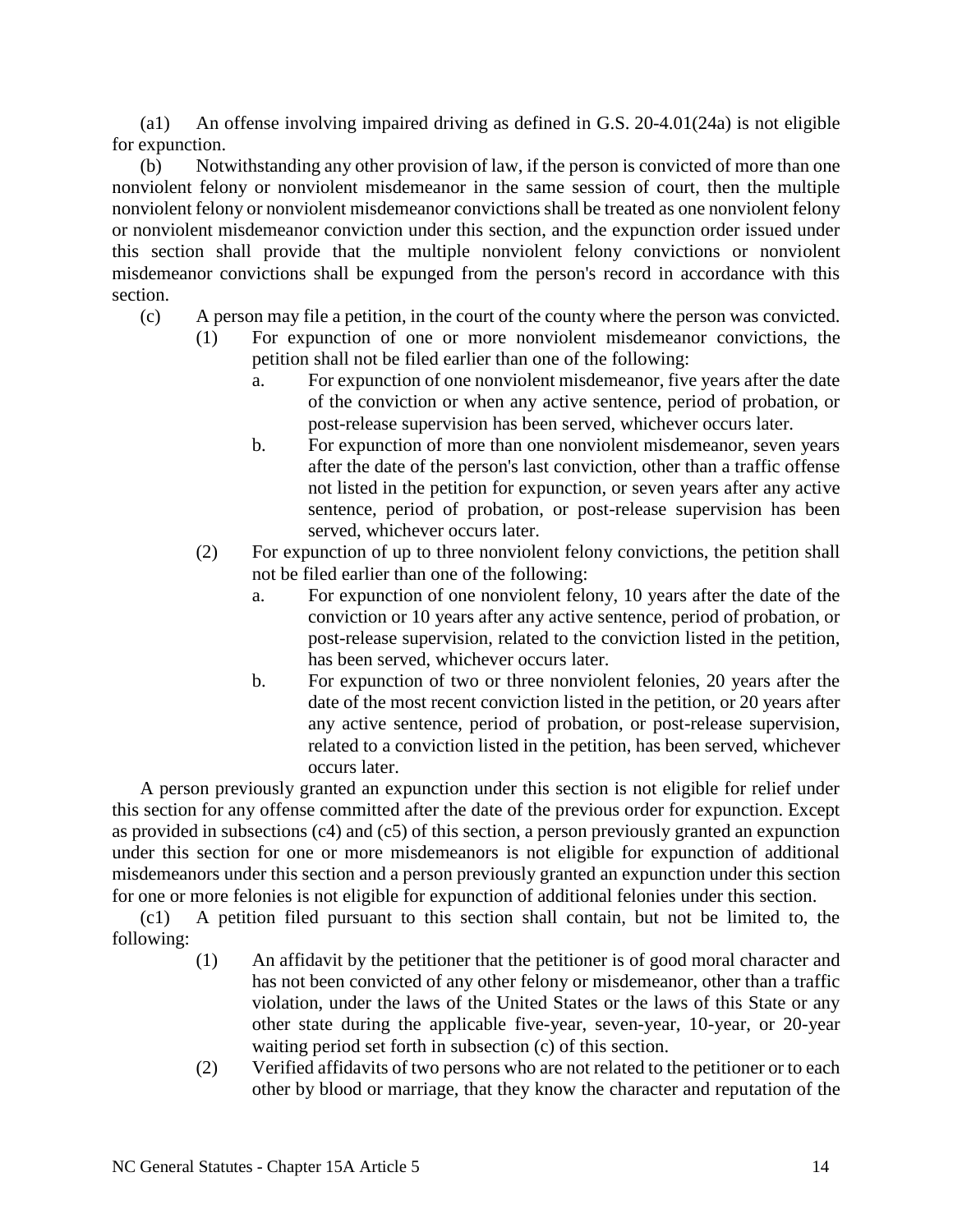petitioner in the community in which the petitioner lives and that the petitioner's character and reputation are good.

- (3) A statement that the petition is a motion in the cause in the case wherein the petitioner was convicted.
- (4) An application on a form approved by the Administrative Office of the Courts requesting and authorizing a name-based State and national criminal history record check by the Department of Public Safety using any information required by the Administrative Office of the Courts to identify the individual, a search by the Department of Public Safety for any outstanding warrants on pending criminal cases, and a search of the confidential record of expunctions maintained by the Administrative Office of the Courts. The application shall be filed with the clerk of superior court. The clerk of superior court shall forward the application to the Department of Public Safety and to the Administrative Office of the Courts, which shall conduct the searches and report their findings to the court.
- (5) An affidavit by the petitioner that no restitution orders or civil judgments representing amounts ordered for restitution entered against the petitioner are outstanding.
- (6) An affidavit by the petitioner providing information on any additional petitions the petitioner has submitted, or intends to submit, in other counties pursuant to subsection (c4) of this section seeking expunction of additional convictions.
- (7) An acknowledgement by the petitioner that, except as provided in subsection (c5) of this section, the expunction of one nonviolent misdemeanor prior to the seven-year waiting period or one nonviolent felony prior to the 20-year waiting period will preclude the petitioner from expunging additional nonviolent misdemeanors or nonviolent felonies that might otherwise be eligible for expunction pursuant to sub-subdivision b. of subdivision (1) of subsection (c) of this section or sub-subdivision b. of subdivision (2) of subsection (c) of this section.

Upon filing of the petition, the petition shall be served upon the district attorney of the court wherein the case was tried resulting in conviction. The district attorney shall have 30 days thereafter in which to file any objection thereto and shall be duly notified as to the date of the hearing of the petition. Upon good cause shown, the court may grant the district attorney an additional 30 days to file objection to the petition. The district attorney shall make his or her best efforts to contact the victim, if any, to notify the victim of the request for expunction prior to the date of the hearing. Upon request by the victim, the victim has a right to be present at any hearing on the petition for expunction and the victim's views and concerns shall be considered by the court at such hearing.

The presiding judge is authorized to call upon a probation officer for any additional investigation or verification of the petitioner's conduct since the conviction. The court shall review any other information the court deems relevant, including, but not limited to, affidavits or other testimony provided by law enforcement officers, district attorneys, and victims of crimes committed by the petitioner.

(c2) The court, after hearing a petition for expunction of one or more nonviolent misdemeanors, shall order that the petitioner be restored, in the contemplation of the law, to the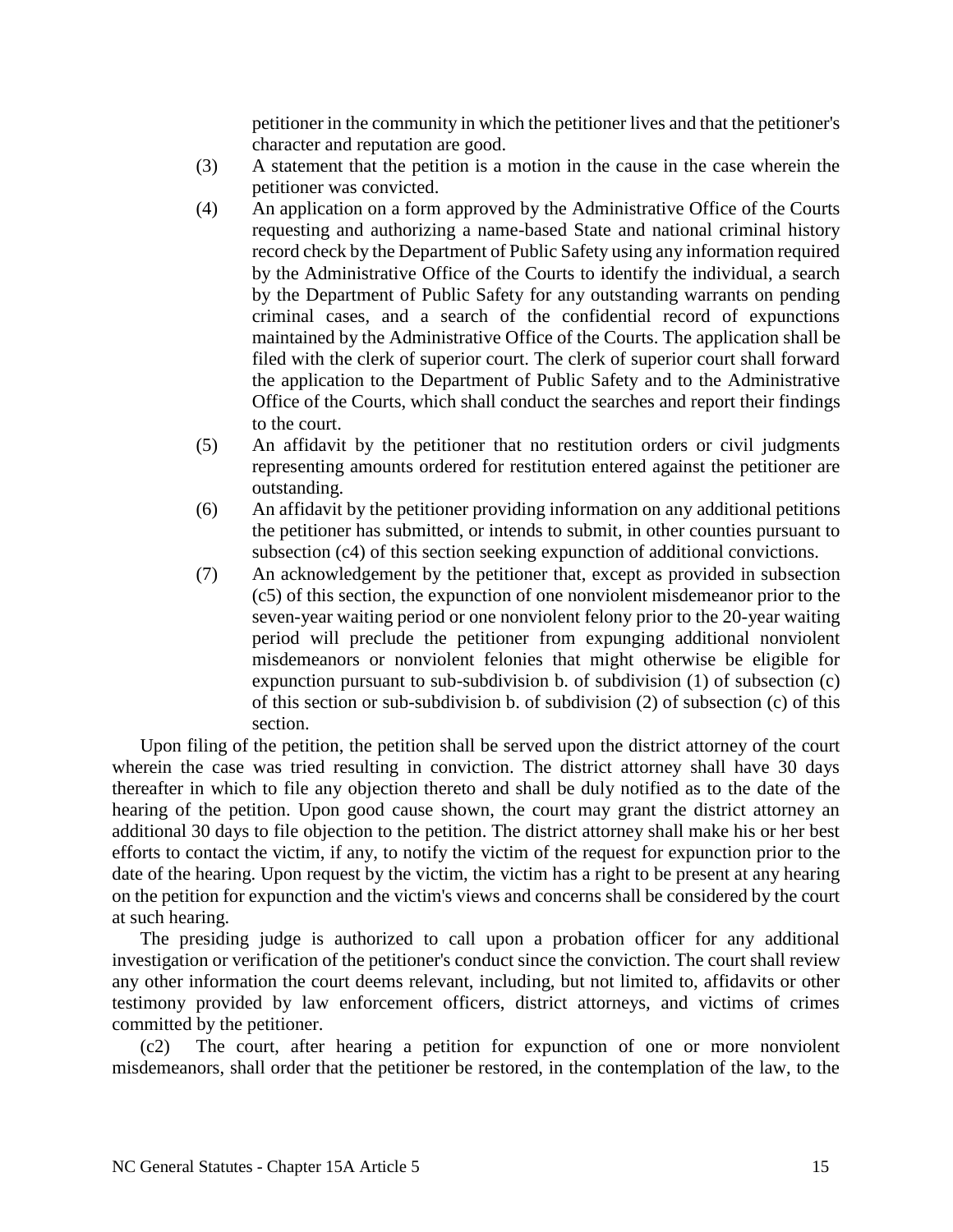status the petitioner occupied before the arrest or indictment or information, except as provided in G.S. 15A-151.5, if the court finds all of the following:

- (1) One of the following:
	- a. The petitioner has not previously been granted an expunction under this section for one or more nonviolent misdemeanors.
	- b. Any previous expunction granted to the petitioner under this section for one or more nonviolent misdemeanors was granted pursuant to a petition filed prior to December 1, 2021.
- (2) The petitioner is of good moral character.
- (3) The petitioner has no outstanding warrants or pending criminal cases.
- (4) The petitioner has no other felony or misdemeanor convictions, other than a traffic violation not listed in the petition for expunction, during the applicable five-year or seven-year waiting period set forth in subsection (c) of this section.
- (5) The petitioner has no outstanding restitution orders or civil judgments representing amounts ordered for restitution entered against the petitioner.
- (6) The petitioner meets one of the following criteria:
	- a. For a petition for expunction of one nonviolent misdemeanor, the petitioner has no convictions for any other felony or misdemeanor, other than a traffic offense.
	- b. For a petition for expunction of more than one nonviolent misdemeanor, the petitioner has no convictions for a misdemeanor or felony that is listed as an exception to the terms "nonviolent misdemeanor" or "nonviolent felony" as provided in subsection (a) of this section.
- (7) The petitioner was convicted of an offense or offenses eligible for expunction under this section.
- (8) The petitioner has completed the applicable five-year or seven-year waiting period set forth in subsection (c) of this section.

If the court denies the petition, the order shall include a finding as to the reason for the denial.

(c3) The court, after hearing a petition for expunction of one or up to three nonviolent felonies, may order that the petitioner be restored, in the contemplation of the law, to the status the petitioner occupied before the arrest or indictment or information, except as provided in G.S. 15A-151.5, if the court finds all of the following:

- (1) One of the following:
	- a. The petitioner has not previously been granted an expunction under this section for one or more nonviolent felonies.
	- b. Any previous expunction granted to the petitioner under this section for a felony was granted pursuant to a petition filed prior to December 1, 2021.
- (2) The petitioner is of good moral character.
- (3) The petitioner has no outstanding warrants or pending criminal cases.
- (4) If the petition is for the expunction of one felony, the petitioner has no misdemeanor convictions, other than a traffic violation not listed in the petition for expunction, in the five years preceding the petition, and no other felony convictions during the applicable 10-year waiting period set forth in subsection (c) of this section.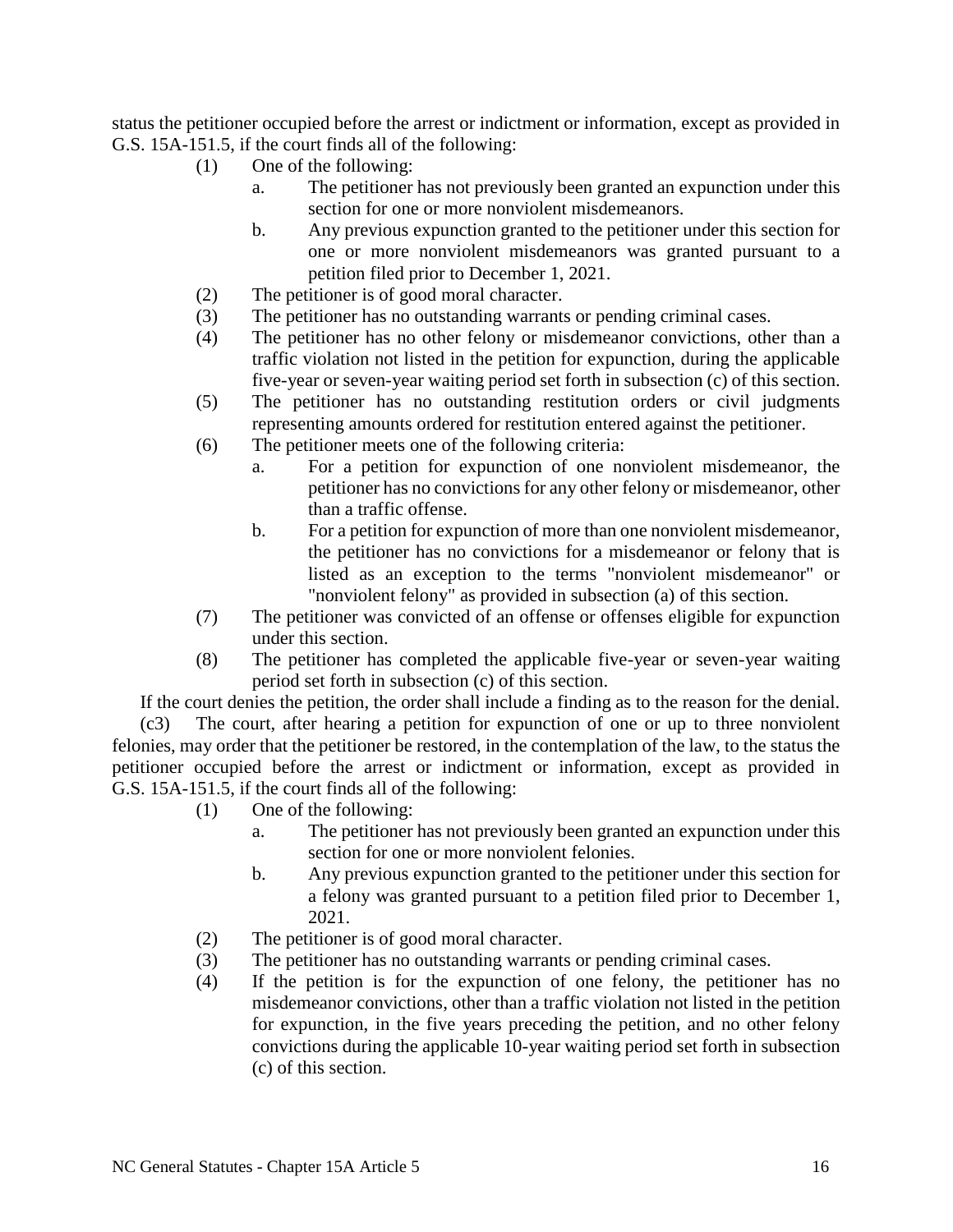- (4a) If the petition is for the expunction of two or three felonies, or if the petitioner has filed petitions in more than one county pursuant to subsection (c4) of this section, the petitioner has no misdemeanor convictions other than a traffic violation not listed in the petition for expunction in the five years preceding the petition, and no other felony convictions during the applicable 20-year waiting period set forth in subsection (c) of this section.
- (4b) If the petition is for the expunction of two or three felonies, if the petitioner has filed petitions in more than one county pursuant to subsection (c4) of this section, or if the petition is filed pursuant to subsection (c5) of this section, the felony offenses were committed within the same 24-month period.
- (5) The petitioner has no outstanding restitution orders or civil judgments representing amounts ordered for restitution entered against the petitioner.
- (6) The petitioner has no convictions for a misdemeanor that is listed as an exception to the term "nonviolent misdemeanor" as provided in subsection (a) of this section or any other felony offense.
- (7) The petitioner was convicted of an offense eligible for expunction under this section.
- (8) The petitioner has completed the applicable 10-year or 20-year waiting period set forth in subsection (c) of this section.

If the court denies the petition, the order shall include a finding as to the reason for the denial.

(c4) A person petitioning for expunction of multiple convictions pursuant to sub-subdivision b. of subdivision (1) of subsection (c) of this section or sub-subdivision b. of subdivision (2) of subsection (c) of this section, where the convictions were obtained in more than one county, shall file a petition in each county of conviction. All petitions shall be filed within a 30-day period. The granting of one petition shall not preclude the granting of any other petition filed within the same 30-day period.

(c5) A person granted an expunction under this section of one or more nonviolent misdemeanors pursuant to a petition filed prior to December 1, 2021, may petition for the expunction of additional nonviolent misdemeanors if the offenses were committed prior to the date of the previous expunction. A person granted an expunction under this section of one nonviolent felony pursuant to a petition filed prior to December 1, 2021, may petition for the expunction of up to two additional nonviolent felonies if the offenses were committed prior to the date of the previous expunction and within the same 24-month period as the previously expunged felony.

(d) No person as to whom an order has been entered pursuant to subsection (c) of this section shall be held thereafter under any provision of any law to be guilty of perjury or otherwise giving a false statement by reason of that person's failure to recite or acknowledge the arrest, indictment, information, trial, or conviction. This subsection shall not apply to a sentencing hearing when the person has been convicted of a subsequent criminal offense.

(d1) Persons pursuing certification under the provisions of Article 1 of Chapter 17C or Article 2 of Chapter 17E of the General Statutes, however, shall disclose any and all convictions to the certifying Commission, regardless of whether or not the convictions were expunged pursuant to the provisions of this section.

(d2) Persons requesting a disclosure statement be prepared by the North Carolina Sheriffs' Education and Training Standards Commission pursuant to Article 3 of Chapter 17E of the General Statutes, however, shall disclose any and all felony convictions to the North Carolina Sheriffs'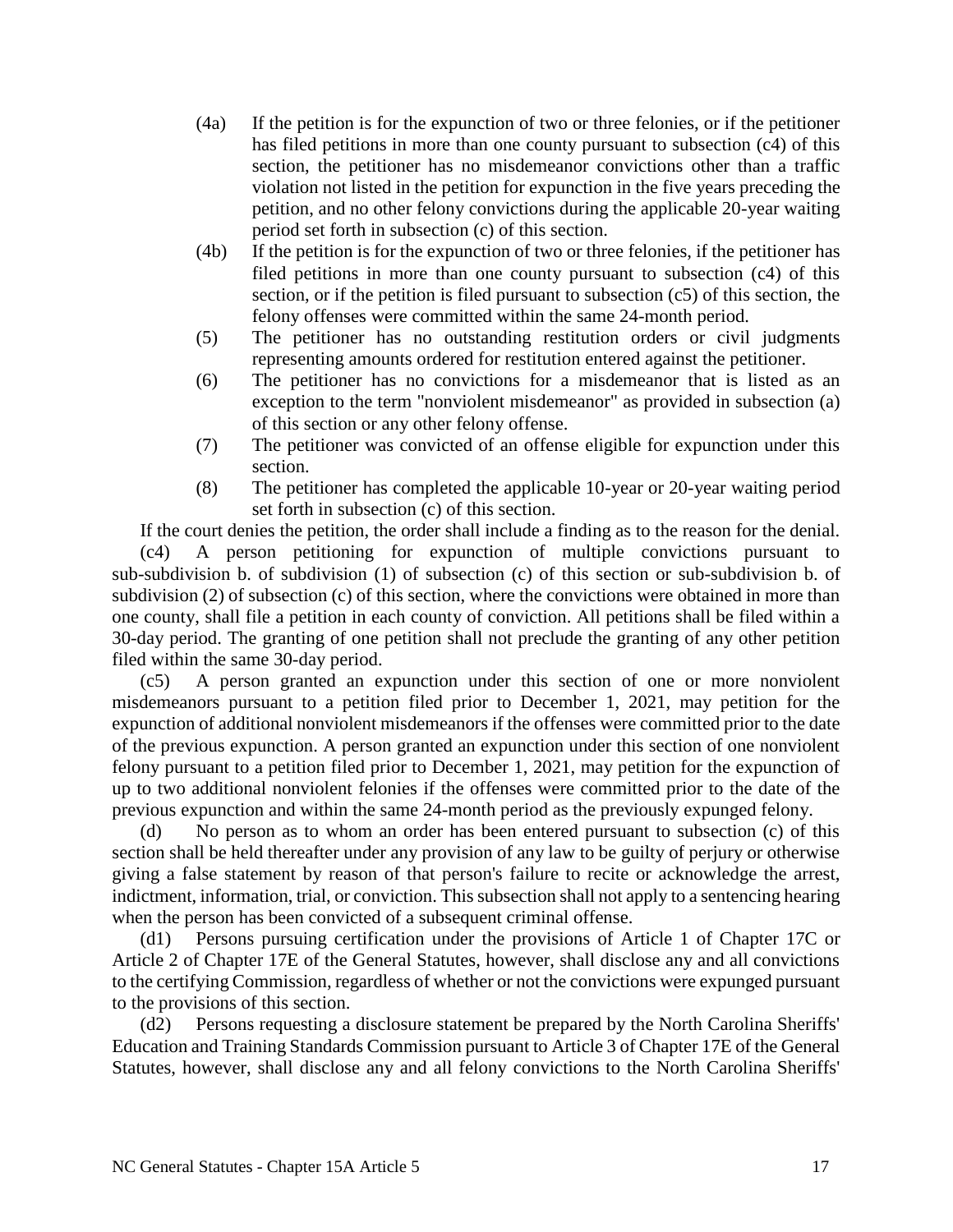Education and Training Standards Commission regardless of whether or not the felony convictions were expunged pursuant to the provisions of this section.

(d3) Persons required by State law to obtain a criminal history record check on a prospective employee shall not be deemed to have knowledge of any convictions expunged under this section.

(e) The court shall also order that the conviction or convictions be expunged from the records of the court and direct all law enforcement agencies bearing record of the same to expunge their records of the conviction. The clerk shall notify State and local agencies of the court's order, as provided in G.S. 15A-150.

(f) Any other applicable State or local government agency shall expunge from its records entries made as a result of the conviction or convictions ordered expunged under this section upon receipt from the petitioner of an order entered pursuant to this section. The agency shall also vacate any administrative actions taken against a person whose record is expunged under this section as a result of the charges or convictions expunged. A person whose administrative action has been vacated by an occupational licensing board pursuant to an expunction under this section may then reapply for licensure and must satisfy the board's then current education and preliminary licensing requirements in order to obtain licensure. This subsection shall not apply to the Department of Justice for DNA records and samples stored in the State DNA Database and the State DNA Databank.

(g) A person who files a petition for expunction of a criminal record under this section must pay the clerk of superior court a fee of one hundred seventy-five dollars (\$175.00) at the time the petition is filed. Fees collected under this subsection shall be deposited in the General Fund. This subsection does not apply to petitions filed by an indigent. (2012-191, s. 1; 2013-53, s. 2; 2013-410, s. 4; 2014-100, s. 17.1(o); 2014-119, ss. 1(a), 11(a); 2015-150, s. 4; 2015-181, s. 43; 2017-195, s. 1; 2020-35, s. 4(a); 2021-107, s. 7(c); 2021-118, s. 1.)

### **§ 15A-145.6. Expunctions for certain defendants convicted of prostitution.**

- (a) The following definitions apply in this section:
	- (1) Prostitution offense. A conviction for (i) violation of G.S. 14-204 or (ii) engaging in prostitution in violation of G.S. 14-204(7) for an offense that occurred prior to October 1, 2013.
	- (2) Violent felony or violent misdemeanor. A Class A through G felony or a Class A1 misdemeanor that includes assault as an essential element of the offense.

(b) A person who has been convicted of a prostitution offense may file a petition in the court of the county where the person was convicted for expunction of the prostitution offense from the person's criminal record provided that all the following criteria are met:

- (1) The person has not previously been convicted of any violent felony or violent misdemeanor under the laws of the United States or the laws of this State or any other state.
- (2) The person satisfies any one of the following criteria:
	- a. Repealed by Session Laws 2019-158, s. 4(a), effective December 1, 2019, and applicable to petitions filed on or after that date.
	- b. The person has no prior convictions for a prostitution offense and at least three years have passed since the date of conviction or the completion of any active sentence, period of probation, and post-release supervision, whichever occurs later.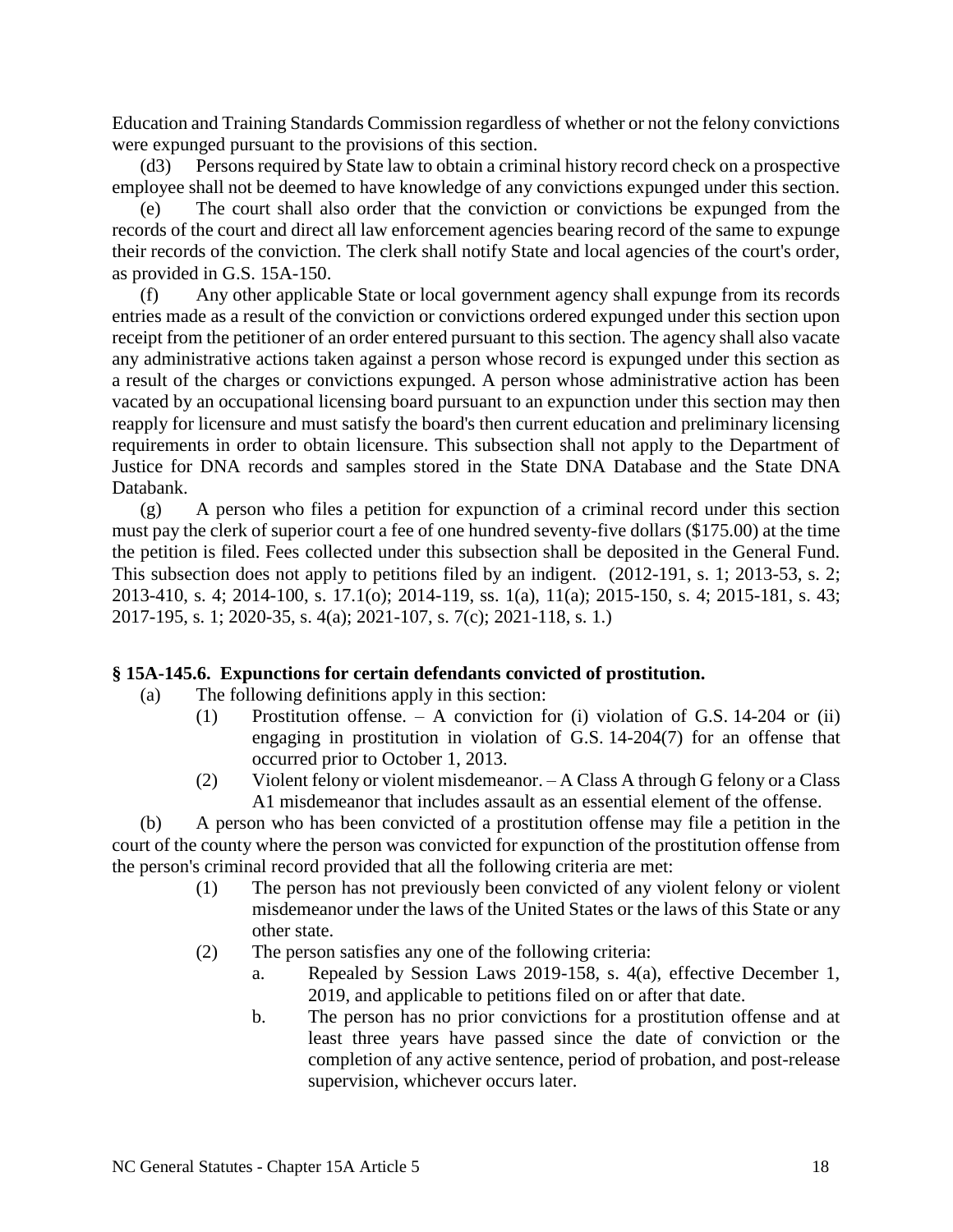- c. The person was discharged and the charge was dismissed upon completion of a conditional discharge under G.S. 14-204(b).
- (c) The petition shall contain all of the following:
	- (1) An affidavit by the petitioner that the petitioner (i) has no prior conviction of a violent felony or violent misdemeanor, (ii) has been of good moral character since the date of conviction of the prostitution offense in question, and (iii) has not been convicted of any felony or misdemeanor under the laws of the United States or the laws of this State or any other state since the date of the conviction of the prostitution offense in question.
	- (2) Verified affidavits of two persons, who are not related to the petitioner or to each other by blood or marriage, that they know the character and reputation of the petitioner in the community in which the petitioner lives and that the petitioner's character and reputation are good.
	- (3) A statement that the petition is a motion in the cause in the case wherein the petitioner was convicted.
	- (4) An application on a form approved by the Administrative Office of the Courts requesting and authorizing (i) a State and national criminal history record check by the Department of Public Safety using any information required by the Administrative Office of the Courts to identify the individual; (ii) a search by the Department of Public Safety for any outstanding warrants or pending criminal cases; and (iii) a search of the confidential record of expunctions maintained by the Administrative Office of the Courts. The application shall be filed with the clerk of superior court. The clerk of superior court shall forward the application to the Department of Public Safety and to the Administrative Office of the Courts, which shall conduct the searches and report their findings to the court.
	- (5) An affidavit by the petitioner that no restitution orders or civil judgments representing amounts ordered for restitution entered against the petitioner are outstanding.

(d) The petition shall be served upon the district attorney of the court wherein the case was tried resulting in conviction. The district attorney shall have 30 days thereafter in which to file any objection thereto and shall be duly notified as to the date of the hearing of the petition.

(e) The court in which the petition was filed shall take the following steps and shall consider the following issues in rendering a decision upon a petition for expunction of records of a prostitution offense under this section:

- (1) Call upon a probation officer for additional investigation or verification of the petitioner's conduct during the period since the date of conviction of the prostitution offense in question.
- (2) Review any other information the court deems relevant, including, but not limited to, affidavits or other testimony provided by law enforcement officers and district attorneys.

(f) The court shall order that the person be restored, in the contemplation of the law, to the status the person occupied before the arrest or indictment or information if the court finds all of the following after a hearing:

(1) The criteria set out in subsection (b) of this section are satisfied.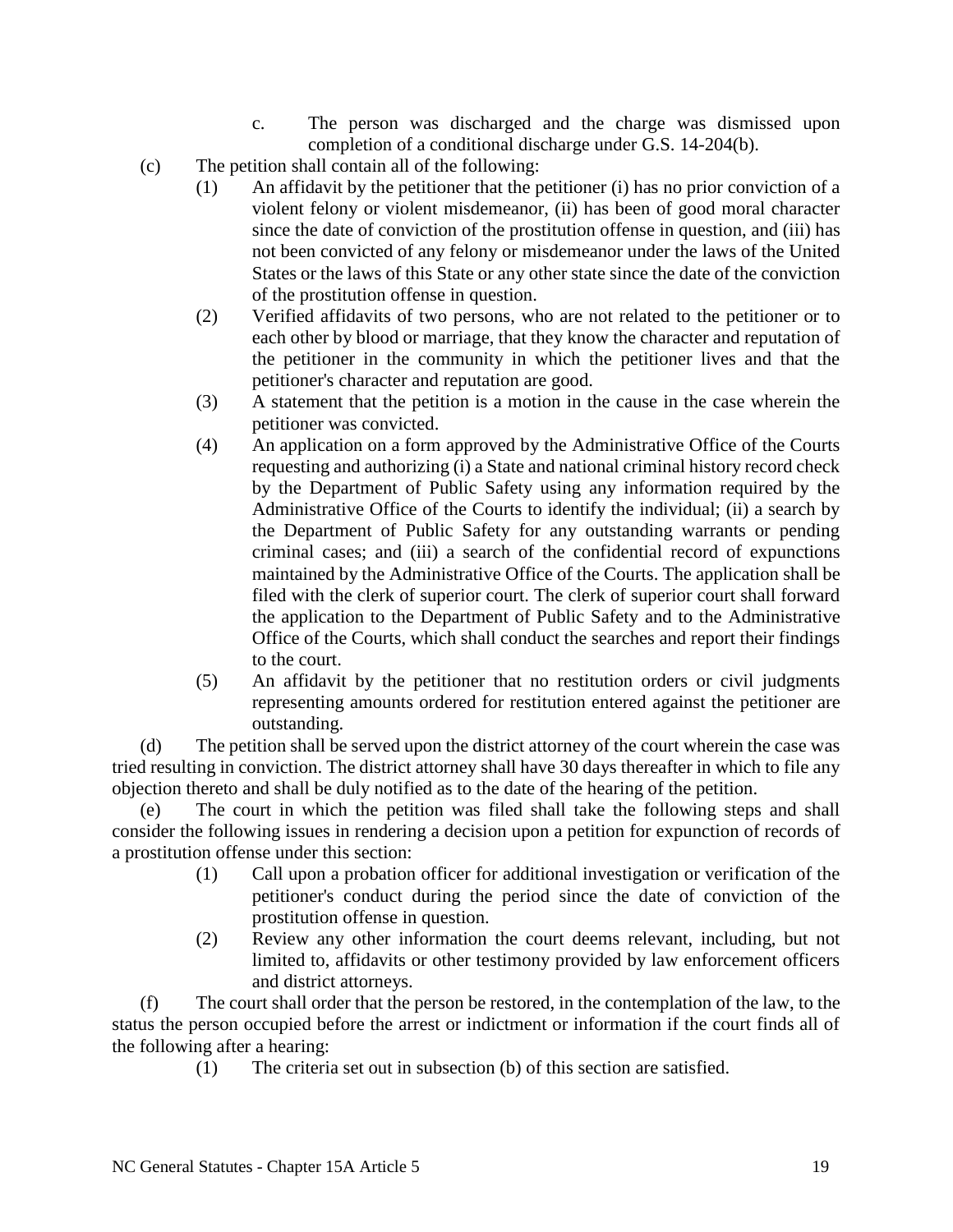- (2) The petitioner has remained of good moral character and has been free of conviction of any felony or misdemeanor, other than a traffic violation, since the date of conviction of the prostitution offense in question.
- (3) The petitioner has no outstanding warrants or pending criminal cases.
- (4) The petitioner has no outstanding restitution orders or civil judgments representing amounts ordered for restitution entered against the petitioner.
- (5) The search of the confidential records of expunctions conducted by the Administrative Office of the Courts shows that the petitioner has not been previously granted an expunction, other than an expunction for a prostitution offense.

(g) No person as to whom an order has been entered pursuant to subsection (f) of this section shall be held thereafter under any provision of any laws to be guilty of perjury or otherwise giving a false statement by reason of that person's failure to recite or acknowledge the arrest, indictment, information, trial, or conviction. This subsection shall not apply to a sentencing hearing when the person has been convicted of a subsequent criminal offense.

(g1) Persons pursuing certification under the provisions of Article 1 of Chapter 17C or Article 2 of Chapter 17E of the General Statutes, however, shall disclose any and all prostitution convictions to the certifying Commission regardless of whether or not the prostitution convictions were expunged pursuant to the provisions of this section.

(g2) Persons requesting a disclosure statement be prepared by the North Carolina Sheriffs' Education and Training Standards Commission pursuant to Article 3 of Chapter 17E of the General Statutes, however, shall disclose any and all felony convictions to the North Carolina Sheriffs' Education and Training Standards Commission regardless of whether or not the felony convictions were expunged pursuant to the provisions of this section.

(g3) Persons required by State law to obtain a criminal history record check on a prospective employee shall not be deemed to have knowledge of any convictions expunged under this section.

(h) The court shall also order that the conviction of the prostitution offense be expunged from the records of the court and direct all law enforcement agencies bearing record of the same to expunge their records of the conviction. The clerk shall notify State and local agencies of the court's order as provided in G.S. 15A-150.

(i) Any other applicable State or local government agency shall expunge from its records entries made as a result of the conviction ordered expunged under this section. The agency shall also reverse any administrative actions taken against a person whose record is expunged under this section as a result of the charges or convictions expunged. This subsection shall not apply to the Department of Justice for DNA records and samples stored in the State DNA Database and the State DNA Databank.

(j) Any person eligible for expunction of a criminal record under this section shall be notified about the provisions of this section by the probation officer assigned to that person. If no probation officer is assigned, notification of the provisions of this section shall be provided by the court at the time of the conviction of the prostitution offense which is to be expunged under this section. (2013-368, s. 11; 2014-100, s. 17.1(o); 2017-195, s. 1; 2019-158, s. 4(a); 2021-107, s.  $7(d)$ .)

# **§ 15A-145.7. Expunction of records for first offenders under 20 years of age at the time of the offense of certain offenses.**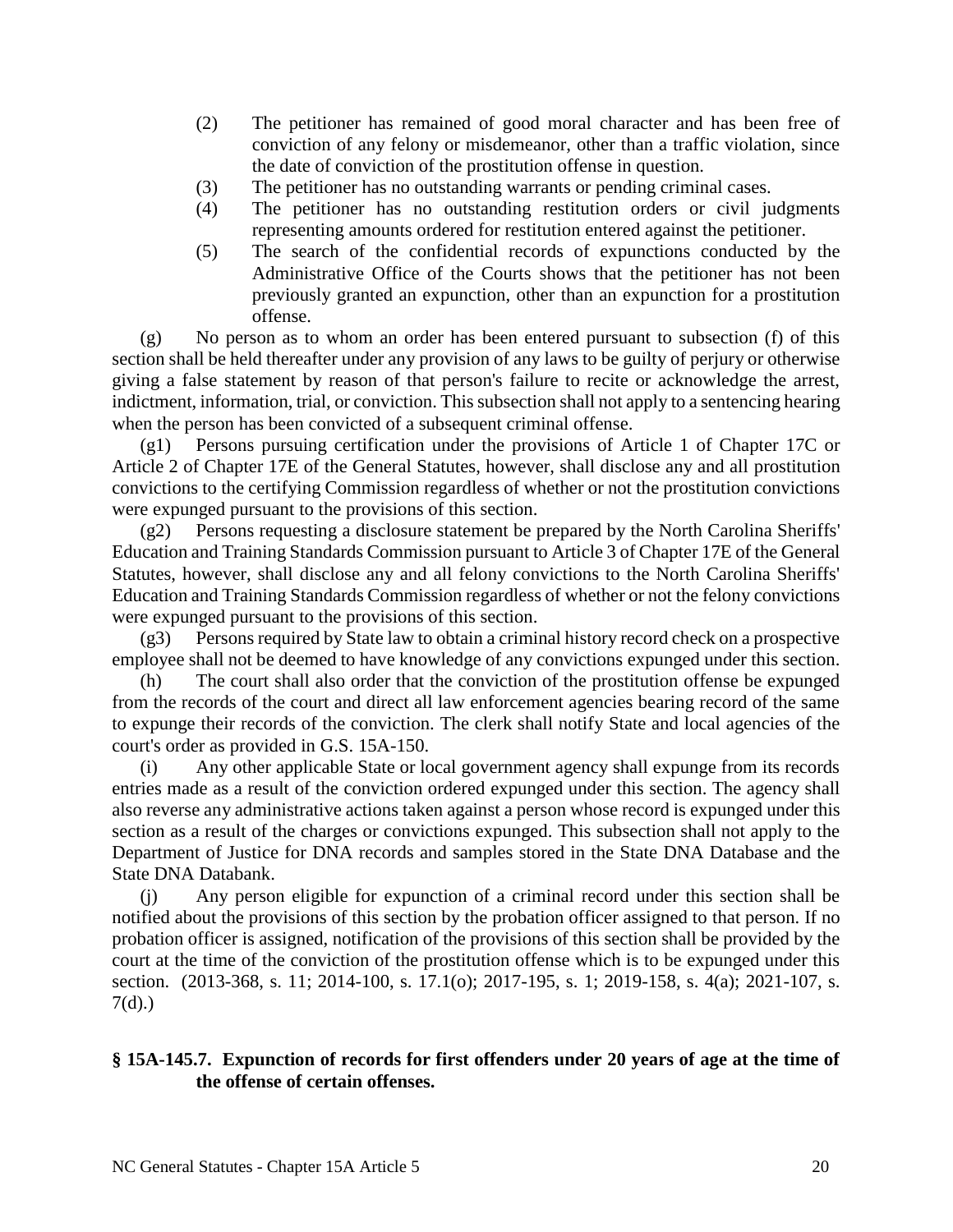(a) Whenever a person is discharged, and the proceedings against the person dismissed, pursuant to G.S. 14-277.8, and the person was under 20 years of age at the time of the offense, the person may apply to the court of the county where charged for an order to expunge from all official records, other than the confidential files retained under G.S. 15A-151, all recordation relating to the person's arrest, indictment or information, trial, finding of guilty, and dismissal and discharge pursuant to this section. The applicant shall attach to the petition the following:

- (1) An affidavit by the petitioner that he or she has been of good behavior during the period of probation since the decision to defer further proceedings on the offense in question and has not been convicted of any felony or misdemeanor other than a traffic violation under the laws of the United States or the laws of this State or any other state;
- (2) Verified affidavits by two persons who are not related to the petitioner or to each other by blood or marriage, that they know the character and reputation of the petitioner in the community in which he or she lives, and that the petitioner's character and reputation are good;
- (3) An application on a form approved by the Administrative Office of the Courts requesting and authorizing a name-based State and national criminal record check by the Department of Public Safety using any information required by the Administrative Office of the Courts to identify the individual and a search of the confidential record of expunctions maintained by the Administrative Office of the Courts. The application shall be filed with the clerk of superior court. The clerk of superior court shall forward the application to the Department of Public Safety and to the Administrative Office of the Courts, which shall conduct the searches and report their findings to the court.

The judge to whom the petition is presented is authorized to call upon a probation officer for any additional investigation or verification of the petitioner's conduct during the probationary period deemed desirable.

If the court determines, after hearing, that such person was discharged and the proceedings against him or her dismissed and that the person was under 20 years of age at the time of the offense, it shall enter such order. The effect of such order shall be to restore such person in the contemplation of the law to the status the person occupied before such arrest or indictment or information.

(b) No person as to whom such order was entered shall be held thereafter under any provision of any law to be guilty of perjury or otherwise giving a false statement by reason of the person's failures to recite or acknowledge such arrest, or indictment or information, or trial in response to any inquiry made of him or her for any purpose. This subsection shall not apply to a sentencing hearing when the person has been convicted of a subsequent criminal offense.

(c) The court shall also order that all records of the proceeding be expunged from the records of the court and direct all law enforcement agencies, the Division of Adult Correction and Juvenile Justice, the Division of Motor Vehicles, and any other State and local government agencies identified by the petitioner as bearing records of the same to expunge their records of the proceeding. The clerk shall notify State and local agencies of the court's order as provided in G.S. 15A-150.

(d) A person who files a petition for expunction of a criminal record under this section must pay the clerk of superior court a fee of one hundred seventy-five dollars (\$175.00) at the time the petition is filed. Fees collected under this subsection are payable to the Administrative Office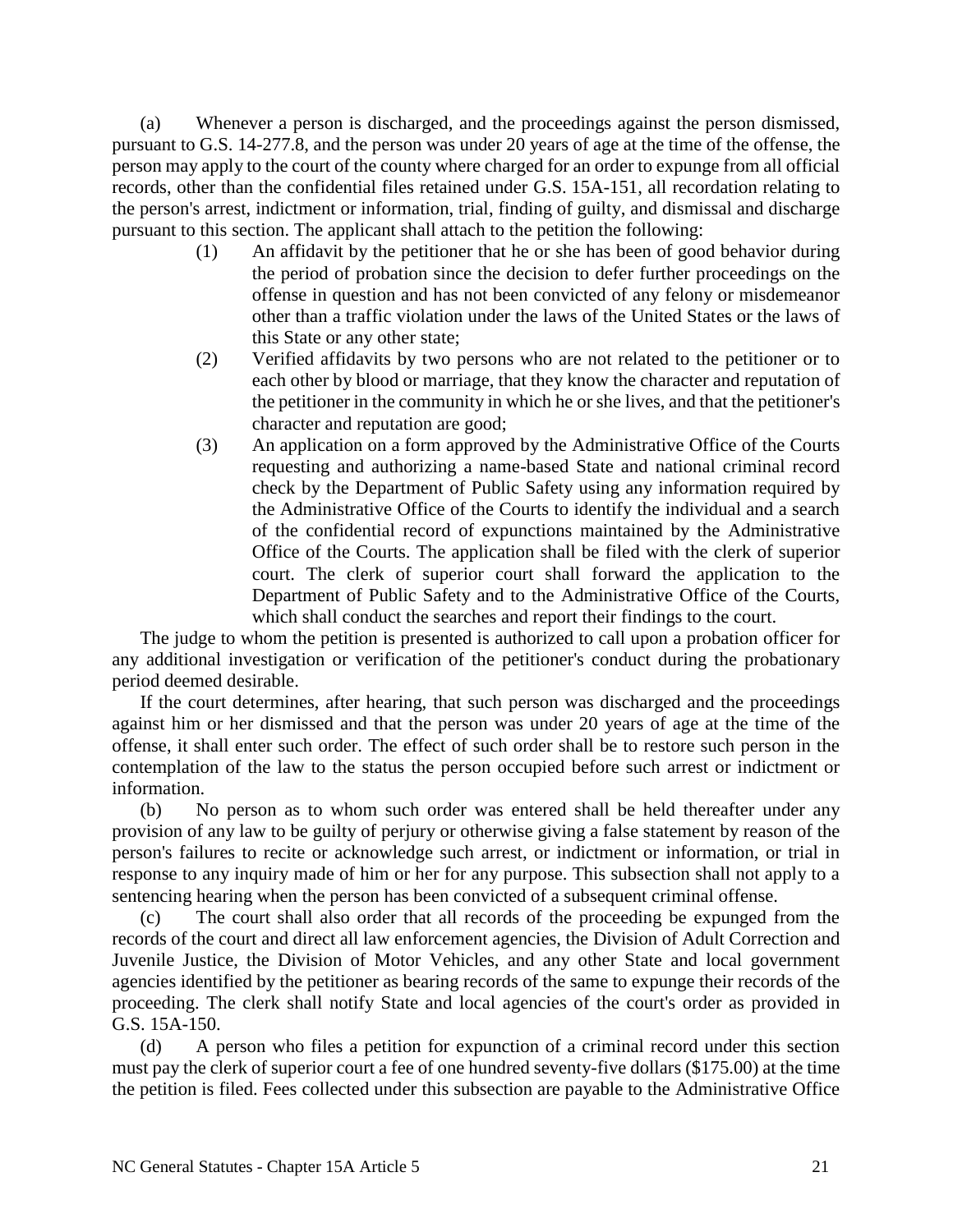of the Courts. The clerk of superior court shall remit one hundred twenty-two dollars and fifty cents (\$122.50) of each fee to the North Carolina Department of Public Safety for the costs of criminal record checks performed in connection with processing petitions for expunctions under this section. The remaining fifty-two dollars and fifty cents (\$52.50) of each fee shall be retained by the Administrative Office of the Courts and used to pay the costs of processing petitions for expunctions under this section. This subsection does not apply to petitions filed by an indigent. (2018-72, s. 4.)

### **§ 15A-145.8. Expunction of records when charges are remanded to district court for juvenile adjudication.**

(a) Upon remand pursuant to G.S. 7B-2200.5(d), the court shall order expunction of all remanded charges. No person as to whom such an order has been entered shall be held thereafter under any provision of any law to be guilty of perjury, or to be guilty of otherwise giving a false statement or response to any inquiry made for any purpose, by reason of his or her failure to recite or acknowledge any expunged entries concerning apprehension or trial.

(b) The court shall also order the expunction of DNA records when the person's charges have been remanded to district court for juvenile adjudication and the person's DNA record or profile has been included in the State DNA Database and the person's DNA sample is stored in the State DNA Databank as a result of the charges that were remanded. The order of expungement shall include the name and address of the defendant and the defendant's attorney and shall direct the North Carolina State Crime Laboratory to send a letter documenting expungement as required by subsection (c) of this section.

(c) Upon receiving an order of expungement entered pursuant to subsection (b) of this section, the North Carolina State Crime Laboratory shall purge the DNA record and all other identifying information from the State DNA Database and the DNA sample stored in the State DNA Databank covered by the order, except that the order shall not apply to other offenses committed by the individual that qualify for inclusion in the State DNA Database and the State DNA Databank. A letter documenting expungement of the DNA record and destruction of the DNA sample shall be sent by the North Carolina State Crime Laboratory to the defendant and the defendant's attorney at the address specified by the court in the order of expungement.

(d) Upon order of expungement, the clerk shall send a certified copy of the expungement order to the defendant, the defendant's attorney, the Administrative Office of the Courts, and the State and local agencies listed in G.S. 15A-150(b). An agency receiving a certified copy of an order under this subsection shall delete any public records made as a result of the charges that have been remanded to district court for juvenile adjudication, in accordance with G.S. 15A-150. Any records related to the juvenile adjudication shall not be deleted but shall be maintained as confidential records pursuant to Article 30 of Chapter 7B of the General Statutes. (2019-186, s. 11; 2019-243, s. 21(a).)

# **§ 15A-145.8A. Expunction of records for offenders under the age of 18 at the time of commission of certain misdemeanors and felonies upon completion of the sentence.**

(a) A person, the district attorney, or an attorney at the request of a person eligible for expunction under this section, may file, in the court of the county where the person was convicted, a petition for expunction from the person's criminal record of any misdemeanor or Class H or I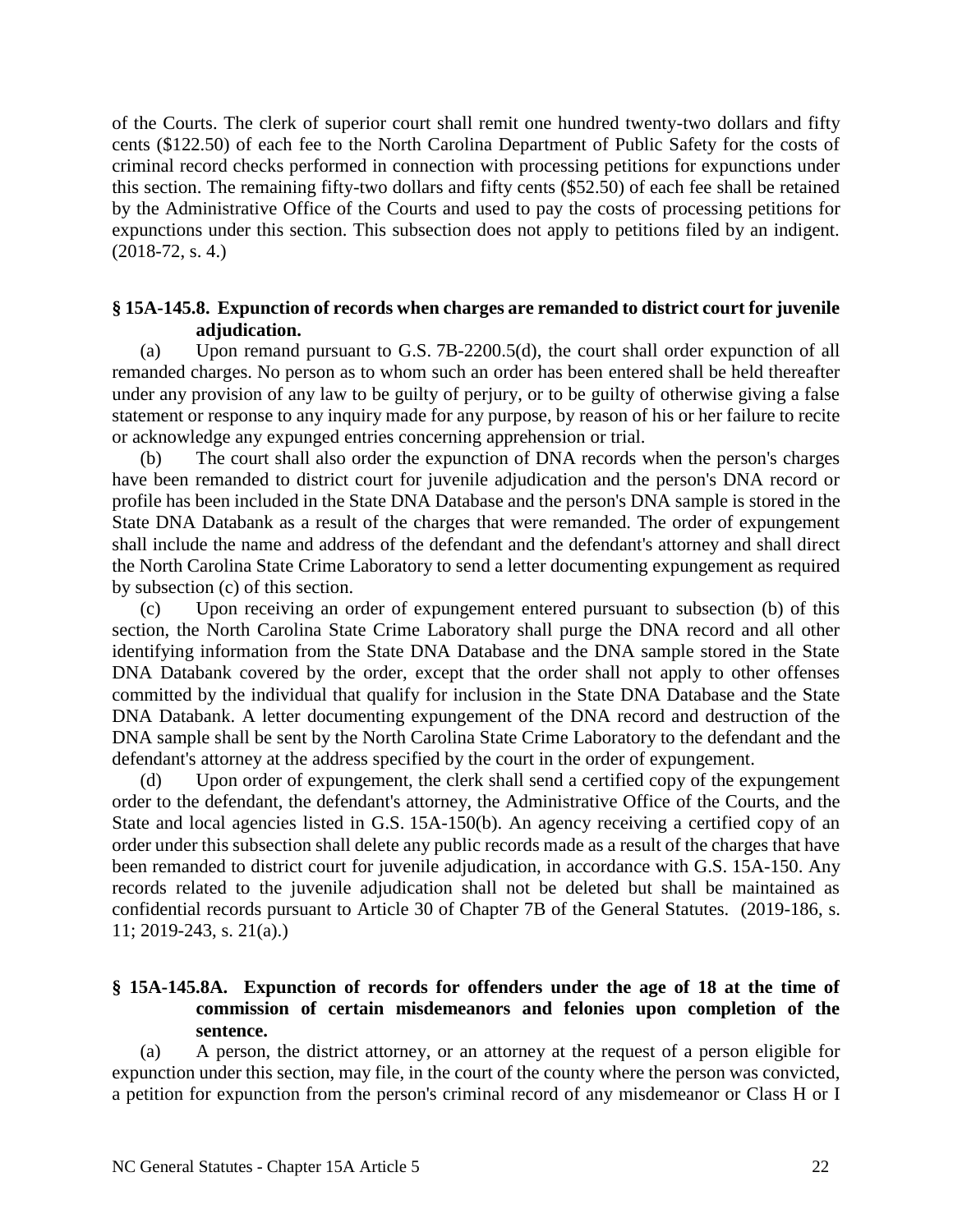felony not excluded by subsection (b) of this section if the offense was committed prior to December 1, 2019, and while the person was less than 18 years of age, but at least 16 years of age. The petition shall not be filed until (i) any active sentence, period of probation, and post-release supervision ordered for the offense has been served and (ii) the person has no restitution orders for the offense or outstanding civil judgments representing amounts ordered for restitution for the offense.

(b) An offense is not eligible for expunction under this section if it is (i) a violation of the motor vehicle laws under Chapter 20 of the General Statutes, including any offense involving impaired driving as defined in G.S. 20-4.01(24a) or (ii) an offense requiring registration pursuant to Article 27A of Chapter 14 of the General Statutes, whether or not the person is currently required to register.

(c) If the petition was not filed by the district attorney, the petition shall be served upon the district attorney of the court wherein the case was tried resulting in conviction. The district attorney shall have 30 days thereafter in which to file any objection thereto and shall be duly notified as to the date of the hearing of the petition. The district attorney shall make his or her best efforts to contact the victim, if any, to notify the victim of the request for expunction prior to the date of the hearing. Upon request by the victim, the victim has a right to be present at any hearing on the petition for expunction and the victim's views and concerns shall be considered by the court at such hearing.

(d) If the court, after hearing, finds that (i) the offense was a misdemeanor or Class H or I felony eligible for expunction under this section, (ii) the offense was committed prior to December 1, 2019, and while the person was less than 18 years of age, but at least 16 years of age, (iii) any active sentence, period of probation, and post-release supervision ordered for the offense was completed, and (iv) the person has no restitution orders for the offense or outstanding civil judgments representing amounts ordered for restitution for the offense, the court shall order that the person be restored, in the contemplation of the law, to the status the person occupied before such arrest or indictment or information, and that the record be expunged from the records of the court. A person convicted of multiple offenses shall be eligible to have those convictions expunged pursuant to this section.

(e) Any petition for expunction under this section shall be on a form approved by the Administrative Office of the Courts and shall be filed with the clerk of superior court in the county where the person was convicted. Upon order of expunction, the clerk shall forward the order to the Administrative Office of the Courts.

(f) No person as to whom such order has been entered shall be held thereafter under any provision of any laws to be guilty of perjury or otherwise giving a false statement by reason of that person's failure to recite or acknowledge such arrest, or indictment, information, or trial, or response to any inquiry made of the person for any purpose.

(g) The court shall also order that the conviction be expunged from the records of the court. The court shall direct all law enforcement agencies, the Division of Adult Correction and Juvenile Justice of the Department of Public Safety, the Division of Motor Vehicles, and any other State or local government agencies identified by the petitioner as bearing record of the same to expunge their records of the petitioner's conviction. The clerk shall notify State and local agencies of the court's order as provided in G.S. 15A-150.

(h) A person who files a petition for expunction of a criminal record under this section must pay the clerk of superior court a fee of one hundred seventy-five dollars (\$175.00) at the time the petition is filed. Fees collected under this subsection are payable to the Administrative Office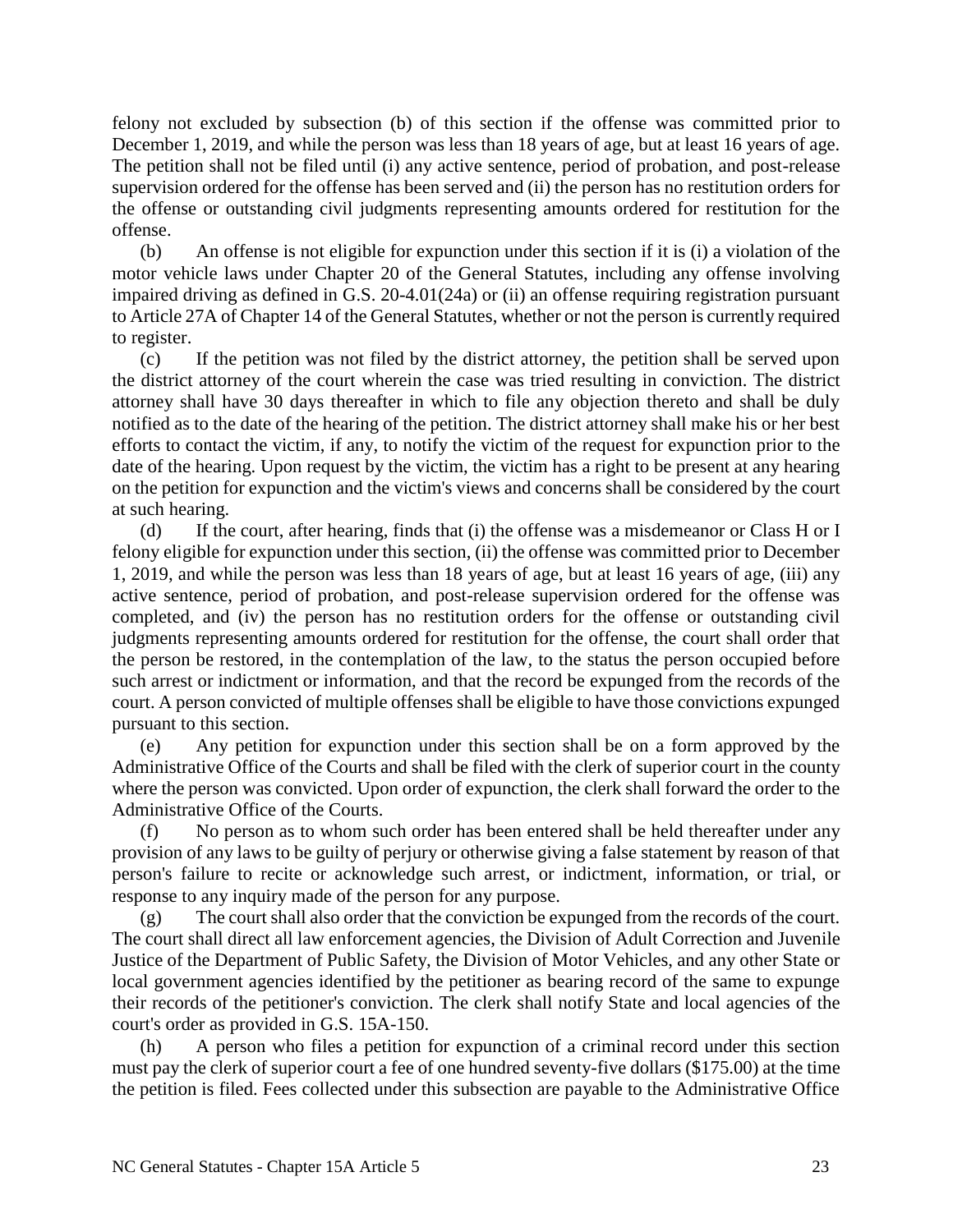of the Courts. The clerk of superior court shall remit one hundred twenty-two dollars and fifty cents (\$122.50) of each fee to the North Carolina Department of Public Safety for the costs of criminal record checks performed in connection with processing petitions for expunctions under this section. The remaining fifty-two dollars and fifty cents (\$52.50) of each fee shall be retained by the Administrative Office of the Courts and used to pay the costs of processing petitions for expunctions under this section. This subsection does not apply to petitions filed by an indigent. (2020-35, s. 1(a); 2021-118, s. 2.)

#### **§ 15A-145.9. Expunctions of certain offenses committed by human trafficking victims.**

- (a) Definition. For purposes of this section, the following terms apply:
	- (1) Nonviolent offense. Any misdemeanor or felony except the following:
		- a. A Class A through G felony.
		- b. An offense that includes assault as an essential element of the offense.
		- c. An offense requiring registration pursuant to Article 27A of Chapter 14 of the General Statutes, whether or not the person is currently required to register.
		- d. Any of the following sex-related or stalking offenses: G.S. 14-27.25(b), 14-27.30(b), 14-190.7, 14-190.8, 14-190.9, 14-202, 14-208.11A, 14-208.18, 14-277.3A, or 14-321.1.
		- e. An offense under G.S. 14-12.12(b), 14-12.13, or 14-12.14, or any offense for which punishment was determined pursuant to G.S. 14-3(c).
		- f. An offense under G.S. 14-401.16.
		- g. A traffic offense.
		- h. Any offense that is an attempt to commit an offense described in sub-subdivisions a. through g. of this subdivision.
	- (2) Trafficking victim. A person that meets the definition for the term "victim" set forth in G.S. 14-43.10 or a victim of a severe form of trafficking under the federal Trafficking Victims Protection Act (22 U.S.C. § 7102(13)).

(b) Expunction Authorized. – A person who has been convicted of a nonviolent offense may file a petition in the court of the county where the person was convicted for expunction of the nonviolent offense from the person's criminal record if the court finds that the person was coerced or deceived into committing the offense as a direct result of having been a trafficking victim.

- (c) Petition Requirements. The petition shall contain all of the following:
	- (1) An affidavit by the petitioner that the petitioner is a victim of human trafficking and was coerced or deceived into committing the offense as a direct result of their status as a trafficking victim.
	- (2) A statement that the petition is a motion in the cause in the case wherein the petitioner was convicted.
	- (3) An application on a form approved by the Administrative Office of the Courts requesting and authorizing a search by the Department of Public Safety for any outstanding warrants. The application shall be filed with the clerk of superior court. The clerk of superior court shall forward the application to the Department of Public Safety, which shall conduct the search and report its findings to the court.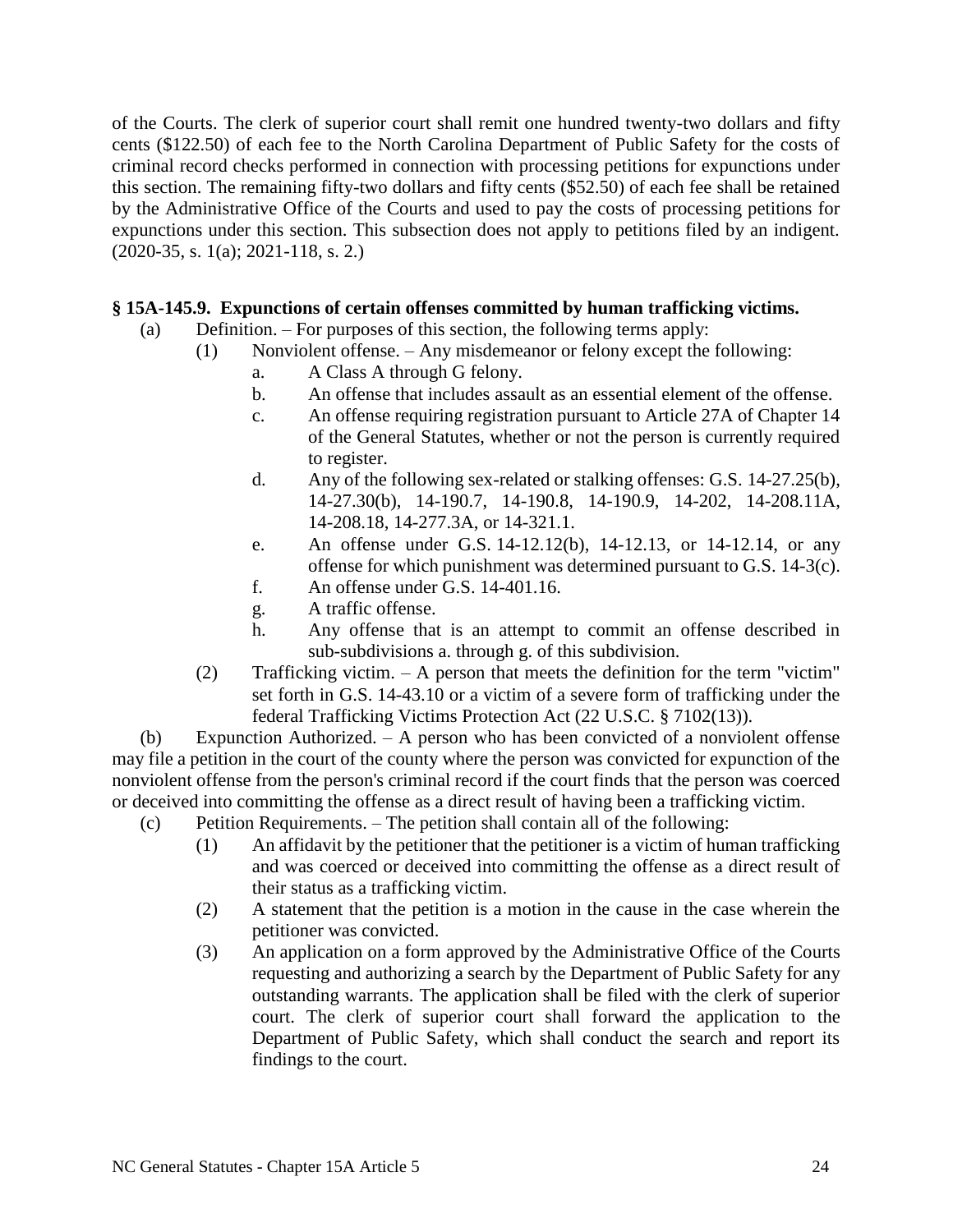(4) An affidavit by the petitioner that no restitution orders or civil judgments representing amounts ordered for restitution entered against the petitioner are outstanding.

(d) Service of Petition. – The petition shall be served upon the district attorney of the court wherein the case was tried resulting in conviction. The district attorney shall have 30 days thereafter in which to file any objection thereto and shall be duly notified as to the date of the hearing of the petition.

(e) Issues for Consideration. – The court in which the petition was filed may take the following steps and may consider the following issues in rendering a decision upon a petition for expunction of records of an offense under this section:

- (1) Call upon a probation officer for additional investigation or verification of the petitioner's conduct during the period since the date of conviction of the offense in question.
- (2) Review any other information the court deems relevant, including, but not limited to, affidavits or other testimony provided by law enforcement officers, district attorneys, or licensed social workers.

(f) Restoration of Status. – The court shall order that the person be restored, in the contemplation of the law, to the status the person occupied before the arrest or indictment or information if the court finds all of the following after a hearing:

- (1) The criteria set out in subsection (b) of this section are satisfied.
- (2) The petitioner has no outstanding warrants.
- (3) The petitioner has no outstanding restitution orders or civil judgments representing amounts ordered for restitution entered against the petitioner.

(g) Effect. – No person as to whom an order has been entered pursuant to subsection (f) of this section shall be held thereafter under any provision of any laws to be guilty of perjury or otherwise giving false statement by reason of that person's failure to recite or acknowledge the arrest, indictment, information, trial, or conviction. Persons required by State law to obtain a criminal history record check on a prospective employee shall not be deemed to have knowledge of any convictions expunged under this section.

(h) Law Enforcement Certification. – Persons pursuing certification under the provisions of Article 1 of Chapter 17C of 17E of the General Statutes, however, shall disclose all convictions to the certifying Commission regardless of whether or not the convictions were expunged pursuant to the provisions of this section.

(i) Records Expunged. – The court shall also order that the conviction of the offenses be expunged from the records of the court and direct all law enforcement agencies bearing record of the same to expunge their records of the conviction. The clerk shall notify State and local agencies of the court's order as provided in G.S. 15A-150.

(j) Additional Records Expunged. – Any other applicable State or local government agency shall expunge from its records entries made as a result of the conviction ordered expunged under this section. The agency shall also reverse any administrative actions taken against a person whose record is expunged under this section as a result of the charges or convictions expunged. This subsection shall not apply to the Department of Justice for DNA records and samples stored in the State DNA Database and the State DNA Databank. (2019-158, s. 4(b).)

# **§ 15A-146. Expunction of records when charges are dismissed or there are findings of not guilty.**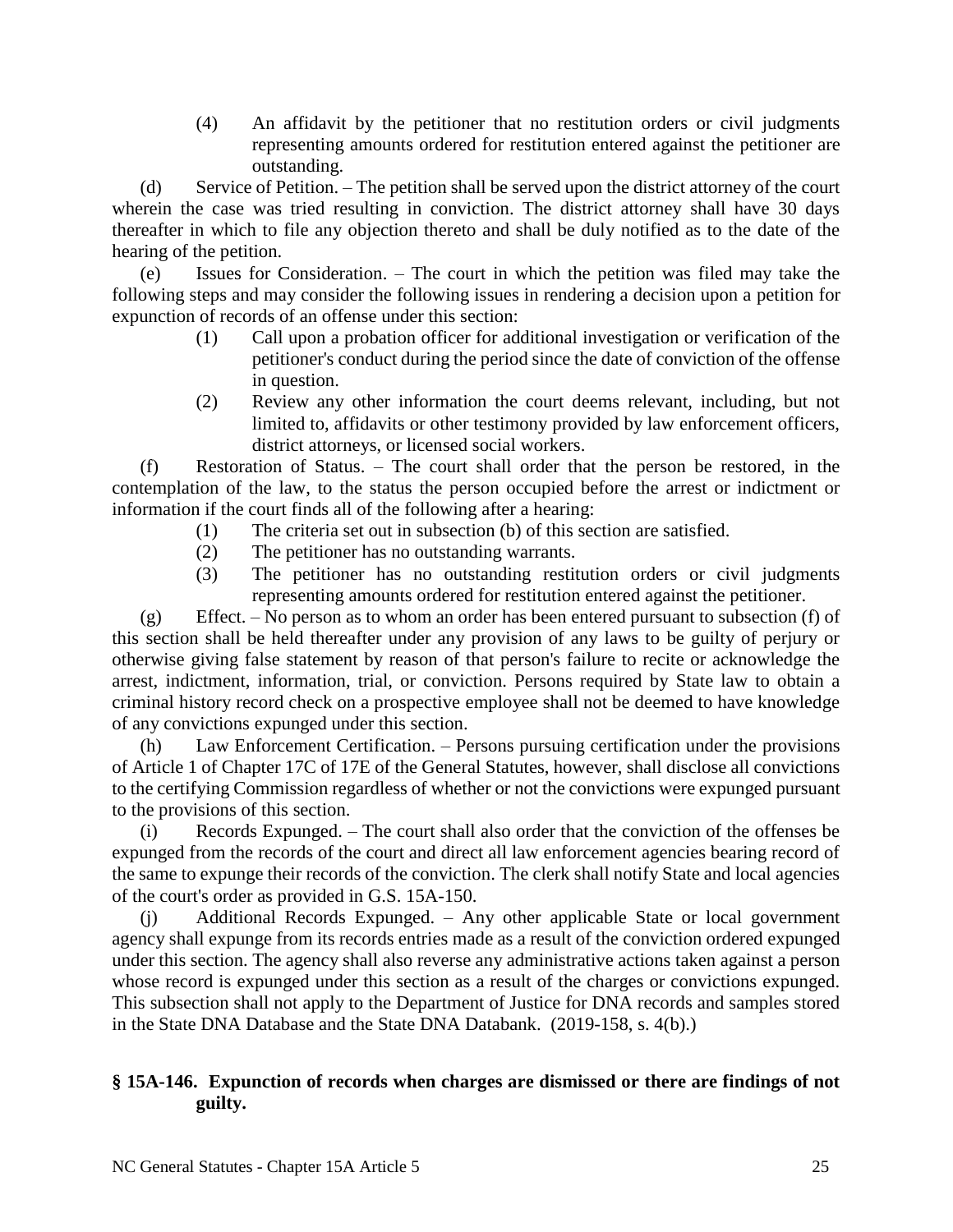(a) Dismissal of Single Charge. – If any person is charged with a crime, either a misdemeanor or a felony, or was charged with an infraction under G.S. 18B-302(i) prior to December 1, 1999, and the charge is dismissed, that person or the district attorney may petition the court of the county where the charge was brought for an order to expunge from all official records any entries relating to that person's apprehension or trial. Upon a finding that the sole charge was dismissed, the court shall order the expunction.

(a1) Multiple Dismissals. – If a person is charged with multiple offenses and any charges are dismissed, then that person or the district attorney may petition to have each of the dismissed charges expunged. If the court finds that all of the charges were dismissed, the court shall order the expunction. If the court finds that any charge resulted in a conviction on the day of the dismissal or had not yet reached final disposition, the court may order the expunction of any charge that was dismissed.

(a2) Finding of Not Guilty. – If any person is charged with one or more crimes, either a misdemeanor or a felony, or an infraction under G.S. 18B-302(i) prior to December 1, 1999, and a finding of not guilty or not responsible is entered for any or all of the charges, that person or the district attorney may petition the court of the county where the charge was brought for an order to expunge from all official records any entries relating to apprehension or trial of that crime. Upon determining that a finding of not guilty or not responsible was entered and all related criminal charges have reached final disposition, the court shall order the expunction of any charges disposed by a finding of not guilty or not responsible.

(a3) Effect of Expunction. – Except as provided in G.S. 15A-151.5(b)(5), no person as to whom an order has been entered by a court or by operation of law under this section shall be held thereafter under any provision of any law to be guilty of perjury, or to be guilty of otherwise giving a false statement or response to any inquiry made for any purpose, by reason of the person's failure to recite or acknowledge any expunged entries concerning apprehension or trial.

(a4) Dismissal, Not Guilty, or Not Responsible on or After December 1, 2021. If any person is charged with a crime, either a misdemeanor or a felony, or is charged with an infraction, the charges in the case are expunged by operation of law if all of the following apply:

- (1) All charges in the case are disposed on or after December 1, 2021.
- (2) All charges in the case are dismissed without leave, dismissed by the court, or result in a finding of not guilty or not responsible.

Notwithstanding the provisions of this subsection, no case with a felony charge that was dismissed pursuant to a plea agreement will be expunged pursuant to this subsection. Prior to December 1, 2021, the Administrative Office of the Courts shall develop and have in place procedures to automate the expunction of records pursuant to this subsection.

Notwithstanding the provisions of subsections (a), (a1), and (a2) of this section, an arresting agency may maintain investigative records related to a charge that has been expunged pursuant to this section.

(a6) Hearing. – Except as otherwise specifically provided in this section, a court may grant a petition for expunction under this section without a hearing.

(b) The court may also order that the said entries, including civil revocations of drivers licenses as a result of the underlying charge, shall be expunged from the records of the court, and direct all law-enforcement agencies, the Division of Adult Correction and Juvenile Justice of the Department of Public Safety, the Division of Motor Vehicles, and any other State or local government agencies identified by the petitioner as bearing record of the same to expunge their records of the entries, including civil revocations of drivers licenses as a result of the underlying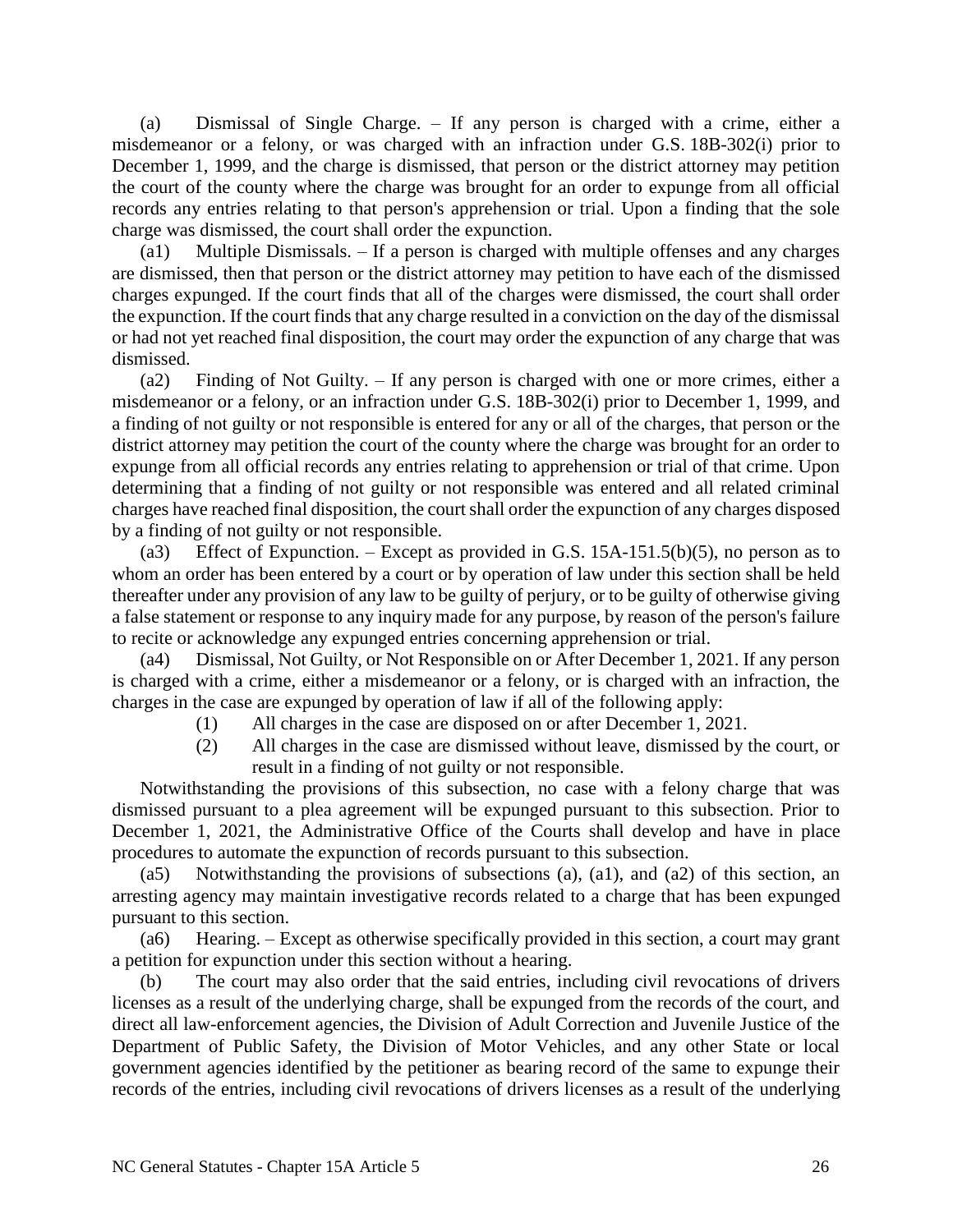charge being expunged. This subsection does not apply to civil or criminal charges based upon the civil revocation, or to civil revocations under G.S. 20-16.2. The clerk shall notify State and local agencies of the court's order as provided in G.S. 15A-150. The clerk shall forward a certified copy of the order to the Division of Motor Vehicles for the expunction of a civil revocation provided the underlying criminal charge is also expunged. The civil revocation of a drivers license shall not be expunged prior to a final disposition of any pending civil or criminal charge based upon the civil revocation. The costs of expunging the records, as required under G.S. 15A-150, shall not be taxed against the petitioner.

(b1) Any person entitled to expungement under this section may also apply to the court for an order expunging DNA records when the person's case has been dismissed by the trial court and the person's DNA record or profile has been included in the State DNA Database and the person's DNA sample is stored in the State DNA Databank. A copy of the application for expungement of the DNA record or DNA sample shall be served on the district attorney for the judicial district in which the felony charges were brought not less than 20 days prior to the date of the hearing on the application. If the application for expungement is granted, a certified copy of the trial court's order dismissing the charges shall be attached to an order of expungement. The order of expungement shall include the name and address of the defendant and the defendant's attorney and shall direct the North Carolina State Crime Laboratory to send a letter documenting expungement as required by subsection (b2) of this section.

(b2) Upon receiving an order of expungement entered pursuant to subsection (b1) of this section, the North Carolina State Crime Laboratory shall purge the DNA record and all other identifying information from the State DNA Database and the DNA sample stored in the State DNA Databank covered by the order, except that the order shall not apply to other offenses committed by the individual that qualify for inclusion in the State DNA Database and the State DNA Databank. A letter documenting expungement of the DNA record and destruction of the DNA sample shall be sent by the North Carolina State Crime Laboratory to the defendant and the defendant's attorney at the address specified by the court in the order of expungement.

(c) Any petition required to be filed for expungement under this section shall be on a form approved by the Administrative Office of the Courts and be filed with the clerk of superior court. Excluding any expunction granted by operation of law pursuant to subsection (a4) of this section, upon order of expungement by a court, the clerk shall notify State and local agencies of the court's order as provided in G.S. 15A-150 and forward the petition to the Administrative Office of the Courts.

(d) A person charged with a crime that is dismissed pursuant to compliance with a deferred prosecution agreement or the terms of a conditional discharge and who files a petition for expunction of a criminal record under this section must pay the clerk of superior court a fee of one hundred seventy-five dollars (\$175.00) at the time the petition is filed. Fees collected under this subsection are payable to the Administrative Office of the Courts. The clerk of superior court shall remit one hundred twenty-two dollars and fifty cents (\$122.50) of each fee to the North Carolina Department of Public Safety for the costs of criminal record checks performed in connection with processing petitions for expunctions under this section. The remaining fifty-two dollars and fifty cents (\$52.50) of each fee shall be retained by the Administrative Office of the Courts and used to pay the costs of processing petitions for expunctions under this section. This subsection does not apply to petitions filed by an indigent. (1979, c. 61; 1985, c. 636, ss. 1-7; 1991, c. 326, s. 1; 1997-138, s. 1; 1999-406, s. 9; 2001-108, s. 2; 2001-282, s. 1; 2002-126, s. 29A.5(c); 2005-452, s. 1; 2007-509, s. 2; 2009-510, s. 5(a), (b); 2009-577, ss. 3.1, 8, 9; 2011-145, s. 19.1(h); 2012-191,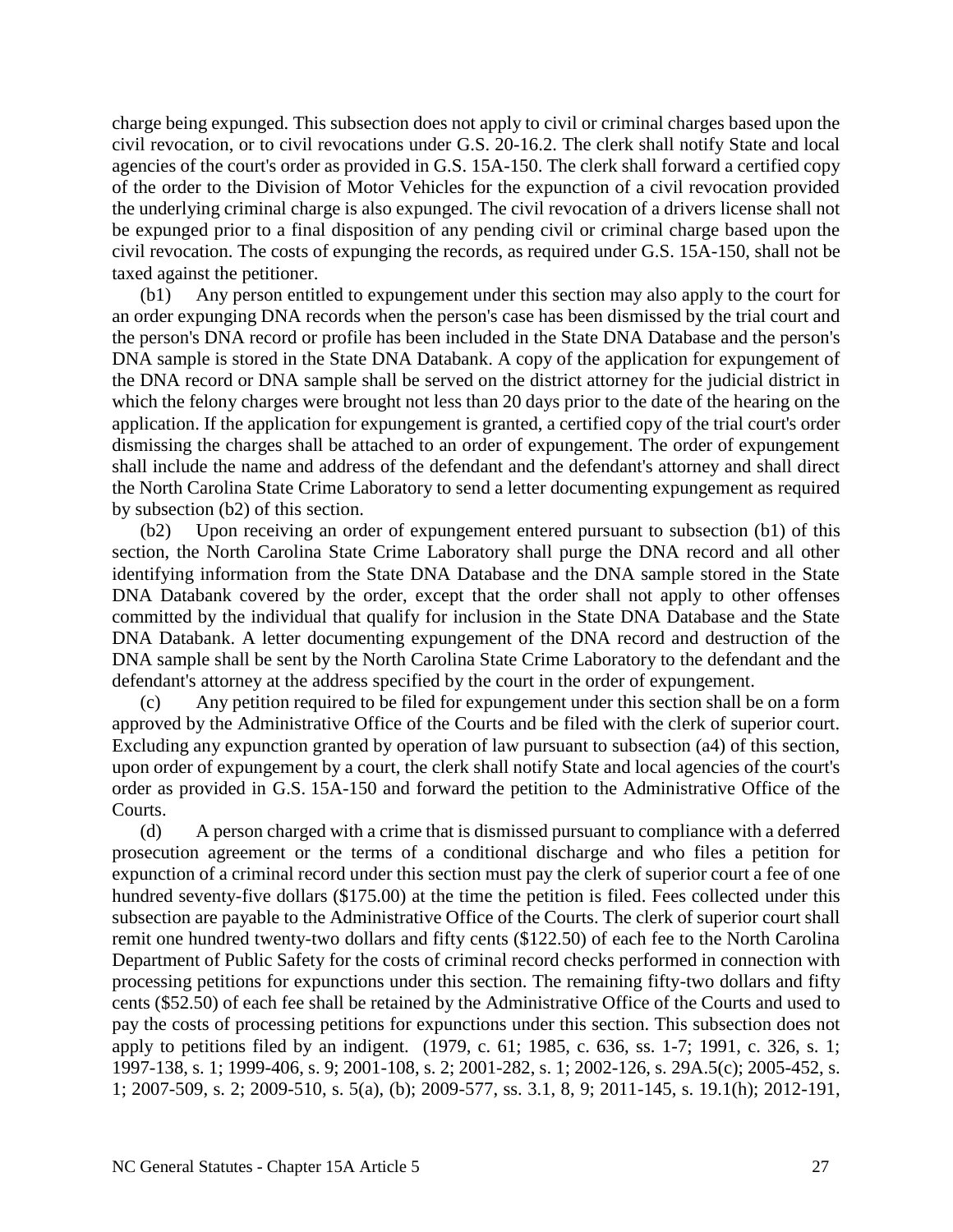s. 4; 2013-360, ss. 17.6(e), 18B.16(f); 2014-100, s. 17.1(o); 2014-119, s. 2(d); 2017-186, s. 2(tt); 2017-195, s. 1; 2020-35, s. 3(a).)

#### **§ 15A-147. Expunction of records when charges are dismissed or there are findings of not guilty as a result of identity theft or mistaken identity.**

(a) If any person is named in a charge for an infraction or a crime, either a misdemeanor or a felony, as a result of another person using the identifying information of the named person or mistaken identity and a finding of not guilty is entered, or the conviction is set aside, the named person may petition the court where the charge was last pending on a form approved by the Administrative Office of the Courts supplied by the clerk of court for an order to expunge from all official records any entries relating to the person's apprehension, charge, or trial. The court, after notice to the district attorney, shall hold a hearing on the petition and, upon finding that the person's identity was used without permission and the charges were dismissed or the person was found not guilty, the court shall order the expunction.

(a1) If any person is named in a charge for an infraction or a crime, either a misdemeanor or a felony, as a result of another person using the identifying information of the named person or mistaken identity, and the charge against the named person is dismissed, the prosecutor or other judicial officer who ordered the dismissal shall provide notice to the court of the dismissal, and the court shall order the expunction of all official records containing any entries relating to the person's apprehension, charge, or trial.

(a2) Any petition for expungement under this section shall be on a form approved by the Administrative Office of the Courts and be filed with the clerk of superior court. Upon order of expungement, the clerk shall forward the petition to the Administrative Office of the Courts.

(b) No person as to whom such an order has been entered under this section shall be held thereafter under any provision of any law to be guilty of perjury, or to be guilty of otherwise giving a false statement or response to any inquiry made for any purpose, by reason of the person's failure to recite or acknowledge any expunged entries concerning apprehension, charge, or trial.

(c) The court shall also order that the said entries shall be expunged from the records of the court and direct all law enforcement agencies, the Division of Adult Correction and Juvenile Justice of the Department of Public Safety, the Division of Motor Vehicles, or any other State or local government agencies identified by the petitioner, or the person eligible for automatic expungement under subsection (a1) of this section, as bearing record of the same to expunge their records of the entries. The clerk shall notify State and local agencies of the court's order as provided in G.S. 15A-150. The costs of expunging the records, as required under G.S. 15A-150, shall not be taxed against the petitioner.

(d) The Division of Motor Vehicles shall expunge from its records entries made as a result of the charge or conviction ordered expunged under this section. The Division of Motor Vehicles shall also reverse any administrative actions taken against a person whose record is expunged under this section as a result of the charges or convictions expunged, including the assessment of drivers license points and drivers license suspension or revocation. Notwithstanding any other provision of this Chapter, the Division of Motor Vehicles shall provide to the person whose motor vehicle record is expunged under this section a certified corrected driver history at no cost and shall reinstate at no cost any drivers license suspended or revoked as a result of a charge or conviction expunged under this section.

(e) The Division of Adult Correction and Juvenile Justice of the Department of Public Safety and any other applicable State or local government agency shall expunge its records as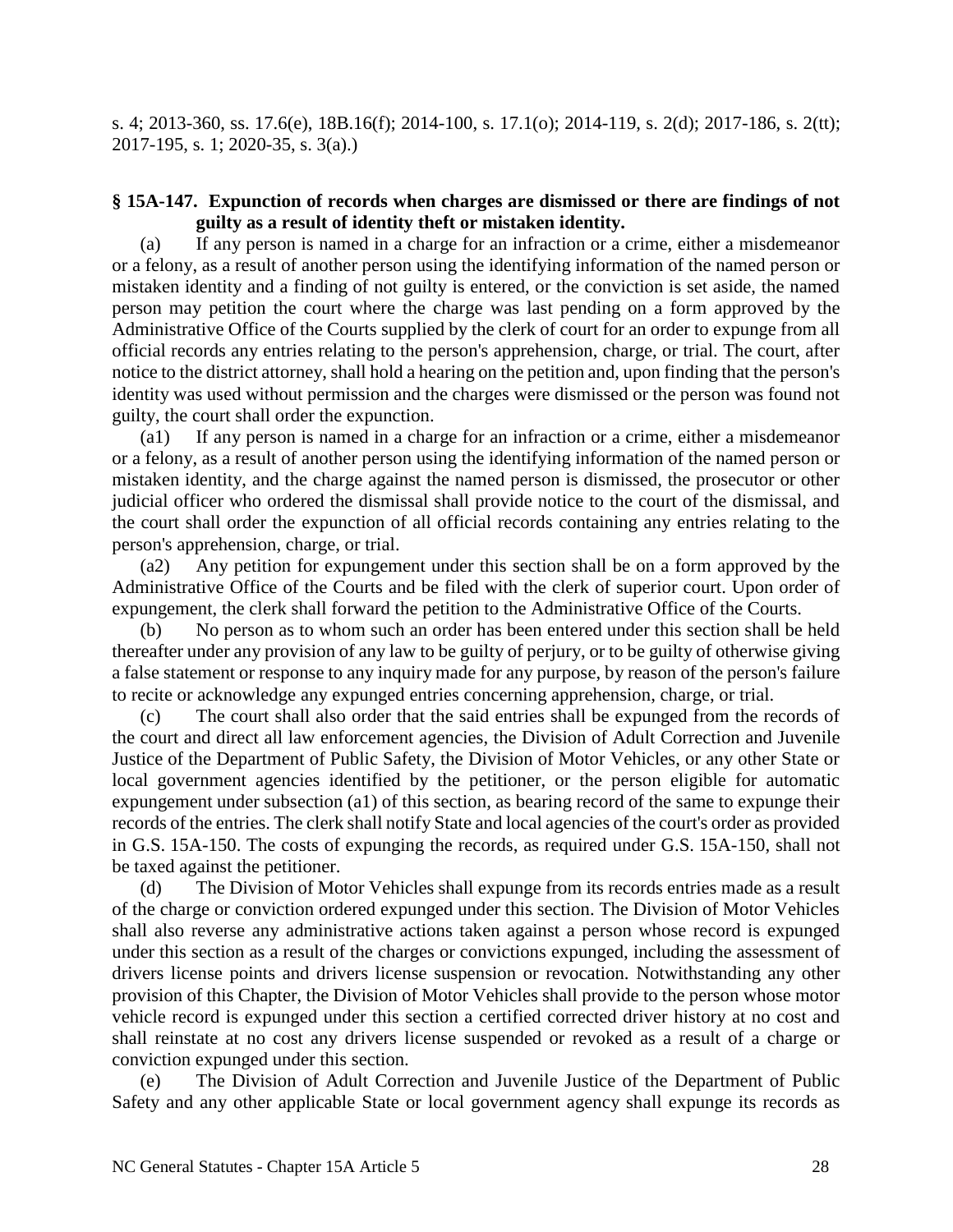provided in G.S. 15A-150. The agency shall also reverse any administrative actions taken against a person whose record is expunged under this section as a result of the charges or convictions expunged. Notwithstanding any other provision of law, the normal fee for any reinstatement of a license or privilege resulting under this section shall be waived.

(f) Any insurance company that charged any additional premium based on insurance points assessed against a policyholder as a result of a charge or conviction that was expunged under this section shall refund those additional premiums to the policyholder upon notification of the expungement.

(g) For purposes of this section, the term "mistaken identity" means the erroneous arrest of a person for a crime as a result of misidentification by a witness or law enforcement, confusion on the part of a witness or law enforcement as to the identity of the person who committed the crime, misinformation provided to law enforcement as to the identity of the person who committed the crime, or some other mistake on the part of a witness or law enforcement as to the identity of the person who committed the crime. (2001-108, s. 1; 2005-414, s. 8; 2009-510, s. 6; 2011-145, s. 19.1(h); 2015-202, s. 1; 2017-186, s. 2(uu); 2017-195, s. 1.)

## **§ 15A-148. Expunction of DNA records when charges are dismissed on appeal or pardon of innocence is granted.**

(a) Upon a motion by the defendant following the issuance of a final order by an appellate court reversing and dismissing a conviction of an offense for which a DNA analysis was done in accordance with Article 13 of Chapter 15A of the General Statutes, or upon receipt of a pardon of innocence with respect to any such offense, the court shall issue an order of expungement of the DNA record and samples in accordance with subsection (b) of this section. The order of expungement shall include the name and address of the defendant and the defendant's attorney and shall direct the North Carolina State Crime Laboratory to send a letter documenting expungement as required by subsection (b) of this section.

(b) When an order of expungement has been issued pursuant to subsection (a) of this section, the order of expungement, together with a certified copy of the final appellate court order reversing and dismissing the conviction or a certified copy of the instrument granting the pardon of innocence, shall be provided to the North Carolina State Crime Laboratory by the clerk of court. Upon receiving an order of expungement for an individual whose DNA record or profile has been included in the State DNA Database and whose DNA sample is stored in the State DNA Databank, the DNA profile shall be expunged and the DNA sample destroyed by the North Carolina State Crime Laboratory, except that the order shall not apply to other offenses committed by the individual that qualify for inclusion in the State DNA Database and the State DNA Databank. A letter documenting expungement of the DNA record and destruction of the DNA sample shall be sent by the North Carolina State Crime Laboratory to the defendant and the defendant's attorney at the address specified by the court in the order of expungement. The North Carolina State Crime Laboratory shall adopt procedures to comply with this subsection.

(c) Any petition for expungement under this section shall be on a form approved by the Administrative Office of the Courts and be filed with the clerk of superior court. Upon order of expungement, the clerk shall forward the petition to the Administrative Office of the Courts. (2001-282, s. 2; 2013-360, s. 17.6(e); 2017-195, s. 1.)

### **§ 15A-149. Expunction of records when pardon of innocence is granted.**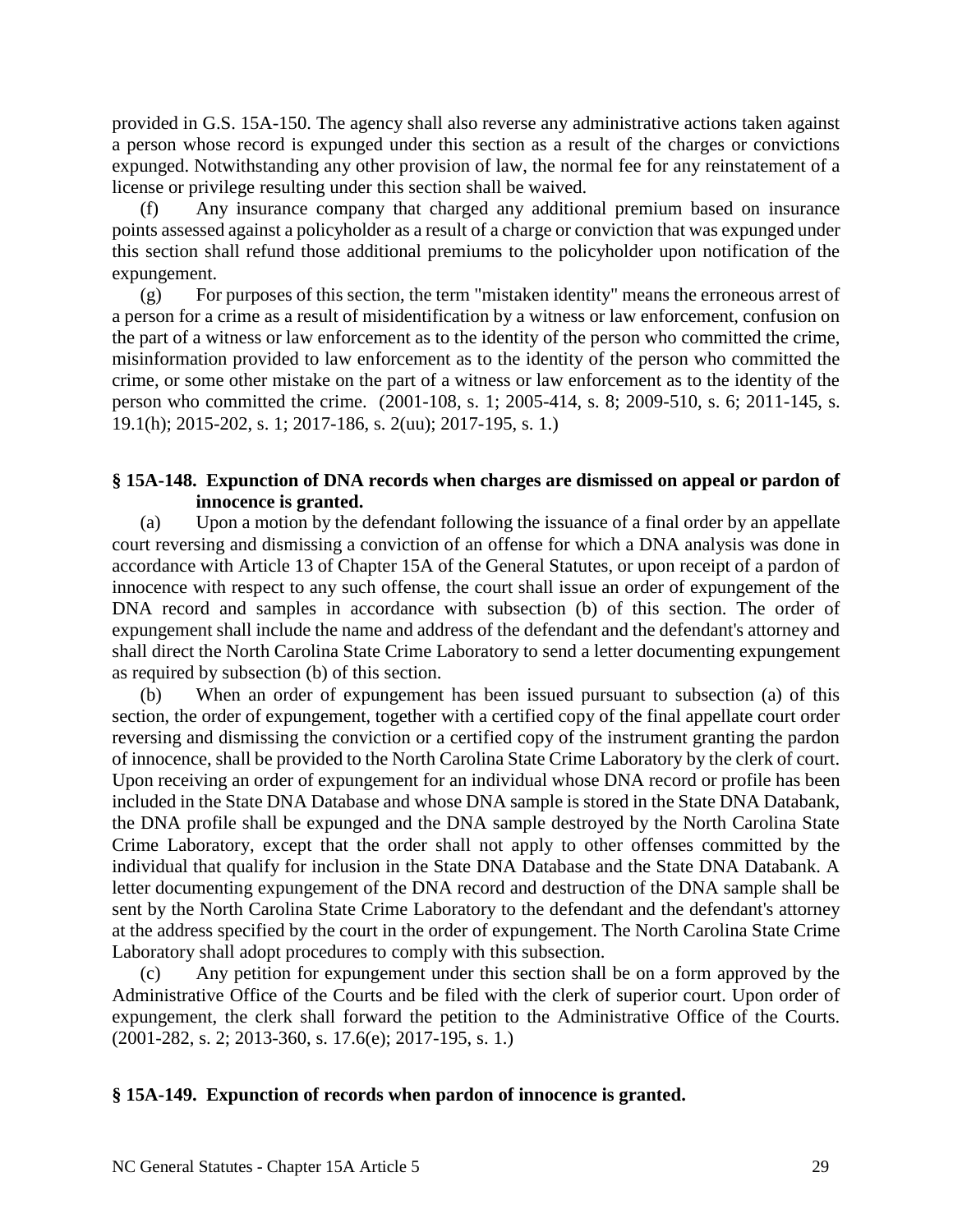(a) If any person is convicted of a crime and receives a pardon of innocence, the person may petition the court in which the person was convicted on a form approved by the Administrative Office of the Courts supplied by the clerk of court for an order to expunge from all official records any entries relating to the person's apprehension, charge, or trial. Upon receipt of the petition, the clerk of court shall verify that an attested copy of the warrant and return granting a pardon of innocence has been filed with the court in accordance with G.S. 147-25. Upon verification by the clerk that the warrant and return have been filed, the court shall issue an order of expunction.

(b) The order of expunction shall include an instruction that any entries relating to the person's apprehension, charge, or trial shall be expunged from the records of the court and direct all law enforcement agencies, the Division of Adult Correction and Juvenile Justice of the Department of Public Safety, the Division of Motor Vehicles, or any other State or local government agencies identified by the petitioner as bearing record of the same to expunge their records of the entries. The clerk shall notify State and local agencies of the court's order as provided in G.S. 15A-150 and shall forward the petition to the Administrative Office of the Courts. The costs of expunging the records, as required under G.S. 15A-150, shall not be taxed against the petitioner.

(c) No person as to whom such an order has been entered under this section shall be held thereafter under any provision of any law to be guilty of perjury, or to be guilty of otherwise giving a false statement or response to any inquiry made for any purpose, by reason of the person's failure to recite or acknowledge any expunged entries concerning apprehension, charge, or trial. (2005-319, s. 1; 2009-510, s. 7; 2011-145, s. 19.1(h); 2017-186, s. 2(vv); 2017-195, s. 1.)

#### **§ 15A-150. Notification requirements.**

(a) Notification to AOC. – The clerk of superior court in each county in North Carolina shall, as soon as practicable after each term of court, file with the Administrative Office of the Courts the petitions granted under this Article, any orders of expunction, and the names of the following:

- (1) Persons granted an expunction under this Article.
- (2), (3) Repealed by Session Laws 2015-40, s. 3, effective December 1, 2015, and applicable to conditional discharges granted on or after that date.
- (4) Repealed by Session Laws 2010-174, s. 7, effective October 1, 2010.
- (5) Repealed by Session Laws 2015-40, s. 3, effective December 1, 2015, and applicable to conditional discharges granted on or after that date.
- (6) Persons granted a dismissal upon completion of a conditional discharge under G.S. 14-50.29, 14-204, 14-277.8, 14-313(f), 15A-1341(a4), 90-96, or 90-113.14.

(b) Notification to Other State and Local Agencies. – Unless otherwise instructed by the Administrative Office of the Courts pursuant to an agreement entered into under subsection (e) of this section for the electronic or facsimile transmission of information, the clerk of superior court in each county in North Carolina shall send a certified copy of an order granting an expunction to a person named in subsection (a) of this section to (i) all of the agencies listed in this subsection and (ii) the person granted the expunction. Expunctions granted pursuant to G.S. 15A-146(a4) are excluded from all clerk of superior court notice provisions of this subsection. An agency receiving an order under this subsection shall purge from its records all entries made as a result of the charge or conviction ordered expunged, except as provided in G.S. 15A-151. The list of agencies is as follows: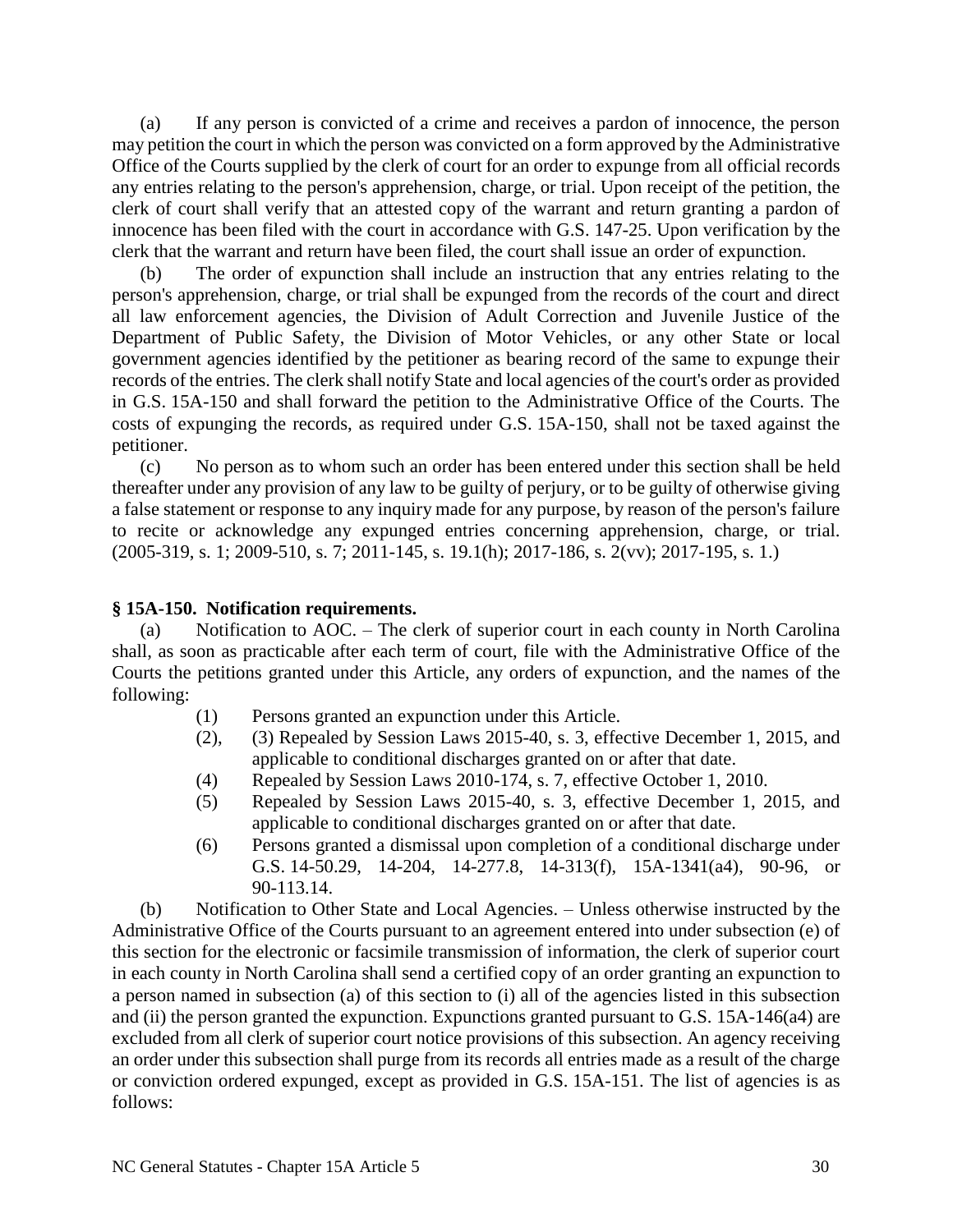- (1) The sheriff, chief of police, or other arresting agency.
- (2) When applicable, the Division of Motor Vehicles.
- (3) Any State or local agency identified by the petition as bearing record of the offense that has been expunged.
- (4) The Department of Public Safety, Combined Records Section.
- (5) The State Bureau of Investigation.

(c) Notification to FBI. – The State Bureau of Investigation shall forward the order received under this section to the Federal Bureau of Investigation.

(d) Notification to Private Entities. – A State agency that receives a certified copy of an order under this section shall notify any private entity with which it has a licensing agreement for bulk extracts of data from the agency criminal record database to delete the record in question. The private entity shall notify any other entity to which it subsequently provides in a bulk extract data from the agency criminal database to delete the record in question from its database.

(e) The Director of the Administrative Office of the Courts may enter into an agreement with any of the State agencies listed in subsection (b) of this section for electronic or facsimile transmission of any information that must be provided under this section. The Administrative Office of the Courts also may provide notice to State and local agencies, in a manner and format determined by the Administrative Office of the Courts, of expunctions granted pursuant to G.S. 15A-146(a4). (2009-510, s. 1; 2010-174, s. 7; 2011-145, s. 19.1(h); 2013-368, s. 12; 2014-100, s. 17.1(eeee), (ffff), (gggg); 2014-115, s. 27(a); 2015-40, s. 3; 2015-247, s. 8; 2015-264, s. 5; 2017-195, s. 1; 2018-72, s. 5; 2020-35, s. 3(b); 2021-47, s. 15.)

## **§ 15A-151. Confidential agency files; exceptions to expunction.**

(a) The Administrative Office of the Courts shall maintain a confidential file for expungements containing the petitions granted under this Article and the names of those people for whom it received a notice under G.S. 15A-150. The information contained in the file may be disclosed only as follows:

- (1) Upon request of a judge of the General Court of Justice of North Carolina for the purpose of ascertaining whether a person charged with an offense has been previously granted a discharge or an expunction.
- (2) Upon request of a person requesting confirmation of the person's own discharge or expunction.
- (3) To the General Court of Justice of North Carolina in response to a subpoena or other court order issued pursuant to a civil action under G.S. 15A-152.
- (4) Upon request of State or local law enforcement, if the criminal record was expunged under this Chapter 15A-145.8A, 15A-146 for employment purposes only.
- (5) Upon the request of the North Carolina Criminal Justice Education and Training Standards Commission, if the criminal record was expunged under this Chapter 15A-145.8A, 15A-146 for certification purposes only.
- (6) Upon request of the North Carolina Sheriff's Education and Training Standards Commission, if the criminal record was expunged under this Chapter 15A-145.8A, 15A-146 for certification purposes only.
- (7) To the district attorney in accordance with G.S. 15A-151.5.
- (8) Upon request of the North Carolina Sheriffs' Education and Training Standards Commission, if the criminal record was expunged under this Chapter for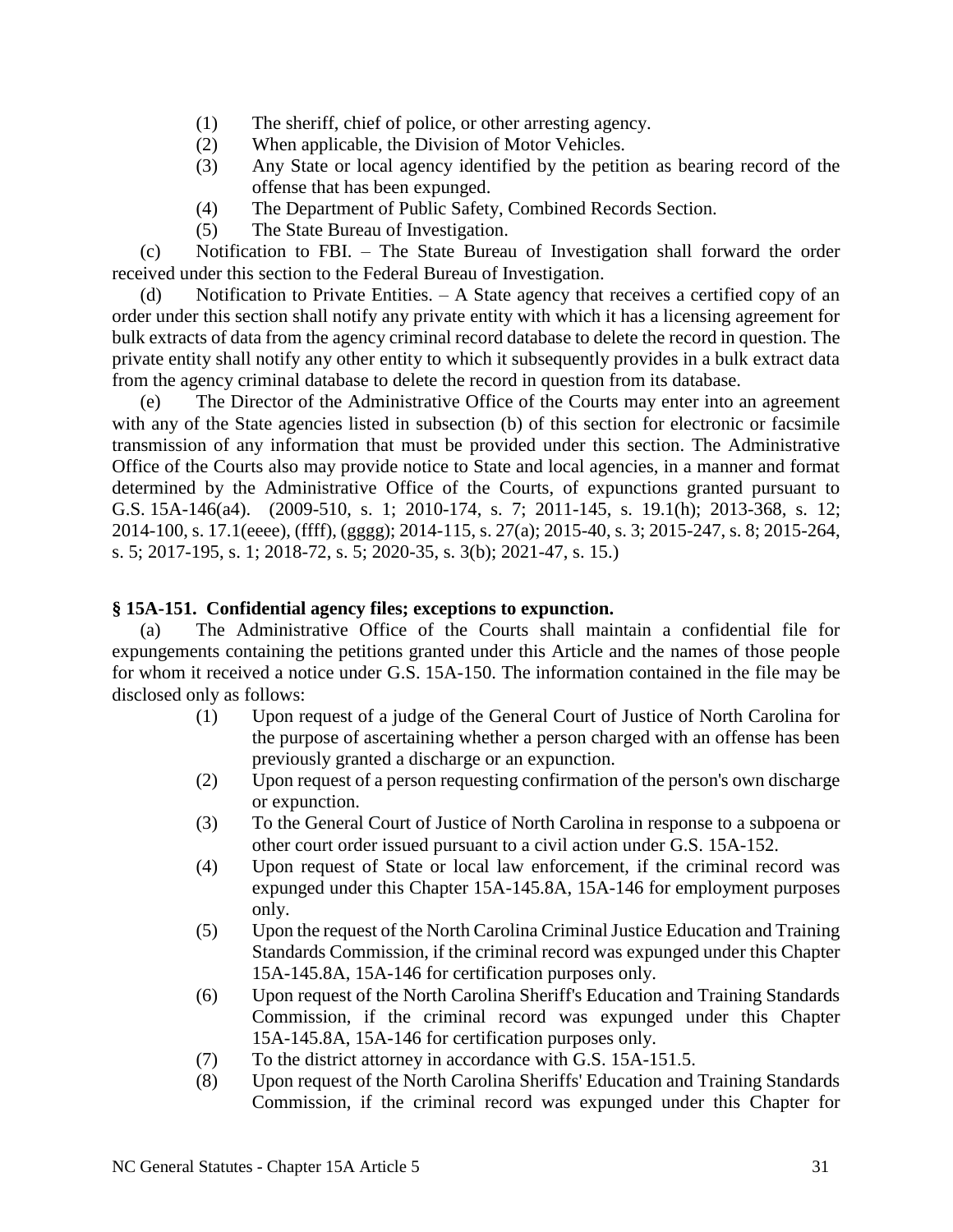purposes of preparing a disclosure statement in accordance with Article 3 of Chapter 17E of the General Statutes.

(9) For disclosure of records of previous dismissal pursuant to conditional discharge, upon joint request of the district attorney and the defendant in a pending proceeding for the purpose of determining eligibility for a conditional discharge. Any report disclosed in response to the joint request shall be delivered only to the clerk of superior court of the county in which the matter is pending. Upon receipt of the report from the Administrative Office of the Courts, the clerk shall provide a copy to the district attorney and to the defendant. The clerk shall otherwise maintain the information as a confidential record in the court file for the case.

(b) All agencies required under G.S. 15A-150 to expunge from records all entries made as a result of a charge or conviction ordered expunged who maintain a licensing agreement to provide record information to a private entity shall maintain a confidential file containing information verifying the expunction and subsequent notification to private entities as required by G.S. 15A-150(d). The information contained in the file shall be disclosed only to a person requesting confirmation of expunction of the record of the person's own discharge or expunction, as provided in G.S. 15A-152.

(c) The Division of Motor Vehicles shall not be required to expunge a record if the expunction of the record is expressly prohibited by the federal Commercial Motor Vehicle Safety Act of 1986, the federal Motor Carrier Safety Improvement Act of 1999, or regulations adopted pursuant to either act. (2009-510, s. 1; 2010-174, s. 8; 2011-278, s. 2; 2012-191, s. 5; 2013-368, s. 13; 2015-40, s. 4; 2017-195, s. 1; 2020-35, s. 2(b); 2021-107, s. 6; 2021-118, s. 3.)

#### **§ 15A-151.5. Prosecutor access to expunged files.**

(a) Notwithstanding any other provision of this Article, the Administrative Office of the Courts shall make all confidential files maintained under G.S. 15A-151 electronically available to all prosecutors of this State if the criminal record was expunged on or after July 1, 2018, under any of the following:

- (1) G.S. 15A-145. Expunction of records for first offenders under the age of 18 at the time of conviction of misdemeanor; expunction of certain other misdemeanors.
- (2) G.S. 15A-145.1. Expunction of records for first offenders under the age of 18 at the time of conviction of certain gang offenses.
- (3) G.S. 15A-145.2. Expunction of records for first offenders not over 21 years of age at the time of the offense of certain drug offenses.
- (4) G.S. 15A-145.3. Expunction of records for first offenders not over 21 years of age at the time of the offense of certain toxic vapors offenses.
- (5) G.S. 15A-145.4. Expunction of records for first offenders who are under 18 years of age at the time of the commission of a nonviolent felony.
- (6) G.S. 15A-145.5. Expunction of certain misdemeanors and felonies; no age limitation.
- (7) G.S. 15A-145.6. Expunctions for certain defendants convicted of prostitution.
- (7a) G.S. 15A-145.7. Expunction of records for first offenders under 20 years of age at the time of the offense of certain offenses.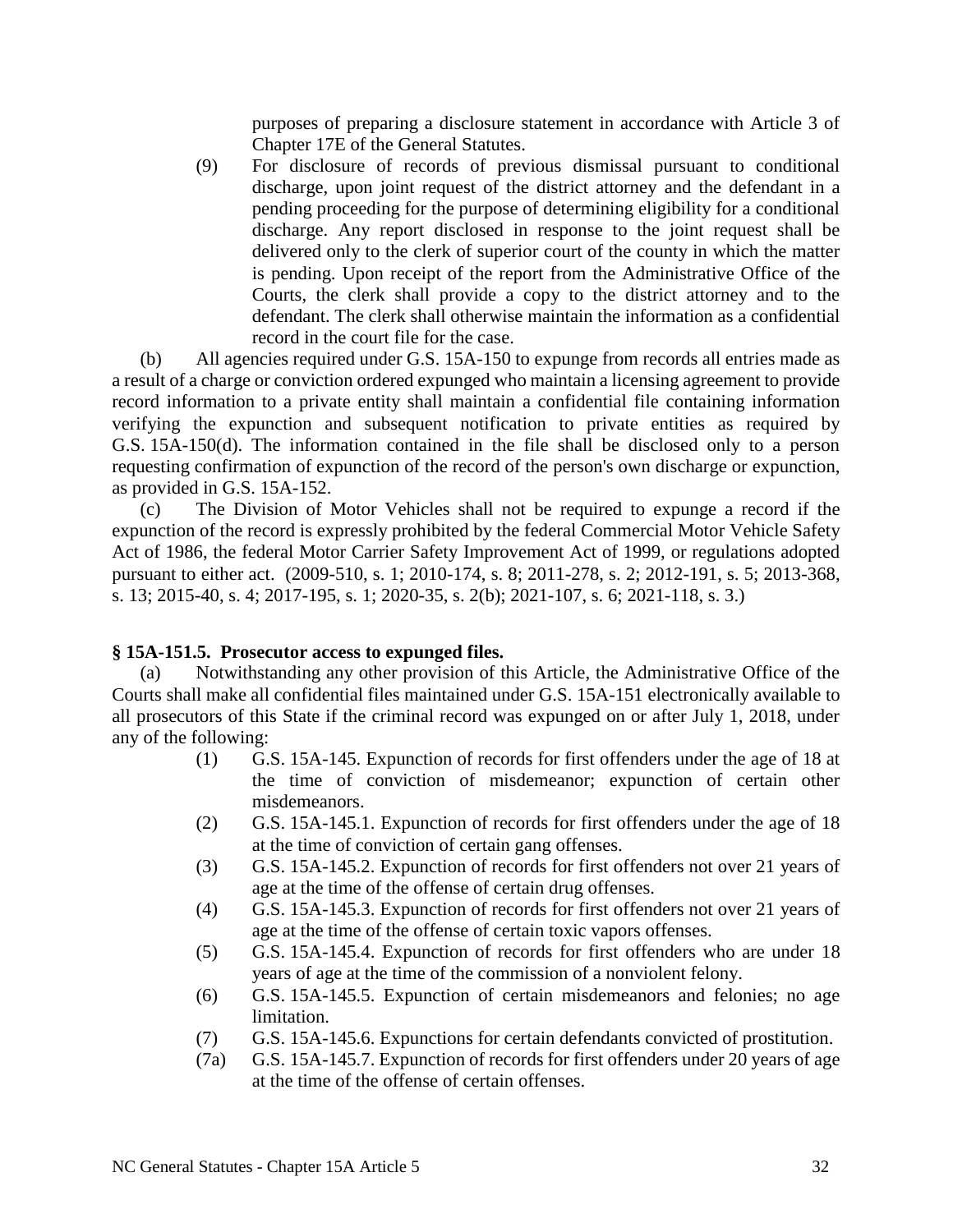- (7b) G.S. 15A-145.8A. Expunction of records for offenders under the age of 18 at the time of commission of certain misdemeanors and felonies upon completion of the sentence.
- (7c) G.S. 15A-145.9. Expunction of records of certain offenses committed by human trafficking victims.
- (8) G.S. 15A-146(a). Expunction of records when charges are dismissed.
- (9) G.S. 15A-146(a1). Expunction of records when charges are dismissed.

(b) For any expungement granted on or after July 1, 2018, the record of a criminal conviction expunged under subdivisions (1) through (7b) of subsection (a) of this section may be considered a prior conviction and used for any of the following purposes:

- (1) To calculate prior record level and prior conviction level if the named person is convicted of a subsequent criminal offense.
- (2) To serve as a basis for indictment for a habitual offense pursuant to G.S. 14-7.1 or G.S. 14-7.26.
- (3) When a conviction of a prior offense raises the offense level of a subsequent offense.
- (4) To determine eligibility for relief under G.S. 90-96(a).
- (5) When permissible in a criminal case under Rule 404(b) or Rule 609 of the North Carolina Rules of Evidence.

(c) For any expungement granted on or after July 1, 2018, the information maintained by the Administrative Office of the Courts, and made available under subsection (a) of this section, is prima facie evidence of the expunged conviction for the purposes provided in subsection (b) of this section and is admissible into evidence. The expungement of a conviction shall not serve as a basis to challenge a conviction or sentence entered before the expungement of that conviction.

(d) Notwithstanding any other provision of this Article, the Administrative Office of the Courts shall make all records of dismissals pursuant to conditional discharge maintained under G.S. 15A-151 electronically available to all prosecutors of this State. (2017-195, s. 1; 2019-158, s. 4(c); 2020-35, s. 2(a); 2020-69, s. 8(a), (b); 2020-78, s. 10.1(a), (b); 2021-88, s. 3; 2021-118, s. 4.)

### **§ 15A-152. Civil liability for dissemination of certain criminal history information.**

(a) Duty to Delete Record. – A private entity that holds itself out as being in the business of compiling and disseminating criminal history record information for compensation shall destroy and shall not disseminate any information in the possession of the entity with respect to which the entity has received a notice to delete the record in question. The private entity shall delete the record within the specified time and pursuant to the terms of the licensing agreement with the State agency. If the license does not specify a time for deletion, or if no license agreement exists between the private entity and state agency, the private entity shall delete the record within 10 business days of receiving notice to delete the record in question.

Dissemination of Information. – Unless the entity is regulated by the federal Fair Credit Reporting, Act 15 U.S.C. § 1681, et seq. or the Gramm-Leach-Bliley Act 15 U.S.C. §§ 6801-6809, a private entity described by subsection (a) of this section that is licensed to access a State agency's criminal history record database may disseminate that information only if, within the 90-day period preceding the date of dissemination, the entity originally obtained the information or received the information as an updated record information to its database. The private entity must notify the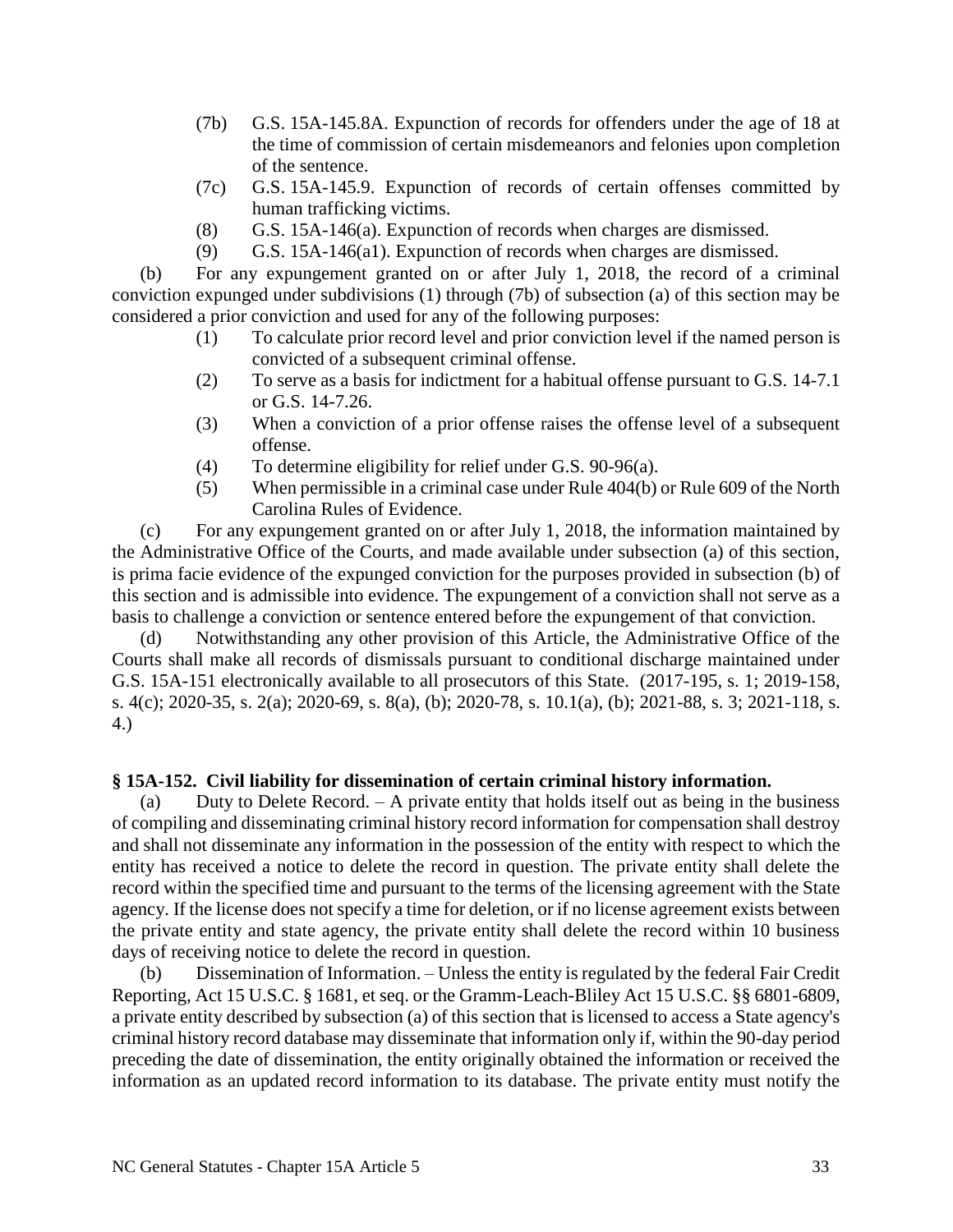State agency from which it receives the information of any other entity to which it subsequently provides a bulk extract of the information.

(c) Civil Liability. – A private entity subject to the provisions of this section that disseminates information in violation of this section is liable for any damages that are sustained as a result of the violation by the person who is the subject of that information. A person who prevails in an action brought under this section is also entitled to recover court costs and reasonable attorneys' fees. This subsection does not apply to an entity regulated by and subject to the civil liability remedies of the federal Fair Credit Reporting Act, 15 U.S.C. § 1681, et seq., or the Gramm Leach-Bliley Act, 15 U.S.C. 6801-6809, et seq.

(d) Certificate of Verification. – Prior to filing an action under this section, a person who is the subject of a record that has been expunged may apply to the Administrative Office of the Courts for a certificate verifying that the person is the subject of a record that has been expunged and that notice of the expunction was made in accordance with G.S. 15A-150. The application must include a sworn affidavit attesting, under penalty of perjury, that the applicant is the person who was the subject of the record in question and identifying the specific case expunged. A notary or official taking an acknowledgment, oath, or affirmation of an applicant's affidavit under this subsection may not disclose the nature or content of the application, except as required in a court action related to the application. Unless made part of the record of a subsequent court proceeding, a certificate of verification and an application for the certificate are not public records under G.S. 132-1. The Administrative Office of the Courts may establish procedures pertaining to the application for and issuance of certificates of verification.

(e) Notice of Record Removal. – Prior to filing an action under this section, a person who is the subject of a record that has been expunged may request a notice of record removal of the expunction and subsequent notification to private entities as required by G.S. 15A-150(d) from an agency required under G.S. 15A-150 to expunge that person's record who maintains a licensing agreement to provide record information to a private entity. The application must include a sworn affidavit attesting, under penalty of perjury, that the applicant is the person who was the subject of the record in question and identifying the specific case expunged. A notary or official taking an acknowledgment, oath, or affirmation of an applicant's affidavit under this subsection may not disclose the nature or content of the application, except as required in a court action related to the application. Unless made part of the record of a subsequent court proceeding, a notice of record removal and an application for the notice are not public records under G.S. 132-1. State and local agencies may establish procedures pertaining to the application for and issuance of notices of record removal. (2009-510, s. 1; 2010-174, s. 9.)

# **§ 15A-153. Effect of expunction; prohibited practices by employers, educational institutions, agencies of State and local governments.**

(a) Purpose. – The purpose of this section is to clear the public record of any entry of any arrest, criminal charge, or criminal conviction that has been expunged so that (i) the person who is entitled to and obtains the expunction may omit reference to the charges or convictions to potential employers and others and (ii) a records check for prior arrests and convictions will not disclose the expunged entries. Nothing in this section shall be construed to prohibit an employer from asking a job applicant about criminal charges or convictions that have not been expunged and are part of the public record.

(b) [Nondisclosure Protected. –] No person as to whom an order of expunction has been entered pursuant to this Article shall be held thereafter under any provision of any laws to be guilty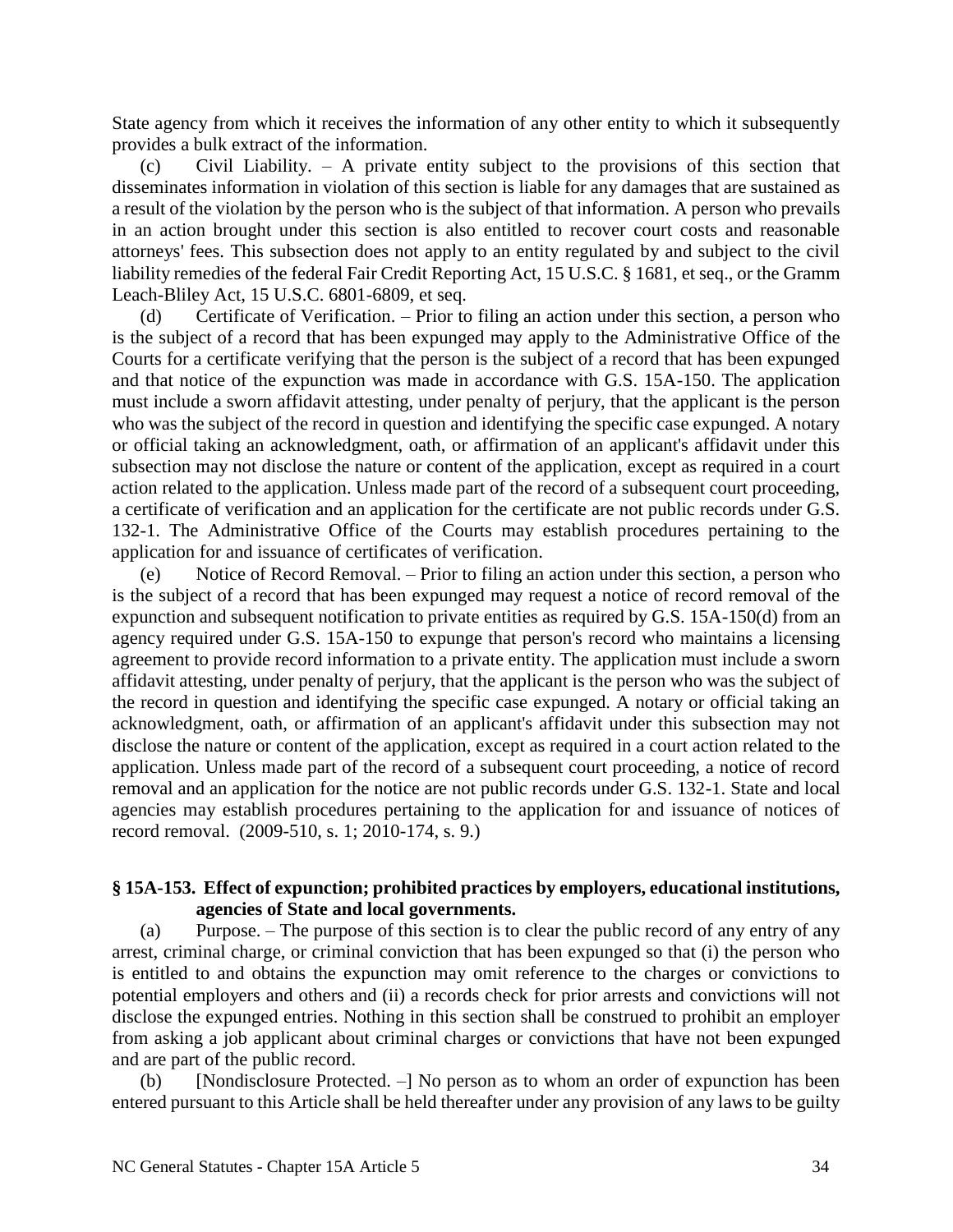of perjury or otherwise giving a false statement by reason of that person's failure to recite or acknowledge any expunged arrest, apprehension, charge, indictment, information, trial, or conviction in response to any inquiry made of him or her for any purpose other than as provided in subsection (e) of this section.

(c) Employer or Educational Institution Inquiry Regarding Disclosure of Expunged Arrest, Criminal Charge, or Conviction. – An employer or educational institution shall not, in any application, interview, or otherwise, require an applicant for employment or admission to disclose information concerning any arrest, criminal charge, or criminal conviction of the applicant that has been expunged and shall not knowingly and willingly inquire about any arrest, charge, or conviction that they know to have been expunged. An applicant need not, in answer to any question concerning any arrest or criminal charge that has not resulted in a conviction, include a reference to or information concerning arrests, charges, or convictions that have been expunged. This subsection does not apply to State or local law enforcement agencies authorized pursuant to G.S. 15A-151 to obtain confidential information for employment purposes.

(d) State or Local Government Agency, Official, and Employee Inquiry Regarding Disclosure of Expunged Arrest, Criminal Charge, or Conviction. – Agencies, officials, and employees of the State and local governments who request disclosure of information concerning any arrest, criminal charge, or criminal conviction of the applicant shall first advise the applicant that State law allows the applicant to not refer to any arrest, charge, or conviction that has been expunged. An applicant need not, in answer to any question concerning any arrest or criminal charge that has not resulted in a conviction, include a reference to or information concerning charges or convictions that have been expunged. Such application shall not be denied solely because of the applicant's refusal or failure to disclose information concerning any arrest, criminal charge, or criminal conviction of the applicant that has been expunged.

(e) [Exceptions. –] The provisions of subsection (d) of this section do not apply to any applicant or licensee seeking or holding any certification issued by the North Carolina Criminal Justice Education and Training Standards Commission pursuant to Article 1 of Chapter 17C of the General Statutes or the North Carolina Sheriffs Education and Training Standards Commission pursuant to Article 2 of Chapter 17E of the General Statutes:

- (1) Convictions expunged pursuant to G.S. 15A-145.4. Persons pursuing certification under the provisions of Article 1 of Chapter 17C or Article 2 of Chapter 17E of the General Statutes shall disclose any and all felony convictions to the certifying Commission regardless of whether or not the felony convictions were expunged pursuant to the provisions of G.S. 15A-145.4.
- (2) Convictions expunged pursuant to G.S. 15A-145.5. Persons pursuing certification under the provisions of Article 1 of Chapter 17C or Article 2 of Chapter 17E of the General Statutes shall disclose any and all convictions to the certifying Commission regardless of whether or not the convictions were expunged pursuant to the provisions of G.S. 15A-145.5.

(e1) The provisions of subsection (d) of this section do not apply to any individual requesting a disclosure statement be prepared by the North Carolina Sheriffs' Education and Training Standards Commission pursuant to Article 3 of Chapter 17E of the General Statutes.

Penalty for Violation. – Upon investigation by the Commissioner of Labor or the Commissioner's authorized representative, any employer found to be in violation of subsection (c) of this section shall be issued a written warning for a first violation and shall be subject to a civil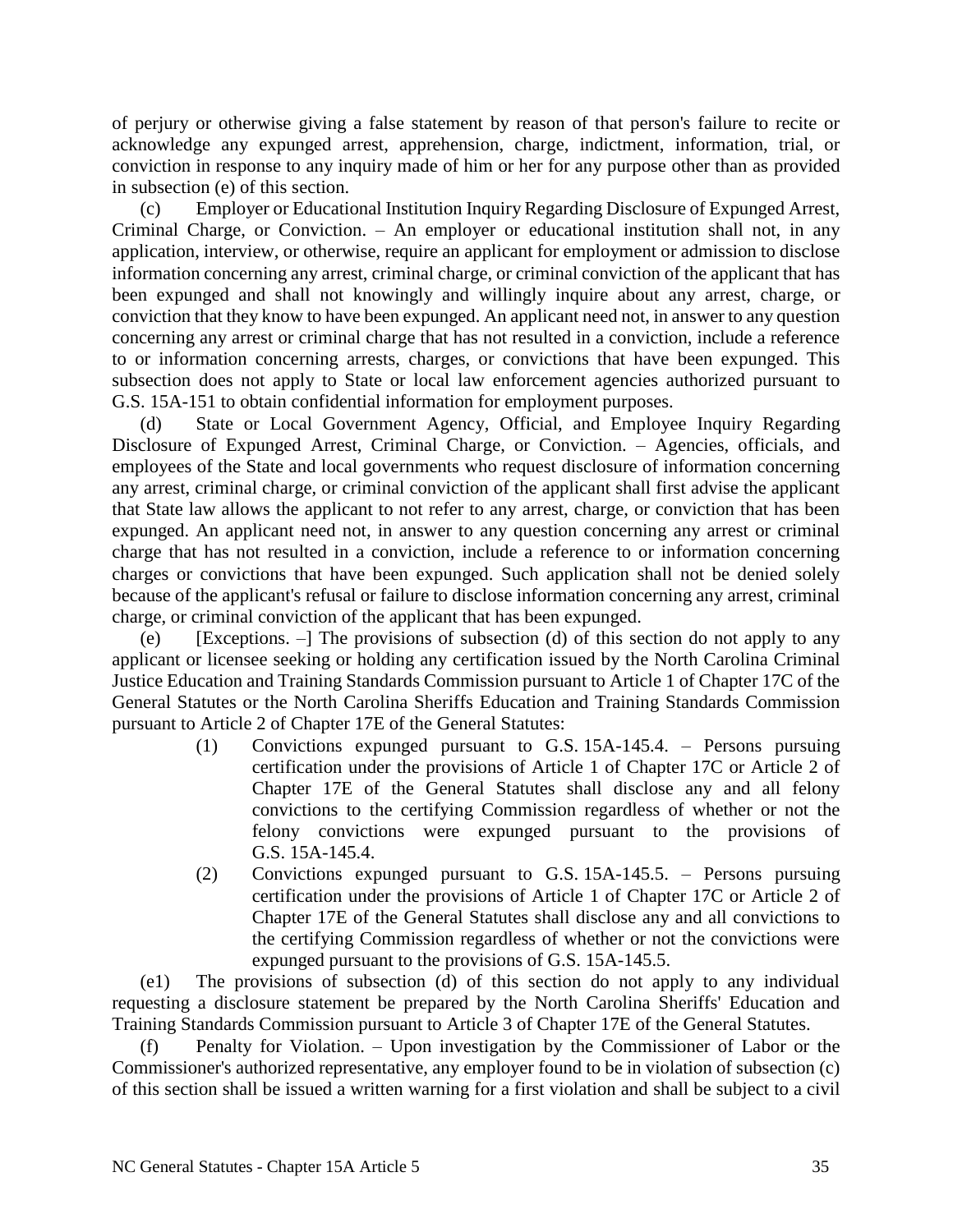penalty of up to five hundred dollars (\$500.00) for each additional violation occurring after receipt of the written warning. In determining the amount of any penalty ordered under authority of this section, the Commissioner shall give due consideration to the appropriateness of the penalty with respect to the size of the business of the person being charged, the gravity of the violation, the good faith of the person, and the record of previous violations. The determination of the amount of the penalty by the Commissioner shall be final, unless within 15 days after receipt of notice thereof by certified mail with return receipt, by signature confirmation as provided by the U.S. Postal Service, by a designated delivery service authorized pursuant to 26 U.S.C. § 7502(f)(2) with delivery receipt, or via hand delivery, the person charged with the violation takes exception to the determination in which event the final determination of the penalty shall be made in an administrative proceeding and in a judicial proceeding pursuant to Chapter 150B of the General Statutes, the Administrative Procedure Act. The Commissioner of Labor may adopt, modify, or revoke such rules as are necessary for carrying out the provisions of this subsection.

Nothing in this section shall be construed to create a private cause of action against any employer or its agents or employees, any educational institutions or their agents or employees, or any State or local government agencies, officials, or employees. (2013-53, s. 3; 2021-107, s. 7(a).)

**§ 15A-154:** Reserved for future codification purposes.

**§ 15A-155:** Reserved for future codification purposes.

**§ 15A-156:** Reserved for future codification purposes.

**§ 15A-157:** Reserved for future codification purposes.

**§ 15A-158:** Reserved for future codification purposes.

**§ 15A-159:** Reserved for future codification purposes.

### **§ 15A-160. Reporting requirement.**

The Department of Public Safety, in conjunction with the Department of Justice and the Administrative Office of the Courts, shall report jointly to the Chairs of the Joint Legislative Oversight Committee on Justice and Public Safety Oversight by September 1 of each year regarding expunctions. The report shall include all of the following information:

- (1) The number and types of expunctions granted during the fiscal year in which the report is made.
- (2) The number and type of expunctions granted each fiscal year for the five fiscal years preceding the date of the report.
- (3) A full accounting of how the agencies have spent the receipts generated by the expunction fees received during the fiscal year in which the report is made and for the five preceding fiscal years. (2013-360, s. 18B.16(h); 2015-241, s.  $16B.5(a)$ .)